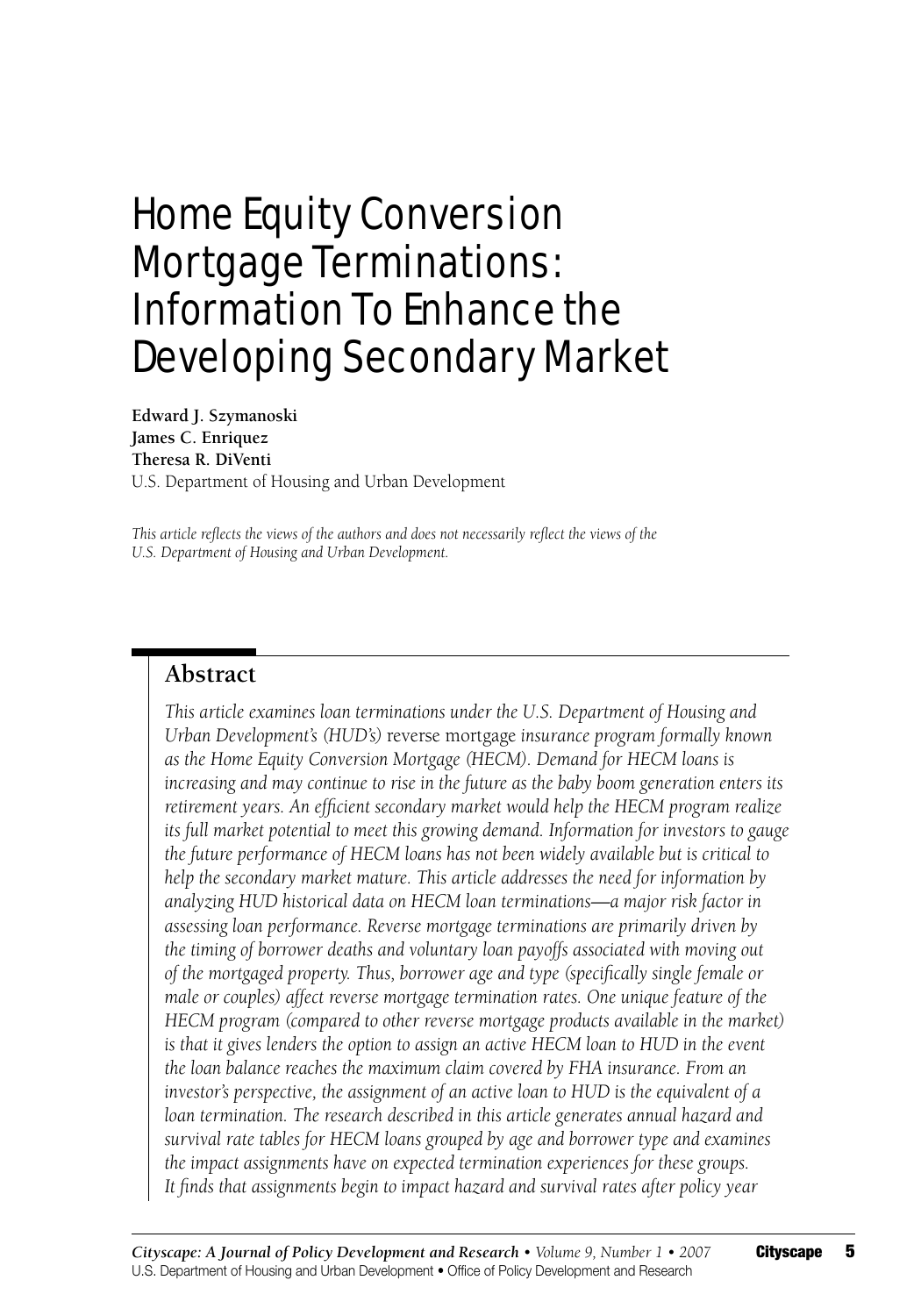#### **Abstract (continued)**

*six for all borrowers and as early as policy year four for older borrowers. Additional findings related to borrower age and borrower type are discussed.*

# Introduction

This article examines loan terminations for the U.S. Department of Housing and Urban Development's (HUD's) *reverse mortgage* insurance product formally known as the Home Equity Conversion Mortgage (HECM). Reverse mortgages enable homeowners to convert home equity into liquid assets. Older Americans who own their own homes and who have most of their wealth in their houses use HUD-insured HECMs and conventional (not government insured) reverse mortgages. Market interest in reverse mortgages is expanding both in the United States and internationally where rapidly aging populations are looking for alternative ways to access financial assets to raise or maintain the standard of living for the elderly.

The purpose of this article is to enhance the development of an efficient secondary market for HECM loans by providing the general public and mortgage market participants (particularly potential reverse mortgage investors) with analysis of 16 years of actual program experience on the timing of HECM loan terminations. Such detailed HECM termination experience has not been made public elsewhere. Specifically, this article provides information on discrete-time (annual) HECM loan termination and survival rates, focusing on the impacts on these rates of differing borrower ages and borrower types. The article also provides information on the impact on termination and survival rates associated with the unique assignment option feature of the HECM product that is not found in conventional reverse mortgages.

A reverse mortgage derives its name from the pattern of payments that is typically the reverse of a traditional mortgage loan used to buy a home. Specifically, with a home purchase mortgage, the lender advances funds to the borrower in a lump sum at the outset, while the borrower makes periodic repayments to the lender that eventually retire the debt. With a reverse mortgage, the pattern is the opposite: the lender advances funds periodically to the borrower, while the borrower makes no repayment to the lender until the end of the loan, when a lump sum repayment is due. HECM reverse mortgages do not require repayment as long as the borrower is alive and resides in the home. Because periodic advances to borrowers, interest on the debt, and other fees accrue, reverse mortgages such as HECMs are generally rising debt loans. Equity declines because the debt usually rises at a faster rate than property appreciation.

The HECM product, launched in 1989, has become the dominant reverse mortgage product in the U.S. market. HUD's Federal Housing Administration (FHA) provides mortgage insurance to private HECM lenders, protecting them against losses resulting from nonrepayment in full of the loans and making lenders more willing to make these loans. Nonrepayment losses would typically occur if the amount of the debt exceeds the net proceeds from the sale of the property when the loan becomes due. If a loss due to nonrepayment occurs, the lender files a claim to HUD for insurance benefits.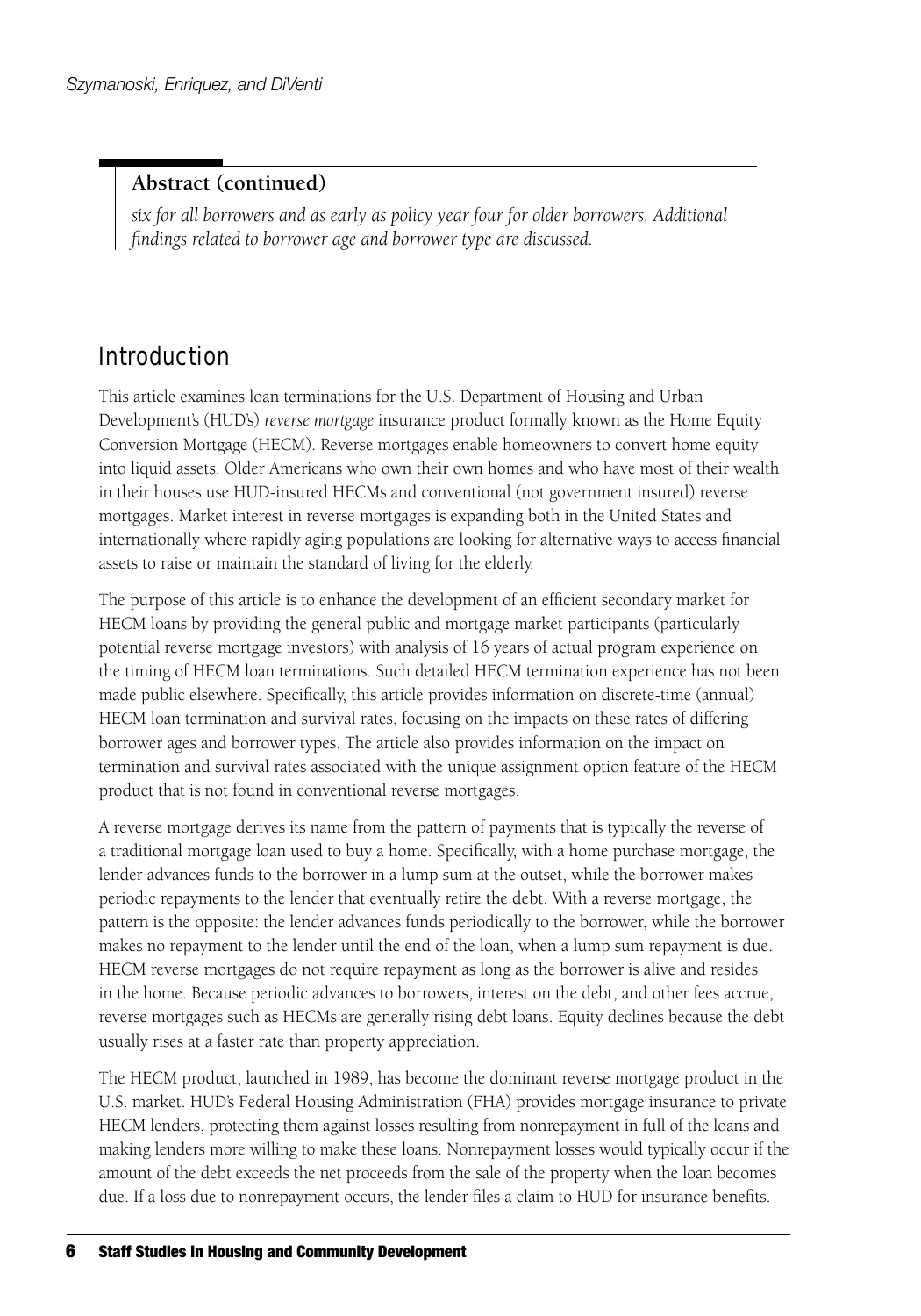One feature that distinguishes the HECM product from conventional reverse mortgage products is an option that HUD gives its lenders to assign the loan to HUD when the total loan balance grows to equal 98 percent or more of the loan's *maximum claim amount.*<sup>1</sup> HUD offers this option (1) to increase the liquidity of these loans that have no stated term to maturity and (2) to provide lenders with full insurance coverage from losses due to nonrepayment.<sup>2</sup> When the balance of a HECM loan reaches 98 percent of the maximum claim, the lender may assign the loan to HUD, and HUD assumes all responsibilities for servicing the loan going forward. At the time of the assignment, HUD pays an insurance claim to the lender equal to the loan balance (up to the maximum claim). The timing of these assignments varies depending on the rates at which borrowers draw down their cash advances from the HECM loan and on the path that interest rates have followed, given that nearly all HECM loans accrue interest at adjustable rates. Loans made to older borrowers tend to get assigned sooner because older borrowers may receive larger loan advances (as a fraction of the property value) than younger borrowers.

When the initial 1989 pricing model for HUD's HECM insurance product was created, no actual program experience data existed for estimating the cashflows of reverse mortgages. The key risk factors affecting the cashflows and, consequently, the pricing of HECM insurance, are (1) borrower mortality rates and voluntary loan terminations, which together determine the timing of loan terminations and lump sum repayments; (2) interest rate changes, which affect the rate at which the debt rises; and (3) the uncertainty of future property values, which affects the net proceeds from a sale. Similar risk factors would also affect the pricing of securities backed by reverse mortgage assets. Szymanoski (1994) notes that absent actual program experience, HECM insurance was priced based on reasonable, but untested, assumptions relating to the previously mentioned factors. Regarding mortality and voluntary terminations, the original pricing assumption was that HECM loans made to borrowers of any given age would terminate in the future at a rate equal to 1.3 times the age-specific mortality rate for female borrowers.3

Since HUD's HECM product was launched, additional research on the risk factors affecting HECM cashflows has occurred. Some of this research on borrower mortality rates, loan termination rates, and house price appreciation for older homeowners suggests that the original HECM assumptions may need updating. DiVenti and Herzog (1992) simulated HECM pricing and cashflows using an alternative mortality model that forecasted improvements in survival rates over a 25-year period. Their findings suggest that the HECM program assumptions might have underestimated borrower survival rates. Nevertheless, Szymanoski, DiVenti, and Chow (2000) note that HUD does not collect complete data on borrowers' deaths; hence, actual HECM termination experience cannot distinguish between mortality and move-out. These authors found that for some HECM borrowers—especially for younger borrowers in their 60s at the time of loan origination—HUD's assumptions appeared to be underestimating total terminations and, therefore, overestimating loan (as opposed to borrower) survival rates. Szymanoski, DiVenti, and Chow (2000), McConaghy (2004), and Rodda, Lam, and Youn (2004) construct multivariate statistical models of HECM termination probabilities. These studies show that factors such as borrower type, house price appreciation at the metropolitan area level, and interest rates affect termination probabilities. More research into model specification may be necessary for multivariate statistical analysis to be useful in understanding HECM termination probabilities.<sup>4</sup>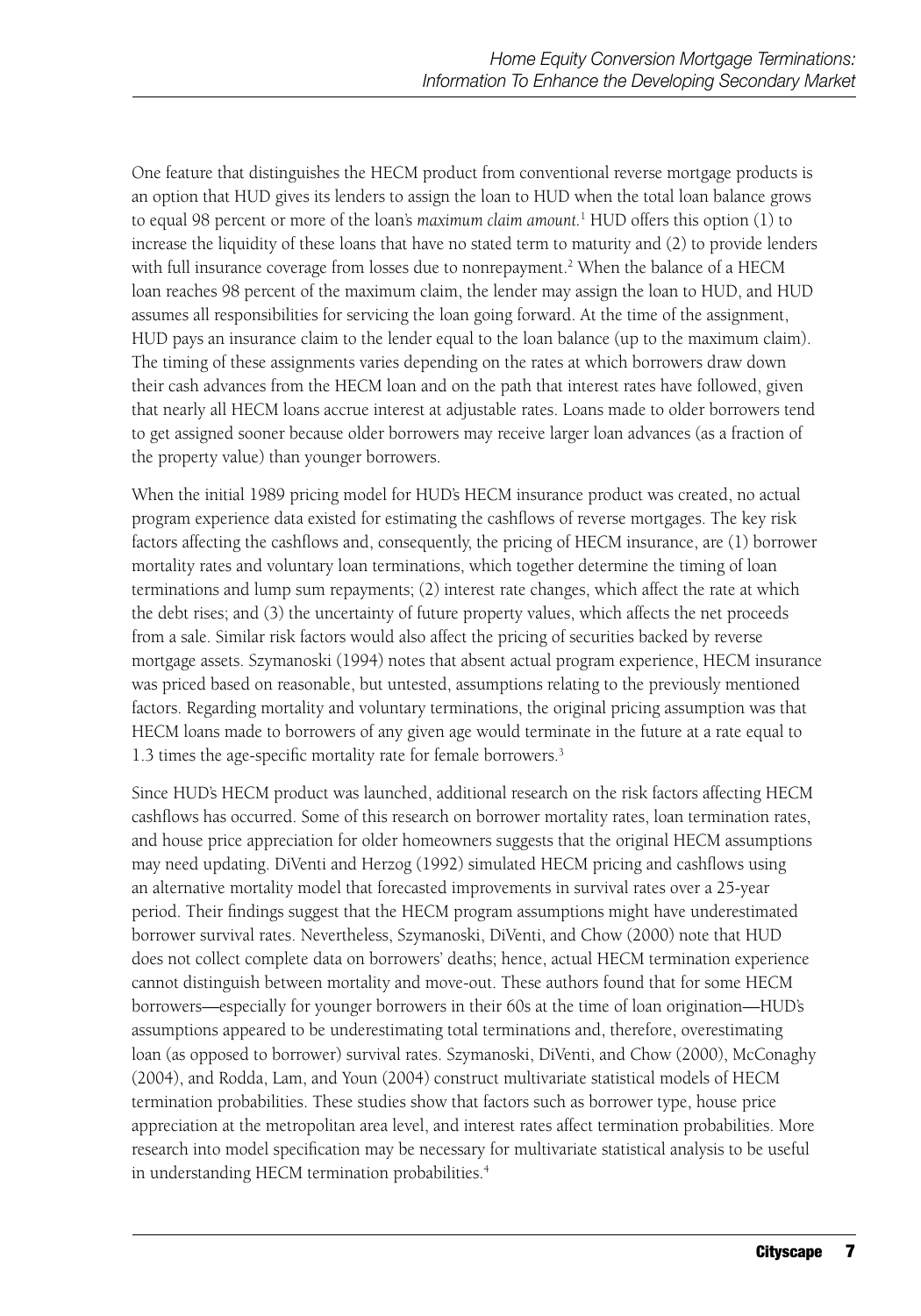The investment community has begun to issue securities backed by reverse mortgage assets, including the first-ever HECM-backed securities issued during August 2006. Potential exists for rapid growth in the volume of HECM securitizations in the future. On October 17, 2006, Ginnie Mae announced that it is in the process of creating a HECM mortgage-backed security (MBS) product. The first Ginnie Mae-guaranteed HECM securities are planned before the end of 2007.

According to Lehman Brothers, the investment banking firm that pioneered the first reverse mortgage security in the United States, reverse mortgages have two unique features that complicate the securitization process. First, reverse mortgages involve two-way flows of cash, unlike traditional home purchase mortgages from which cash flows only to investors. Specifically, purchase mortgage cash inflows to investors include scheduled monthly principal and interest payments plus prepayments from borrowers. Reverse mortgage cash outflows to borrowers include regular annuity payments or unscheduled line of credit draws, and cash inflows to investors include repayments of principal and accrued interest when the loan is repaid in a lump sum. Second, investors often prefer to hold current-pay securities, but reverse mortgages, unlike home purchase mortgages, provide cash inflows only when they terminate. A securitization of reverse mortgages must be structured to satisfy obligations to advance cash to borrowers as well as to investors "despite the unusual nature of reverse mortgage payments."5

The secondary market is still developing ways to meet the challenges of securitizing reverse mortgages. Some securitizations to date have structured the securitization trust with prefunded cash accounts to make necessary obligations to borrowers and investors if cash inflows from terminations do not provide sufficient cash to meet these obligations. An alternative reverse mortgage securitization structure under development is to allow for dividing each whole reverse mortgage loan used as collateral into participations (shares of the loan) and for placing only fully funded loan participations into a security so investors would have no obligation to advance funds to the borrower. In this alternative securitization model, a prefunded cash account to meet the borrower's obligations would not be needed because the issuer of the security would retain these obligations to make required cash advances to the borrower. Future cash advances, when met, could become additional fully funded loan participations that the issuer could place in a subsequent security.

Until the secondary market for reverse mortgages develops and becomes more efficient (reducing the costs of securitization), the HECM product may not be realizing its full market potential. As a result, the HECM has not fully benefited from the increased liquidity that the home purchase mortgage market has achieved. Increased liquidity could broaden the lender distribution channels for HECM loans and expand the investor base. These benefits could also lead to lower costs for borrowers and product innovations that are permitted under current product rules but not supplied by lenders (for example, zero-closing-cost and fixed-rate HECM loans).

An efficient secondary market for asset-backed securities requires information about the timing of terminations, or payoffs, for the underlying assets for investors to estimate the duration and price of these securities. To support the development of such a market for HECM loans, this article provides termination information in the form of discrete-time hazard and survival rate tables using historical HUD HECM data and standard life-table techniques. The tables show annual hazard and survival rates for selected initial borrower age categories and borrower types (single female, single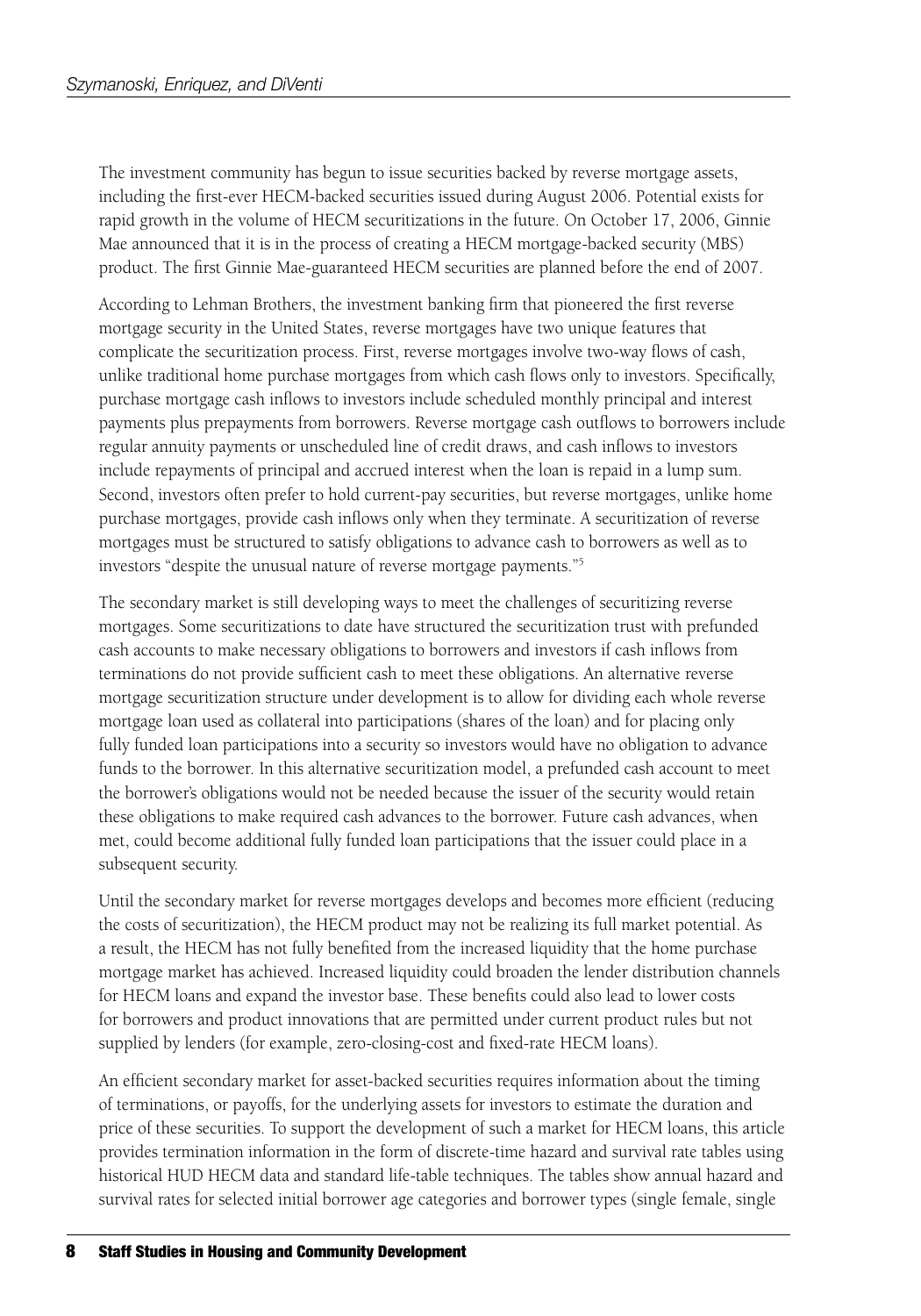male, couples, and all borrowers). The hazard and survival tables are presented in two ways. In the first set of tables, the hazard is defined in the traditional manner as the event of the loan being repaid upon the death or move-out of the borrower (including borrower payoffs for other reasons, such as refinancing). A second set of tables is presented in which the hazard definition is extended to include the assignment of an active loan to HUD by the lender as an additional termination event. The actual loan termination due to the borrower's death, move-out, or refinancing may occur many years after the assignment to HUD, but the assignment event is likely to be treated as a loan termination by investors in HECM securities. From an investor's perspective, the assignment of a HECM loan to HUD would result in the loan's purchase out of the mortgage pool.

The next section of this article provides background information on the HECM product and the recent developments in the secondary market for these loans. The section following background information describes the database used in the analysis, provides a theoretical overview of the discrete-time hazard model, and applies this theory to estimate annual HECM hazard and survival rates directly from the data. The final section discusses main findings from the estimated hazard and survival rates as presented.

# Background on HECM

HUD-insured HECM loans, which have been available for more than 16 years, have come to dominate the primary reverse mortgage market; yet, for most of this time no secondary market has been available for these loans. The investment community and Ginnie Mae have recently shown increasing interest in developing a secondary market for reverse mortgages in general and for the HECM product specifically. This section provides a useful comparison of cashflow patterns of traditional "forward" mortgages and reverse mortgages, a brief history of the HUD HECM reverse mortgage program, and the investment community's increased interest in the securitization of these loans.

## **Forward and Reverse Mortgage Cashflow Patterns**

A major difference between the cashflows of a traditional home purchase, or forward, mortgage and a reverse mortgage is in the pattern of equity and debt over time. For the forward mortgage, debt is largest at the beginning of the loan term than at any other time. As a borrower makes monthly principal and interest payments on the mortgage and the property appreciates in value, the borrower's debt declines and equity increases. In contrast, for a reverse mortgage, the borrower's debt is smallest at the beginning of the loan term than at any other time. As the lender makes periodic principal advances to borrowers and accrues interest and loan fees into the outstanding balance, the borrower's debt increases faster than the property value appreciates and equity decreases.

Exhibits 1 and 2 illustrate the different equity and debt patterns associated with forward and reverse mortgages, respectively. Exhibit 1 shows a typical pattern of changes in the equity and debt for a 30-year fixed-rate mortgage over the full loan term. Exhibit 2 shows the changes in the equity and debt for a reverse mortgage for which the borrower draws down cash advances in the typical pattern observed in the HECM program. This typical pattern of cash paid out for a HECM (expressed as average percentages of the initial principal limit by policy year) is provided in exhibit 3.6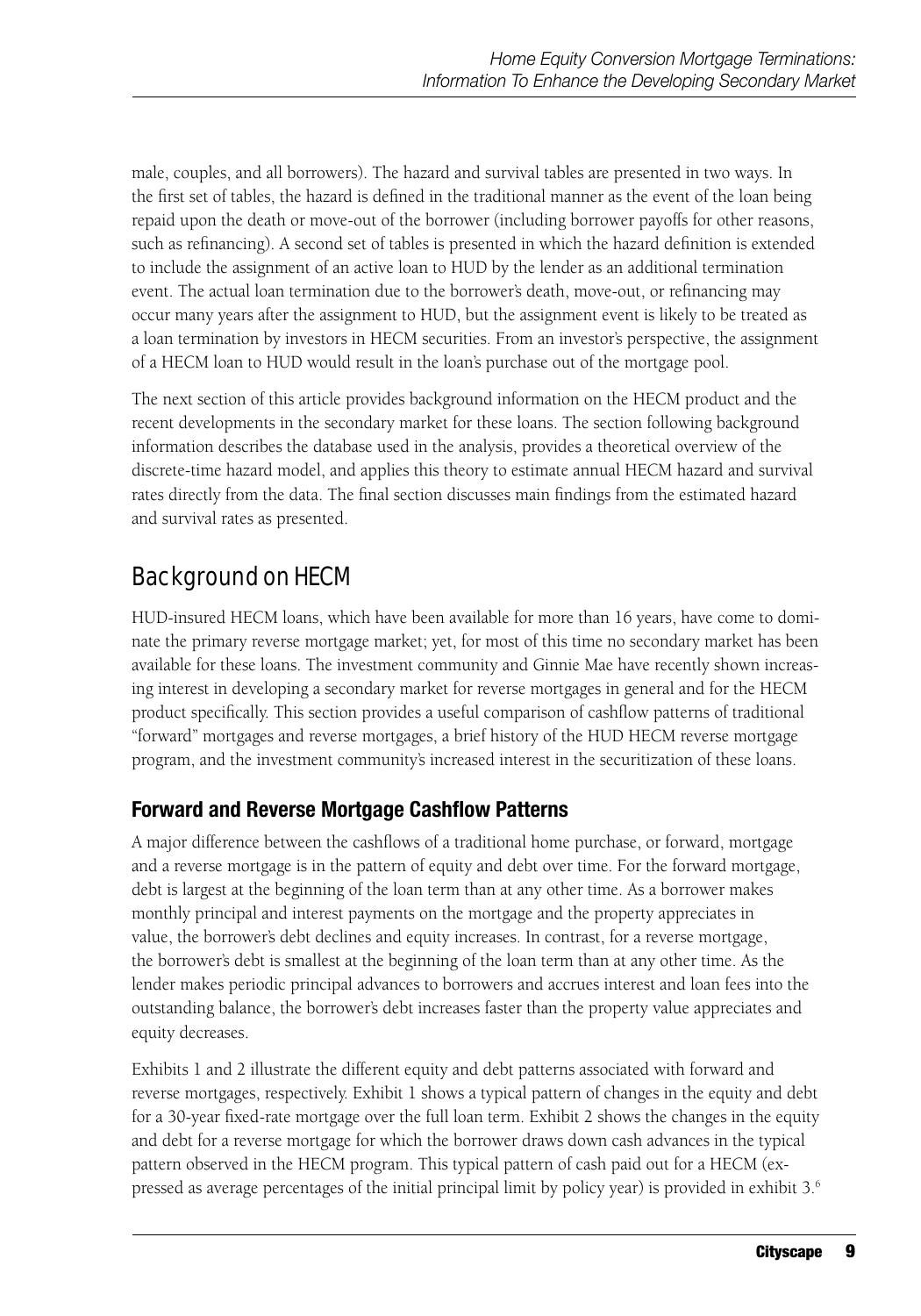

Debt and Equity for a Traditional 30-Year Fixed-Rate Mortgage by Age of Loan in Years



#### **Exhibit 2**

Debt and Equity for a HECM Reverse Mortgage by Age of Loan in Years

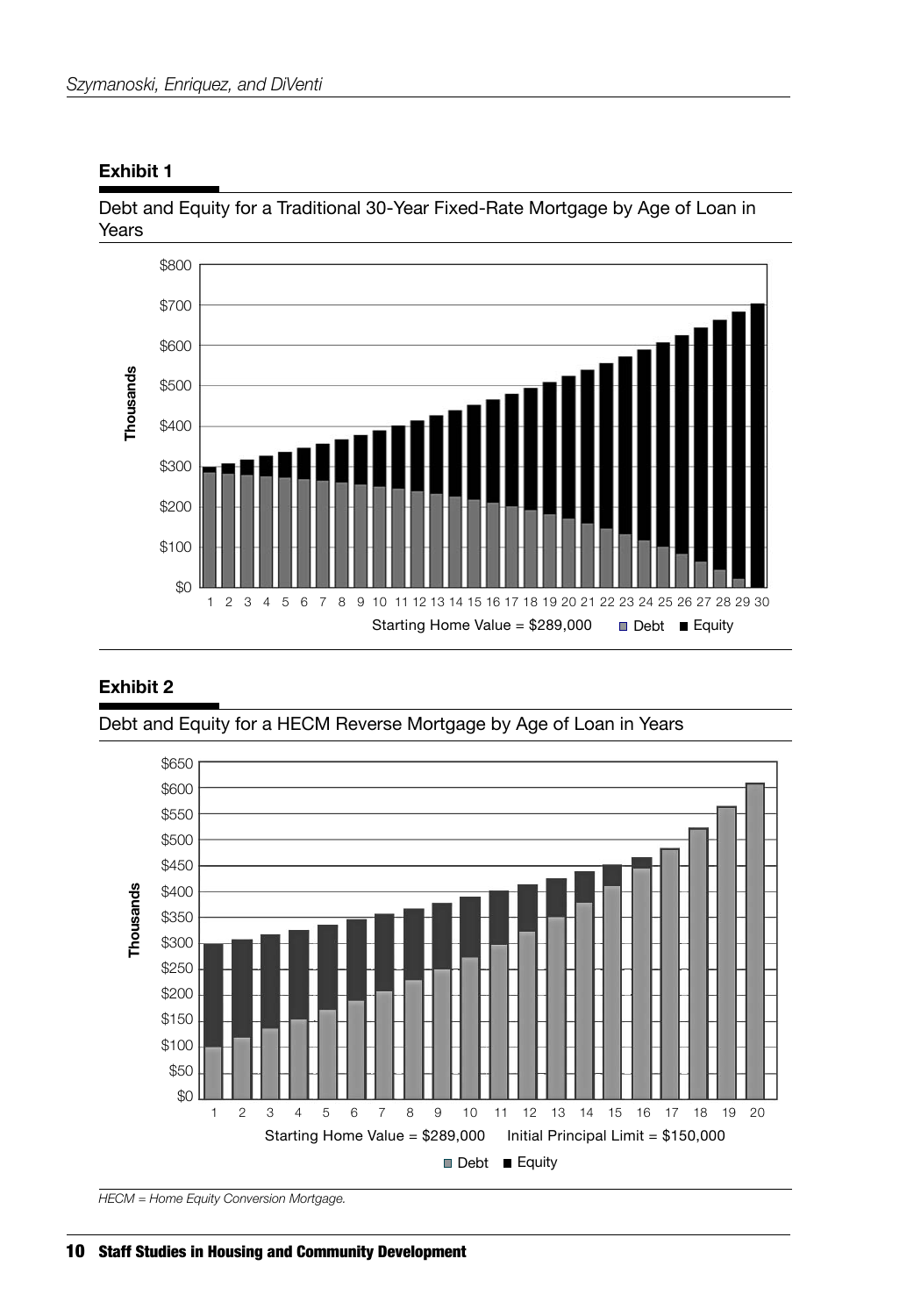For a single reverse mortgage loan, cash flows from the lender to the borrower in periodic payments, which typically decline over time. Cash flows in the other direction, from the borrower to the lender (or investor), only one time—as a lump sum repayment when the loan terminates.

Nevertheless, for a large pool of reverse mortgages, the pattern of cashflows is very different. If the pool is large enough, some loans are expected to terminate in each discrete-time period. Hence, the expected net cashflows for the pool quickly switch from a net outflow to a net inflow as lump sum repayments exceed aggregate cash advances paid to the remaining borrowers. The expected cashflows on a pool of HECM loans are illustrated in exhibit 4 using average termination rates for a 75-year-old borrower and the typical cash payouts shown in exhibit 3. These net cashflows from a pool of reverse mortgages represent the cash passthroughs on a reverse mortgage security. If the security is formed with loans that have been seasoned past the first year, then the net cash inflows in most cases will be adequate to create current pay securities for investors and meet additional borrower cash drawdown obligations. In case the net cash inflows fall short, however, the trust created for a reverse mortgage security often includes a cash funding account to ensure that all obligations will be met. The appendix at the end of this article illustrates the structure of a stylized reverse mortgage security.

#### **Exhibit 3**



Cash Paid Out to Borrowers on a Typical HECM Loan by Policy Year as Percentage of Initial Principal Limit

*HECM = Home Equity Conversion Mortgage.*

*Source: Preliminary analysis of HUD's Single Family Data Warehouse and Single Family Mortgage Asset Recovery Technology databases*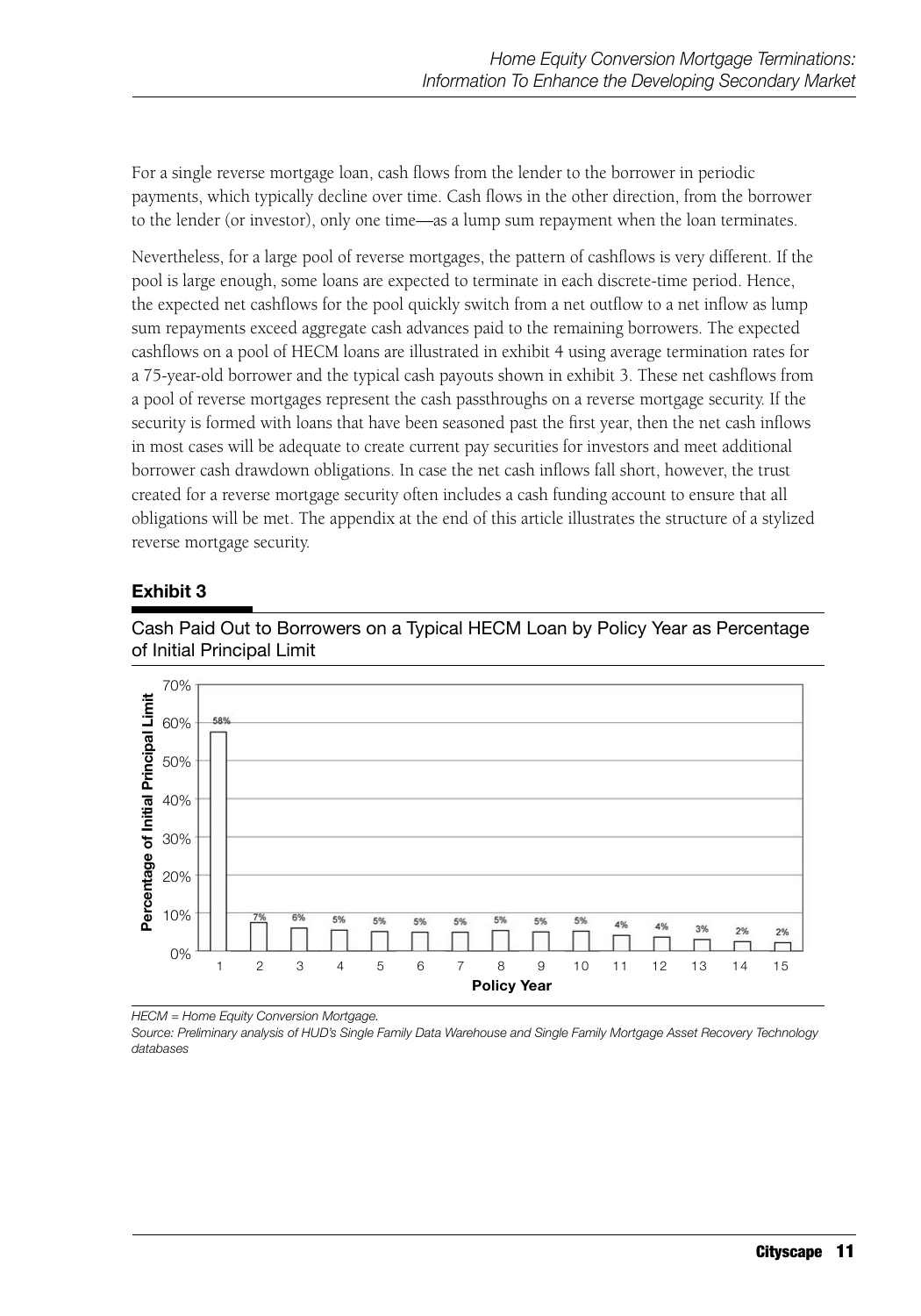#### **Exhibit 4**





#### **History of the HUD HECM Program**

A demonstration program for home equity conversion was authorized by the Housing and Community Development Act of 1987 (Public Law 100-242) and was initially limited to 2,500 total mortgages, although that limit was soon raised. The first HECM loan was made in September 1989. HUD designed the HECM product in response to the statute, and it has become the dominant reverse mortgage product in the U.S. market. The HUD Appropriation Act of 1998 made HECM a permanent program of HUD and the FHA.

The history of the HECM program is documented in five reports to Congress prepared by HUD. The first, submitted in 1990, described the HECM product's features and explained why various design decisions were made, including the actuarial assumptions of the HUD pricing model. The second HUD report, submitted to Congress in 1992, provided initial findings on borrower, loan, property, and lender characteristics and on outstanding legal and programmatic issues. The third report to Congress, submitted in 1995, updated the findings of the 1992 report and conducted an initial actuarial review of the program's insurance fund. The fourth report, submitted to Congress in May 2000, updated the 1995 actuarial review and presented the latest available borrower, loan, and property characteristics. The 2000 report also included borrower feedback on satisfaction with the program. The fifth and most recent report to Congress, submitted in 2003, was mandated by Congress to update the actuarial analysis presented in the 2000 HECM report and to examine the potential impact of three legislative proposals affecting the HECM program: (1) replacing FHA's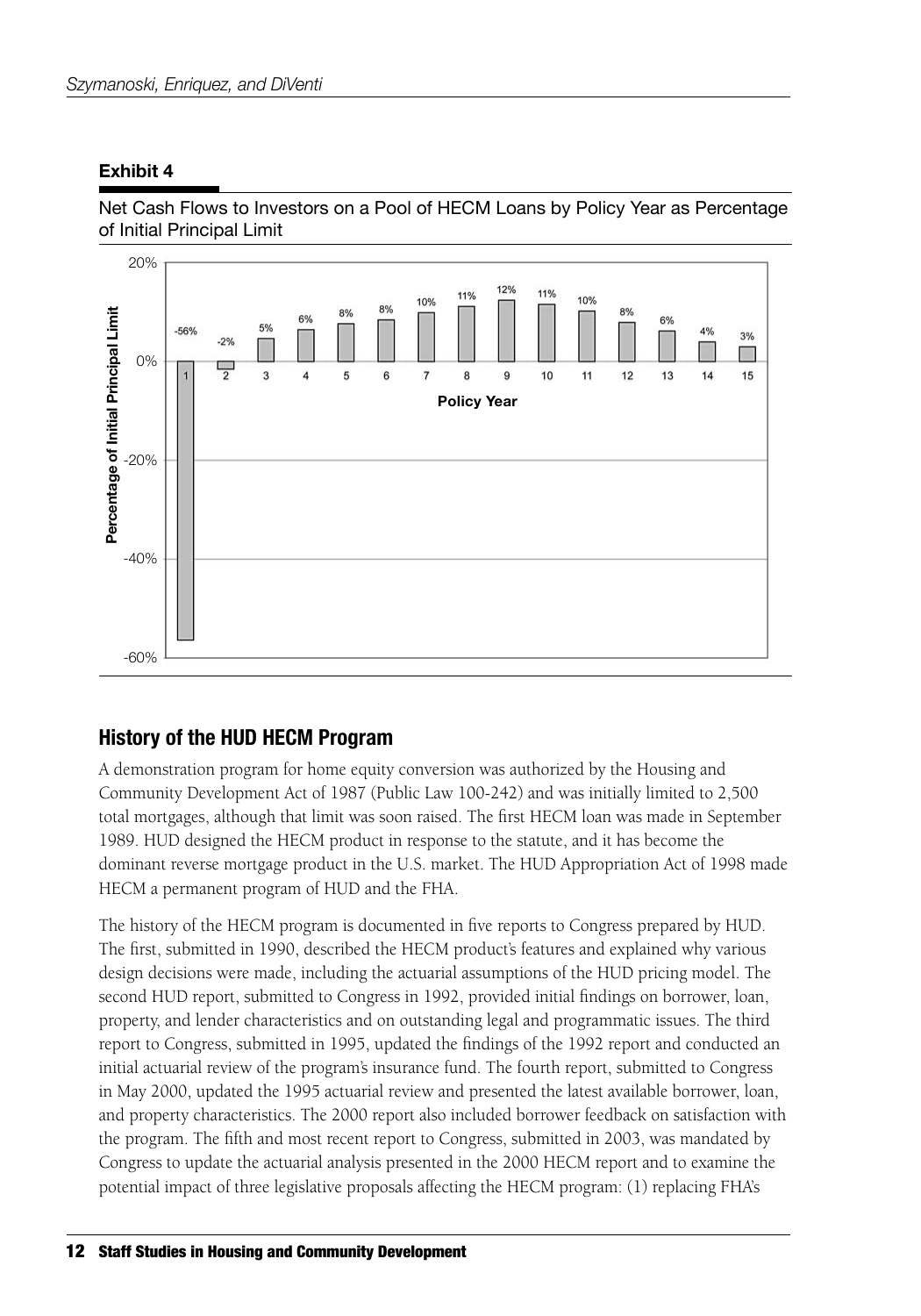local loan limits with a single, national loan limit for HECM; (2) reducing the premium for HECM refinancing; and (3) waiving the upfront premium for HECMs used exclusively for the payment of long-term care insurance policies.<sup>7</sup>

The HUD reports show that HECM borrowers tend to be older than the general population of homeowners age 62 and older and are more likely to be single females. According to the 2000 report, which was the last report to contain detailed borrower and loan characteristics, the median age of a HECM borrower was 75 compared with a median age of 72 among all elderly homeowners. Of the HECM borrowers, 56 percent were single females, compared with 28 percent of elderly homeowners in the general population. Single males accounted for 14 percent of HECM loans and couples accounted for 30 percent, compared with 8 and 65 percent, respectively, among the general population. The properties of HECM borrowers tended to be more valuable than those of the general population of homeowners age 62 and older: the median value was \$107,000 for HECM borrowers compared with \$87,000 for elderly homeowners in the general population. The typical HECM loan, as of the 2000 study, had an initial principal limit of \$54,890, the maximum amount that can be borrowed under the terms of the HECM loan (either taken as a lump sum at closing or as the present value of an annuity or credit line).

Current HUD data on HECMs show that the previously mentioned borrower and loan characteristics have changed since the 2000 report to Congress. Specifically, among HECM loans insured in fiscal year (FY) 2006, the median borrower's age is now 74; single females still represent the largest share of borrower types, although their share has fallen to 44 percent compared with 17 percent for single males; 39 percent of borrowers are couples; average property values have grown to \$289,000; and the average principal limit is now about \$159,000.

The HUD reports to Congress also show that HECM loans have been primarily purchased by a single investor, Fannie Mae, and held as whole loans in Fannie Mae's portfolio. Originating lenders rarely hold HECM loans in portfolio, even though the loans nearly always carry adjustable interest rates, choosing instead to sell these loans to an investor as quickly as possible.

As noted previously, HUD's HECM product does not require any repayment as long as the borrower remains in the home. This feature increases the demand for HECM loans among elderly homeowners (the minimum qualifying age is 62) because they can borrow without the fear of involuntary displacement or foreclosure due to failure to make monthly payments or a lump sum repayment by a specified date. Nonrepayment on a HECM loan can occur only after the borrower's death or a voluntary move-out, at which time the loan becomes due and payable.<sup>8</sup> In the case of death or move-out, the property is sold to pay off the debt. If the sales proceeds are sufficient to pay the debt, including interest, the remaining cash usually belongs to the borrower or his or her estate. If the sales proceeds are insufficient, the lender (or investor) must absorb the loss, releasing the mortgage upon receipt of the net sales proceeds, and then must file a claim with HUD for insurance benefits that fully reimburse the lender for the deficiency.

Even with the risk of loss due to nonrepayment borne by the government, private lenders may have additional reasons for not holding reverse mortgage loans in their portfolios. Specifically, regulated depository institutions may find it difficult to manage portfolio capital requirements if they hold illiquid whole loan assets such as HECMs. In addition, some lenders may not want to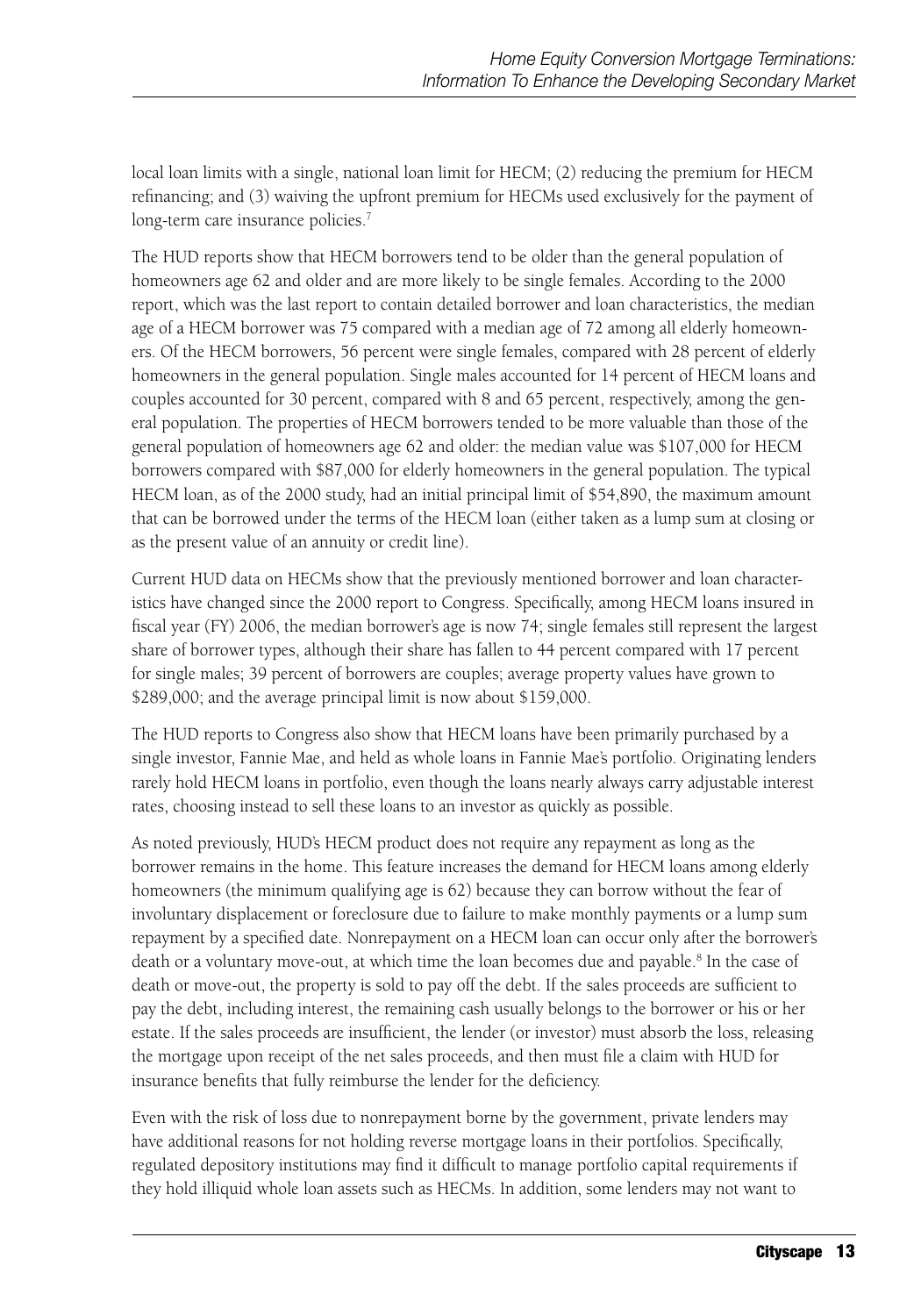accrue taxable interest income on reverse mortgage assets because this income will not actually be received until the loan is paid off—potentially many years in the future.

Although Fannie Mae's participation as the principal investor for HECM loans has been a major factor in the early success of HECM as a niche product, the long-term success of HECM as a more mainstream loan product may require the eventual development of a more efficient secondary market for these loans. If an efficient secondary market in HECM loans does develop, then the liquidity and taxation problems could be shifted to investors who may value these assets more highly than portfolio lenders do. Furthermore, increased liquidity from an efficient secondary market could broaden the lenders' distribution channels for HECM loans and expand the investor base. Broader distribution channels and increased investor demand could also lead to lower costs for borrowers and product innovations, including some that are permitted under current product rules but not currently supplied by lenders (for example, zero-closing-cost and fixed-rate HECM loans).<sup>9</sup>

## **The Secondary Market for HECMs**

The investment community's interest in developing a secondary market for reverse mortgages dates back to the late 1990s. In 1999, for example, Lehman Brothers led the first U.S. securitization of reverse MBSs with a \$317 million structured financing by the Structured Asset Securities Corporation (SASCO) using conventional reverse mortgages as assets. At that time, Standard & Poor's (S&P), a public ratings agency, published its ratings criteria for reverse mortgage backed securities.10 The S&P criteria state that, from a cashflow perspective, "the repayment rate [due to move-out and mortality] is the most important [cashflow] variable of the security." For reverse mortgage securities backed by HECM assets, the underlying termination rate of the loans is by far the most critical cashflow risk factor because the HECM mortgage insurance mitigates cashflow risks arising from interest rate and property value uncertainties.

More recently, the investment community's interest in the reverse mortgage market (both for FHAinsured HECM loans and conventional reverse mortgages) has accelerated. Whether fueled by the low interest rates and robust house price growth of the past 5 years, the rapid growth of HECM and conventional reverse mortgage volumes over this same period, growth in the number of lenders with experience in lending and servicing these loans, or a combination of all these factors, the market for reverse mortgage securities, including those backed by both conventional and HECM reverse mortgages, is poised for considerable growth.

In August 2006, the Mortgage Equity Conversion Asset Corporation issued \$221 million in Class A notes backed by a pool of HECM loans. This issuance, which received a rating of "AAA" by Fitch Ratings, represented the first ever asset-backed security using HECM loans as assets. The trust in this securitization consisted of a mortgage pool of HECM loans with a cutoff aggregate balance of \$135.5 million, plus an \$85.45 million funding account comprising cash and securities to provide assurance that borrowers would be advanced funds even if pool cash inflows from terminated cases fell short. $11$ 

The following month, Fitch rated another \$598.3 million reverse mortgage pool trust, which was a structured financing backed by conventional reverse mortgages with a cutoff date balance of \$522.3 million. Because the assets in the pool, unlike HECM loans, have no federal insurance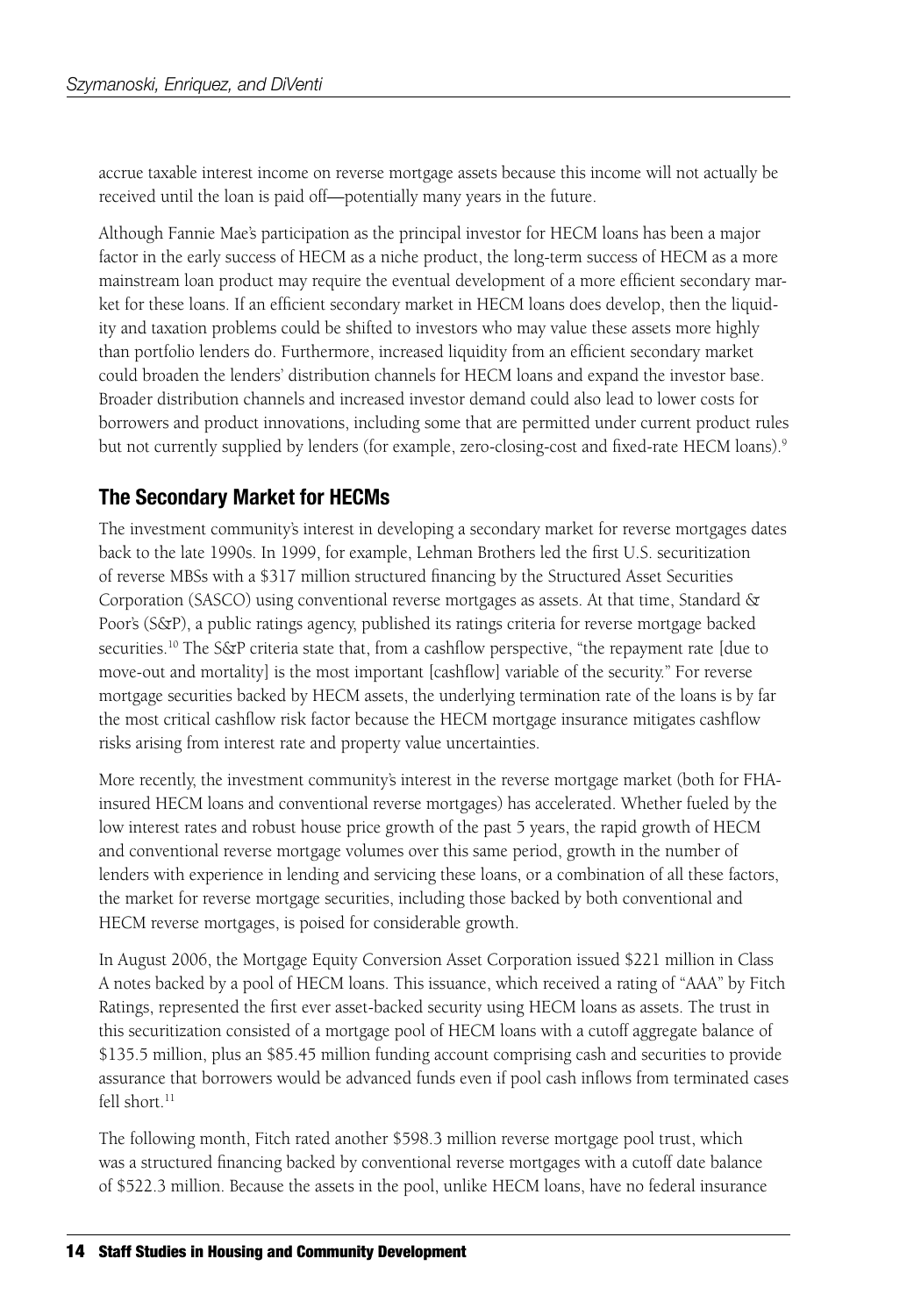to cover nonrepayment risk, the securities were structured (as was the 1999 SASCO deal) with multiple risk classes, in which the lower rated classes absorbed some of the nonrepayment risks of the highest rated classes. Thus, the security's Class A-IO and Class A-1 notes, with a combined balance of \$490 million, received Fitch's highest rating of "AAA" because they were structured with sufficient protection from nonrepayment risk. The security's \$83.3 million Class M-1 notes, structured with less protection from nonrepayment risk, received a lower rating of "AA," and the security's \$25.0 million Class M-1 notes, which assumed the most nonrepayment risk, received the lowest rating of "A."

The potential exists for continued HECM securitizations in the future. On October 17, 2006, Ginnie Mae announced that it is in the process of creating a new product to securitize HECMs. Ginnie Mae, an arm of HUD, has a mission to promote an efficient government-guaranteed secondary mortgage market linking the global capital markets with federally insured housing markets.12 The first of these Ginnie Mae-guaranteed HECM securities will likely be issued before the end of 2007.

Clearly, a growing supply of HECM loans available for securitization exists. FHA has insured about 236,000 HECM loans since the program's inception in 1989.13 Of these loans, FHA insured more than 74,000 cases during FY 2006 (October 1, 2005, through September 30, 2006), which represents nearly 32 percent of the cases ever insured and a 73-percent increase over the 43,000 cases FHA insured in FY 2005. As of September 30, 2006, more than 175,000 of the ever-insured HECM loans were still actively insured—that is, the loans were active and had not been assigned to HUD—with an average outstanding loan balance of \$103,000 and an aggregate outstanding loan balance of \$18.1 billion. Both FHA and Ginnie Mae believe that HECM volume will continue to rise in the future as the baby boom generation enters its retirement years and the demand for reverse mortgages, in general, is expected to increase.

The previously mentioned reverse mortgage ratings criteria from Wall Street public ratings agencies reflect the market's desire to gain a better understanding of HECM cashflows. For a secondary market for HECM loans to thrive, it will need specific information on HECM cashflow factors especially information about the timing of loan terminations due to mortality, move-out, and refinancing.

# Constructing Discrete-Time Hazard and Survival Rates Using HUD's HECM Data

This section provides a discussion of HUD HECM data. It emphasizes the impact of assignments, unique to HUD's program, on expected terminations. Discrete-time hazard and survival models are constructed for borrowers of different types and ages. Hazard and survival rates are recomputed taking into consideration the impact of loan assignment on termination experience.

## **HUD's HECM Data**

The analyses are based primarily on a database containing 235,993 loan-level records representing all loans that HUD had endorsed for HECM insurance as of September 30, 2006.<sup>14</sup> The data come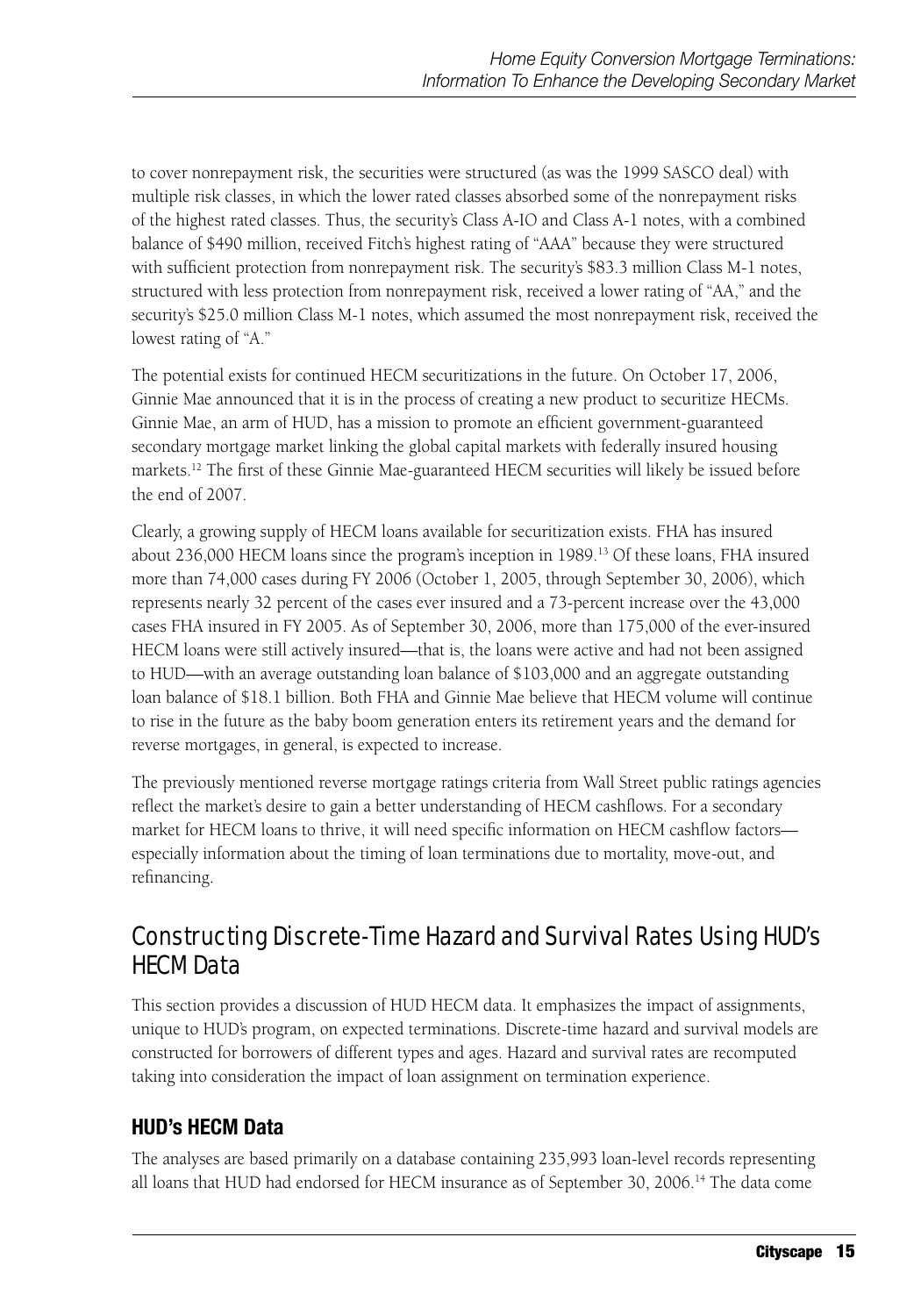from two sources: the HUD Single Family Data Warehouse and FHA's Single Family Mortgage Asset Recovery Technology (SMART) database. HUD's Single Family Data Warehouse compiles its HECM data from the primary program source systems: the Computerized Housing Underwriting Management System and the Insurance Accounting Collection System. The SMART database contains information about HECM cases which have been assigned to HUD. The post-assignment case data in SMART are not currently captured in the Single Family Data Warehouse.

Each loan-level record obtained for analysis contains fields for the loan origination or funding date and borrower and co-borrower (if applicable) characteristics, including date of birth and gender, date of termination (if applicable), date of assignment (if applicable), and loan status codes, all as of the cutoff date of September 30, 2006. The borrower's age at loan origination was calculated using the loan origination date and the borrower's date-of-birth information. Also, where a coborrower is present on the loan, the date-of-birth information for the younger of the couples was used to represent the borrower's age.<sup>15</sup>

Lack of data in some fields resulted in a small number of termination dates being estimated and a small number of loans being dropped from the analysis. For 385 cases with termination status codes indicating claims were paid but the cases were missing termination dates, the claim payment dates were obtained from the Single Family Data Warehouse to approximate the loan termination dates. A total of 531 records with bad data for the borrower's date-of-birth could not be proxied using other data; these records were discarded, leaving 235,993 valid cases for analysis.

Exhibits 5A and 5B summarize the numbers of loans among the 235,993 valid records originated by calendar year and by termination status; that is, terminated or censored.<sup>16</sup> In exhibit 5A, these data are presented using the loan termination status as it appeared through September 30, 2006, in the Single Family Data Warehouse for cases not assigned to HUD. Exhibit 5A uses similar data on termination status from the SMART database for assigned cases. In exhibit 5A, loans that are assigned to HUD are not shown as terminations until the borrower dies or pays off the loan.

#### **Exhibit 5A**

| Origination |       | <b>Terminated</b>    |       | <b>Censored</b>      |       | <b>Total Originations</b> |
|-------------|-------|----------------------|-------|----------------------|-------|---------------------------|
| Year        | Count | Percentage<br>of Row | Count | Percentage<br>of Row | Count | Percentage<br>of Row      |
| 1989        | 11    | 100.0                | 0     | 0.0                  | 11    | 100.0                     |
| 1990        | 362   | 91.0                 | 36    | 9.0                  | 398   | 100.0                     |
| 1991        | 579   | 88.1                 | 78    | 11.9                 | 657   | 100.0                     |
| 1992        | 1,597 | 84.5                 | 293   | 15.5                 | 1,890 | 100.0                     |
| 1993        | 2.277 | 80.1                 | 567   | 19.9                 | 2.844 | 100.0                     |
| 1994        | 3,333 | 81.5                 | 757   | 18.5                 | 4,090 | 100.0                     |
| 1995        | 3.025 | 77.7                 | 870   | 22.3                 | 3.895 | 100.0                     |
| 1996        | 3.626 | 72.7                 | 1.364 | 27.3                 | 4.990 | 100.0                     |
| 1997        | 4.197 | 72.2                 | 1,617 | 27.8                 | 5,814 | 100.0                     |
| 1998        | 4,299 | 64.1                 | 2,411 | 35.9                 | 6,710 | 100.0                     |

HECM-Insured Cases by Termination Status as of September 30, 2006 Terminations Exclude Assignment to HUD

*HECM = Home Equity Conversion Mortgage.*

*Note: Excludes 531 cases with missing data.*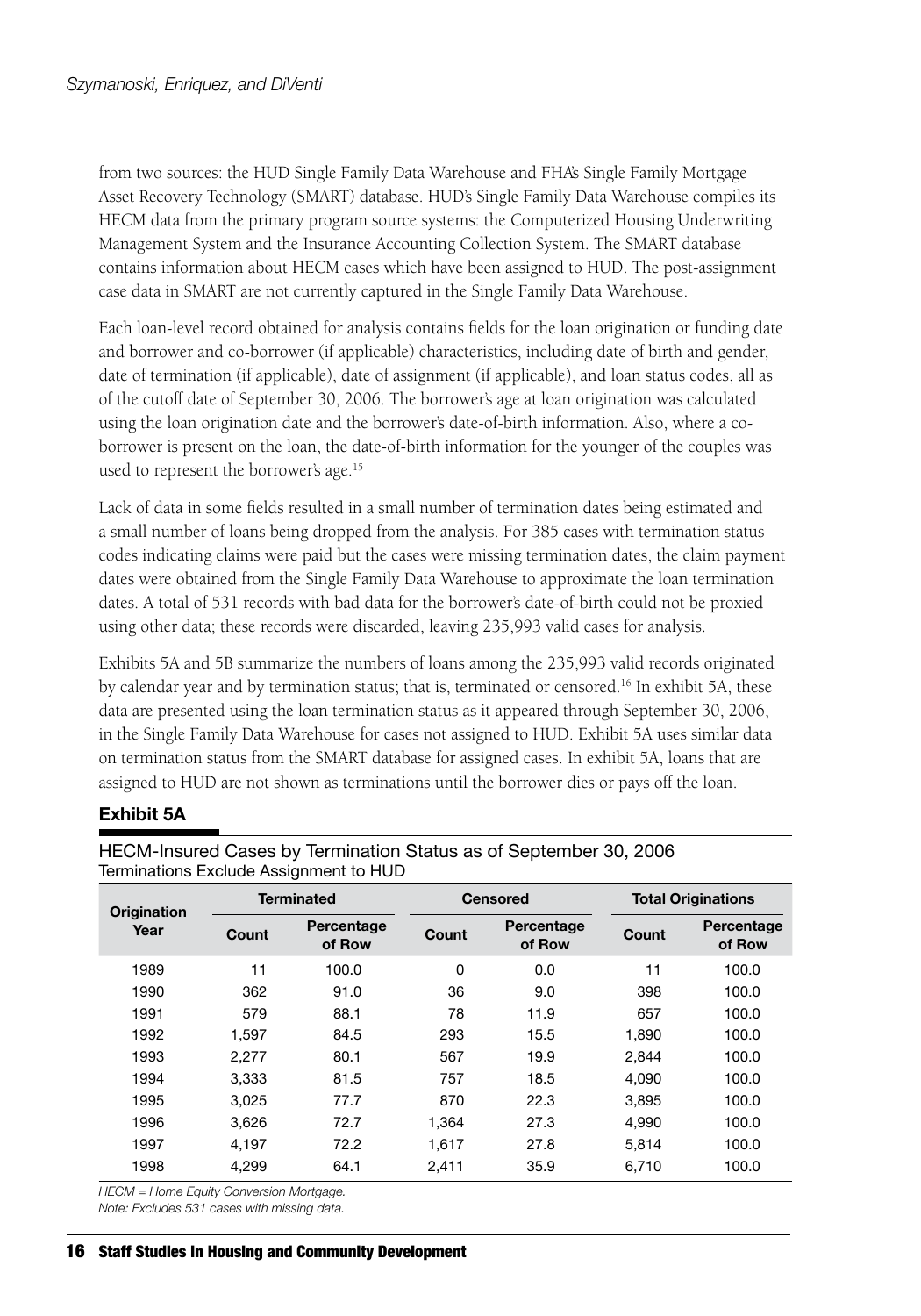|             | $\frac{1}{2}$ |                      |         |                      |         |                           |  |
|-------------|---------------|----------------------|---------|----------------------|---------|---------------------------|--|
| Origination |               | <b>Terminated</b>    |         | <b>Censored</b>      |         | <b>Total Originations</b> |  |
| Year        | Count         | Percentage<br>of Row | Count   | Percentage<br>of Row | Count   | Percentage<br>of Row      |  |
| 1999        | 4.682         | 61.5                 | 2.934   | 38.5                 | 7.616   | 100.0                     |  |
| 2000        | 3.665         | 58.3                 | 2.617   | 41.7                 | 6.282   | 100.0                     |  |
| 2001        | 4.507         | 46.0                 | 5.287   | 54.0                 | 9.794   | 100.0                     |  |
| 2002        | 5.161         | 38.0                 | 8.406   | 62.0                 | 13.567  | 100.0                     |  |
| 2003        | 7.214         | 25.3                 | 21.249  | 74.7                 | 28.463  | 100.0                     |  |
| 2004        | 5.971         | 16.0                 | 31.389  | 84.0                 | 37.360  | 100.0                     |  |
| 2005        | 2.415         | 4.2                  | 54.886  | 95.8                 | 57.301  | 100.0                     |  |
| 2006        | 166           | 0.4                  | 44.145  | 99.6                 | 44.311  | 100.0                     |  |
| Total       | 57.087        | 24.2                 | 178,906 | 75.8                 | 235,993 | 100.0                     |  |

#### **Exhibit 5A**

HECM-Insured Cases by Termination Status as of September 30, 2006 Terminations Exclude Assignment to HUD (continued)

*HECM = Home Equity Conversion Mortgage.*

*Note: Excludes 531 cases with missing data.*

#### **Exhibit 5B**

#### HECM-Insured Cases by Termination Status as of September 30, 2006 Terminations Include Assignment to HUD

|                     |        | <b>Terminated</b>    |         | <b>Censored</b>      |         | <b>Total Originations</b> |
|---------------------|--------|----------------------|---------|----------------------|---------|---------------------------|
| Origination<br>Year | Count  | Percentage<br>of Row | Count   | Percentage<br>of Row | Count   | Percentage<br>of Row      |
| 1989                | 11     | 100.0                | 0       | 0.0                  | 11      | 100.0                     |
| 1990                | 389    | 97.7                 | 9       | 2.3                  | 398     | 100.0                     |
| 1991                | 649    | 98.8                 | 8       | 1.2                  | 657     | 100.0                     |
| 1992                | 1,833  | 97.0                 | 57      | 3.0                  | 1,890   | 100.0                     |
| 1993                | 2,733  | 96.1                 | 111     | 3.9                  | 2,844   | 100.0                     |
| 1994                | 3,761  | 92.0                 | 329     | 8.0                  | 4,090   | 100.0                     |
| 1995                | 3,493  | 89.7                 | 402     | 10.3                 | 3,895   | 100.0                     |
| 1996                | 4,134  | 82.8                 | 856     | 17.2                 | 4,990   | 100.0                     |
| 1997                | 4,456  | 76.6                 | 1,358   | 23.4                 | 5,814   | 100.0                     |
| 1998                | 4,642  | 69.2                 | 2,068   | 30.8                 | 6,710   | 100.0                     |
| 1999                | 4,833  | 63.5                 | 2,783   | 36.5                 | 7,616   | 100.0                     |
| 2000                | 3,693  | 58.8                 | 2,589   | 41.2                 | 6,282   | 100.0                     |
| 2001                | 4,543  | 46.4                 | 5,251   | 53.6                 | 9,794   | 100.0                     |
| 2002                | 5,183  | 38.2                 | 8,384   | 61.8                 | 13,567  | 100.0                     |
| 2003                | 7,277  | 25.6                 | 21,186  | 74.4                 | 28,463  | 100.0                     |
| 2004                | 5,983  | 16.0                 | 31,377  | 84.0                 | 37,360  | 100.0                     |
| 2005                | 2.416  | 4.2                  | 54,885  | 95.8                 | 57,301  | 100.0                     |
| 2006                | 166    | 0.4                  | 44,145  | 99.6                 | 44,311  | 100.0                     |
| <b>Total</b>        | 60,195 | 25.5                 | 175,798 | 74.5                 | 235,993 | 100.0                     |

*HECM = Home Equity Conversion Mortgage.*

*Note: Excludes 531 cases with missing data.*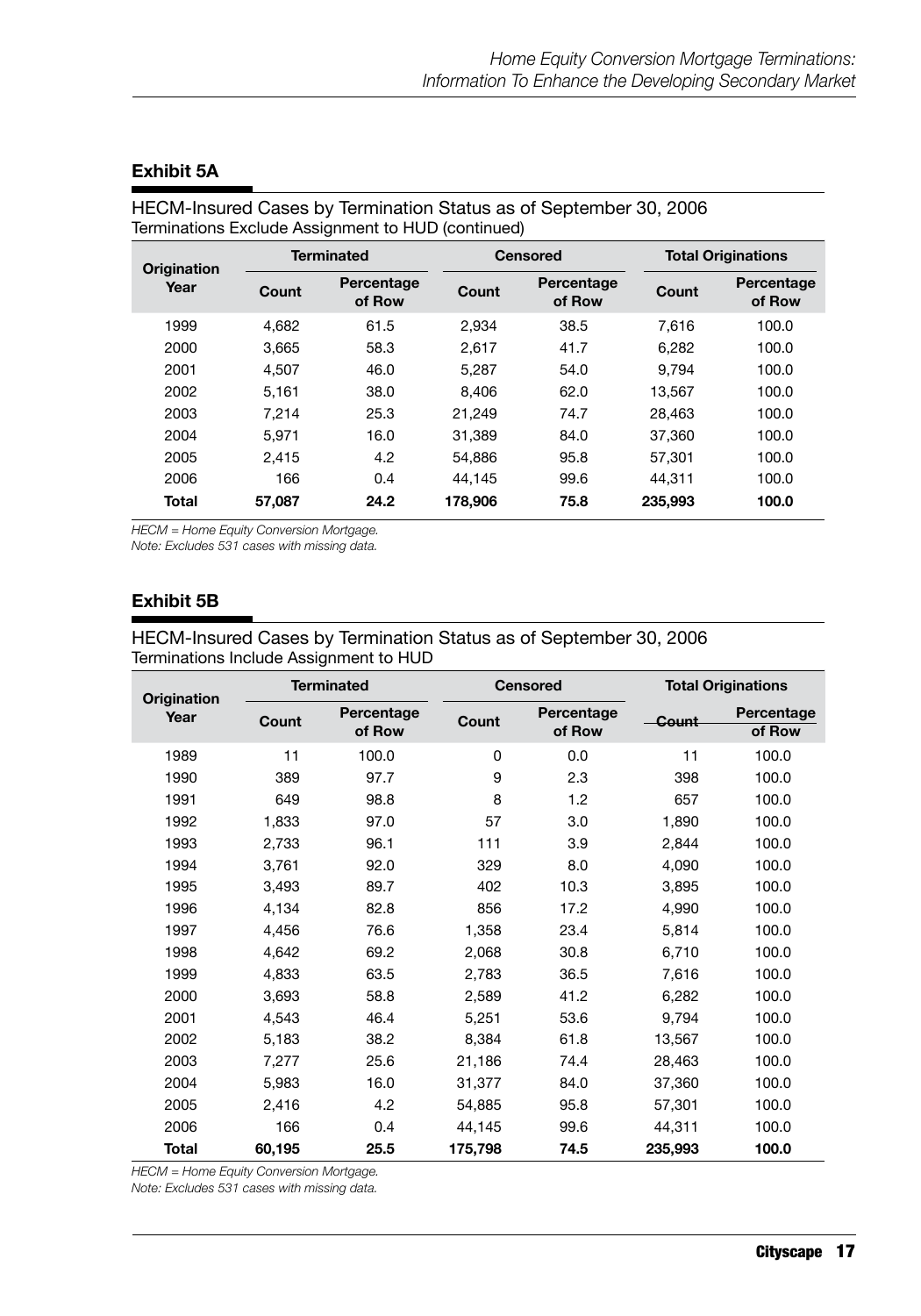In exhibit 5B, the data are presented using termination status as it appears in the Single Family Data Warehouse, including the date that a case was assigned to HUD as a termination event. That is, in exhibit 5B, those cases that are assigned to HUD are considered to be terminated even if the borrower continues to live in the mortgaged property. From an investor's perspective, an assignment to HUD is equivalent to a loan termination because the assigned loan is bought out of the securitization pool by HUD's payment of the claim.

## **Discrete-Time Hazard Model**

Discrete-time hazard models use regularly defined time periods (such as years, months, or other units of time) to describe the likelihood of events occurring at various points in time among a group of individuals. These events can include loan terminations among a group of mortgages such as HECMs.

A central concept in the discrete-time hazard model is that of the *hazard rate*. The discrete-time hazard rate is the probability that an event will occur during a particular time period to a particular individual, given that the individual is at risk at the beginning of the period. In this article, the event of interest is the act of terminating a HECM loan. Based on this definition, the discrete-time hazard rate is sometimes referred to as the *conditional probability* of the event occurring during a given time period, with the condition being that the individual was at risk at the start of the time period.17 A second key concept is that of the *risk set*, which is the set of individuals (in our case, HECM loans) who are at risk of some event occurring at the start of each discrete point in time. The risk set is also called the risk *exposure*.

By grouping together individuals with similar characteristics (such as those having the same initial borrower age), we find that the hazard rate varies over discrete-time periods but can be considered the same for all individuals in the group at each period. We estimate the hazard rate for the group at each time period by dividing the number of events observed during the period by the number of individuals at risk during the period.

Another concept in the discrete-time hazard model is that of the *survival rate*. Survivors are those individuals from the original group that have not experienced the event through a given time period. The number of survivors expected at the end of a time period equals the expected number of survivors from the start of the period minus the expected number of events that occur during the period. The expected number of events in a period is the estimated hazard rate for that period multiplied by the number of individuals at risk at the start of the period. Absent censoring, the number of individuals at risk is equal to the number of survivors at the start of the period. The survival rates for the group are the proportions of the initial group that have not experienced the event of interest as of the start of each time period. Note that the introduction of censoring in the data will require some adjustments to these calculations. See Allison (1984, 1995).

## **Constructing Discrete-Time HECM Hazard and Survival Rates**

We construct discrete-time HECM hazard and survival rates from the data using the *life-table*  method to account for censoring of some of the data.<sup>18</sup> The hazard being considered is HECM loan termination defined either with or without loan assignments to HUD as termination events. The data are right-censored because actual termination dates for loans that did not terminate as of the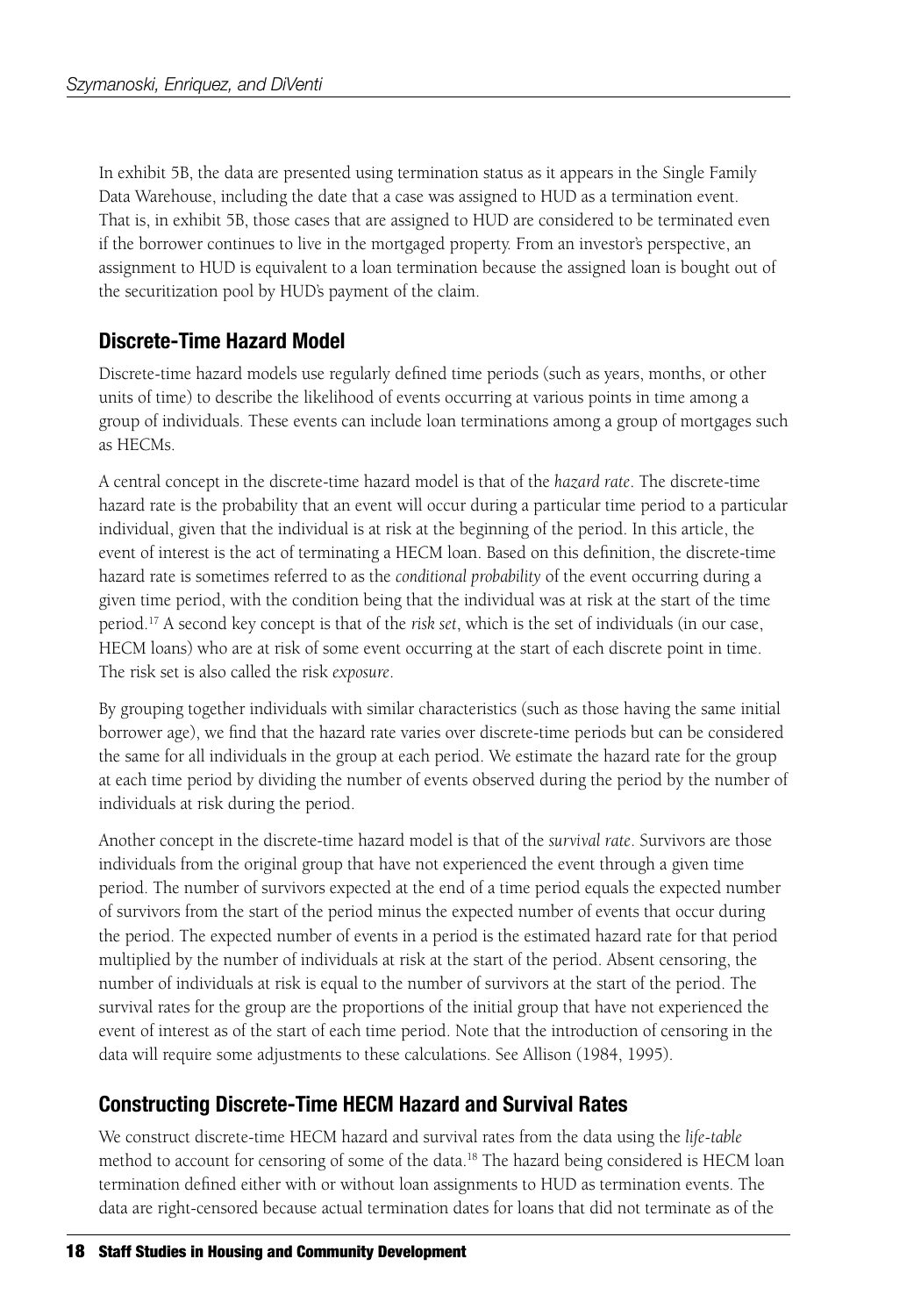cutoff date of the study (September 30, 2006) are censored from further observation. The timing of the termination and censoring events is based on each loan's policy year. *Policy year* is the age of the loan in years beginning with the date the loan was originated and insured by HUD. All loans, regardless of calendar year of origination, begin in the first policy year. The number of policy years observed varies for each loan record.19 The files contain a loan origination date for each loan and a termination date if the loan is terminated. If there is no termination date, the loan is considered to have survived at least through September 30, 2006.

The hazard rate in policy year *i* is estimated by dividing the number of loans that terminated in the i-th policy,  $d(i)$ , by the number of loans at risk, or exposed to the hazard of interest,  $E(i)$ , at the start of that policy year

$$
h(i) = d(i) / E(i).^{20}
$$
 (1)

The survival rates in policy year i are computed as follows:

$$
S(0) = 1.0000 \tag{2}
$$

$$
S(1) = S(0) \times (1 - h(1)), \text{ and in general}
$$
 (3)

$$
S(i) = S(i-1) \times (1 - h(i))
$$
\n<sup>(4)</sup>

$$
= \prod_{j=1}^{i} (1 - h(j)). \tag{5}
$$

The discrete-time survival rates constructed from the discrete-time hazard rates as noted previously are analogous to continuous-time hazard and survival probabilities in a continuous-time hazard model.21 See Allison (1984).

Exhibits 6 through 9 present HECM hazard and survival rates that have been constructed from the HUD database of 235,993 loan-level records. The tables are split into parts A and B. In exhibits 6A through 9A, the hazard is defined as mortality, move-out, or other voluntary payoff of the loan (including refinancing) but excluding assignment of the loan to HUD. In exhibits 6B through 9B, the hazard definition is expanded to include assignment of the loan to HUD along with mortality, move-out, and voluntary payoff. Three selected age groupings are presented in exhibits 6A through 8A and repeated for exhibits 6B through 8B: younger borrowers (defined as those ages 64 to 66 at closing), typical borrowers (defined as those ages 74 to 76 at closing), and older borrowers (defined as those ages 84 to 86 at closing).22 Exhibits 9A and 9B pool all the HECM data to show aggregate hazard and survival rates for all ages. Within each exhibit, hazard and survivor information is broken out for selected borrower types (all borrowers, couples, single females, and single males). The exhibits also show the effective sample size for each policy year along with standard errors for the estimated hazard rates. Finally, the exhibits show the 2006 general population mortality rates for females as determined by the National Center for Health Statistics (based on the age corresponding to the midpoint of the age interval illustrated in the exhibit at origination) and the ratios of the observed hazard rates to the corresponding U.S. Department of Health and Human Services female mortality rates. This ratio is given for illustrative purposes only because the underlying mortality rates for each group of borrowers are unknown and will vary by group composition. The mortality rate comparison is not presented for exhibits 9A and 9B because these exhibits aggregate all ages.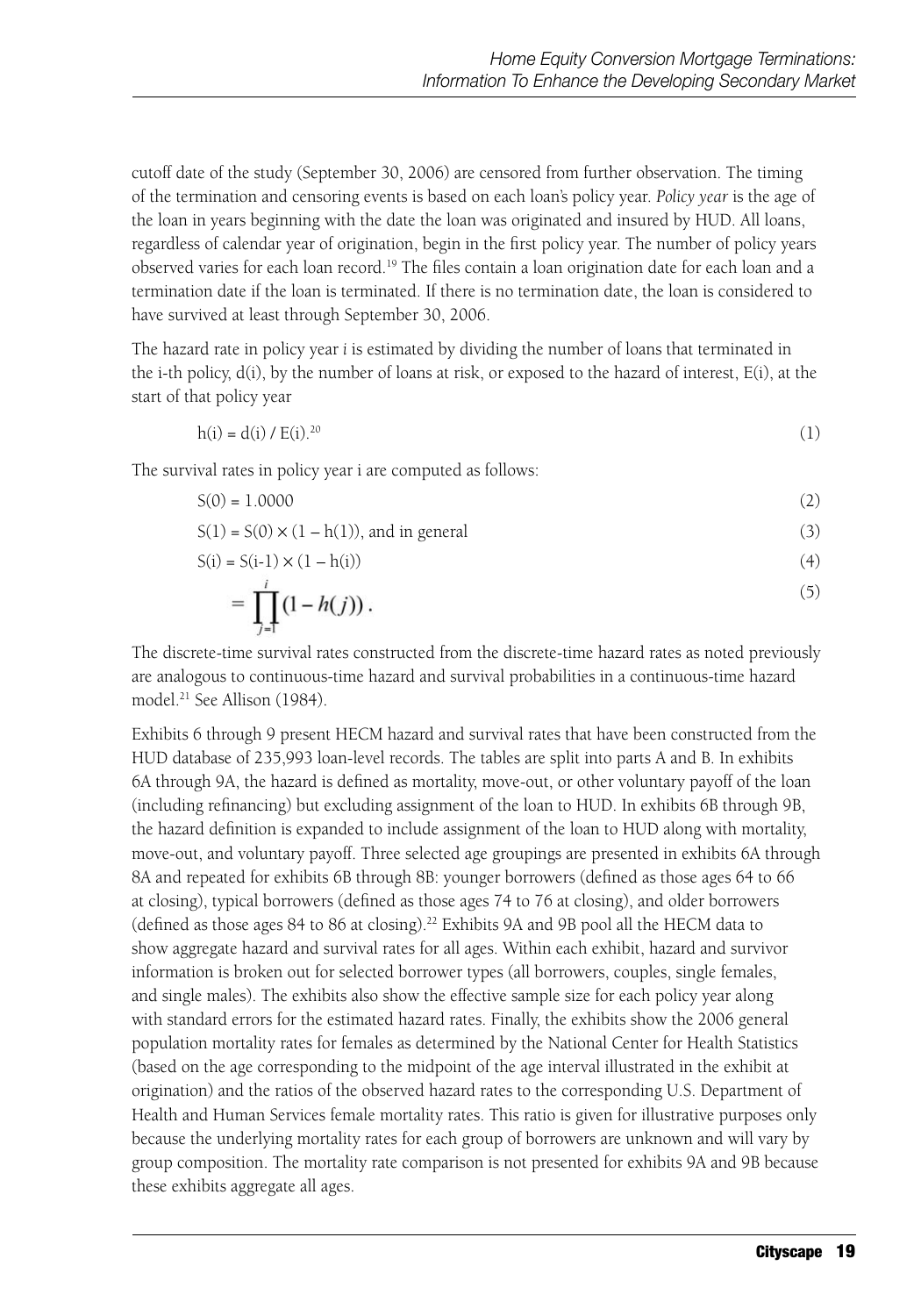| Ċ<br>ċ |  |
|--------|--|
| Ë<br>л |  |
|        |  |
|        |  |
|        |  |
|        |  |

|                |                                   |                                     |                                      | 1. All Borrowers            |                     |                                                           |                                           | 2. Couples With Younger Borrower in Age Group |                             |                      |                                                           |
|----------------|-----------------------------------|-------------------------------------|--------------------------------------|-----------------------------|---------------------|-----------------------------------------------------------|-------------------------------------------|-----------------------------------------------|-----------------------------|----------------------|-----------------------------------------------------------|
| Policy<br>Year | Mortality<br>Female<br>Rate<br>mĈ | Observed<br>Rate<br>Hazaro<br>$\mu$ | End Year<br>Survival<br>Rate<br>S(t) | Effective<br>Sample<br>Size | Std Erro<br>of h(t) | Hazard to<br>Mortality<br>Ratio of<br>Female<br>h(t)/m(t) | <b>Observed</b><br>Hazard<br>Rate<br>h(t) | End Year<br>Surviva<br>Rate<br>S(t)           | Effective<br>Sample<br>Size | Std Error<br>of h(t) | Hazard to<br>Mortality<br>Ratio of<br>Female<br>h(t)/m(t) |
|                |                                   | 0.0000                              | 1.0000                               | 4288.0                      | 0.0000              |                                                           | 0.0000                                    | 1.0000                                        | 5569.0                      | 0.0000               |                                                           |
|                | 0.0122                            | 0.0142                              | 0.9858                               | 11830.0                     | 0.0011              | $\frac{2}{1}$                                             | 0.0092                                    | 0.9908                                        | 4584.0                      | 0.0014               | C.D                                                       |
|                | 0.0134                            | 0.0658                              | 0.9209                               | 7841.0                      | 0.0028              | 4.9                                                       | 0.0483                                    | 0.9430                                        | 3002.0                      | 0.0039               | 3.6                                                       |
| ო              | 0.0147                            | 0.1143                              | 0.8157                               | 4944.5                      | 0.0045              | $\overline{7}$ .8                                         | 0.0936                                    | 0.8547                                        | 1902.0                      | 0.0067               | $6\dot{4}$                                                |
| 4              | 0.0160                            | 0.1297                              | 0.7099                               | 2929.0                      | 0.0062              | ~                                                         | 0.1133                                    | 0.7579                                        | 1156.5                      | 0.0093               |                                                           |
| ပ              | 0.0174                            | 0.1361                              | 0.6133                               | 1925.0                      | 0.0078              | 7.8                                                       | 0.1076                                    | 0.6763                                        | 771.5                       | 0.0112               | ဖ                                                         |
| ဖ              | 0.0190                            | 0.1295                              | 0.5338                               | 1375.0                      | 0.0091              | 6.8                                                       | 0.1064                                    | 0.6044                                        | 564.0                       | 0.0130               | ဖ<br>τò                                                   |
|                | 0.0208                            | 0.1326                              | 0.4631                               | 1041.0                      | 0.0105              | 6.4                                                       | 0.1047                                    | 0.5411                                        | 439.5                       | 0.0146               | ιó,                                                       |
| $\infty$       | 0.0227                            | 0.1328                              | 0.4016                               | 753.0                       | 0.0124              | 5.9                                                       | 0.1325                                    | 0.4694                                        | 332.0                       | 0.0186               | œ<br>ιó.                                                  |
| တ              | 0.0246                            | 0.1816                              | 0.3286                               | 490.0                       | 0.0174              | 74                                                        | 0.1618                                    | 0.3934                                        | 222.5                       | 0.0247               | ဖ<br>ဖ                                                    |
| င္             | 0.0266                            | 0.1742                              | 0.2714                               | 298.5                       | 0.0220              | 6.5                                                       | 0.1773                                    | 0.3237                                        | 141.0                       | 0.0322               | 6.7                                                       |
|                | 0.0290                            | 0.1224                              | 0.2382                               | 196.0                       | 0.0234              | 4.2                                                       | 0.0782                                    | 0.2984                                        | 89.5                        | 0.0284               |                                                           |
| $\frac{1}{2}$  | 0.0318                            | 0.1255                              | 0.2083                               | 135.5                       | 0.0285              | 3.9                                                       | 0.0945                                    | 0.2702                                        | 63.5                        | 0.0367               | ო                                                         |
| $\frac{8}{1}$  | 0.0349                            | 0.2222                              | 0.1620                               | 76.5                        | 0.0475              | 6.4                                                       | 0.2162                                    | 0.2118                                        | 37.0                        | 0.0677               | ∾<br>ဖ                                                    |
| $\frac{4}{4}$  | 0.0381                            | 0.1250                              | 0.1418                               | 24.0                        | 0.0675              | 33                                                        | 0.1739                                    | 0.1749                                        | 11.5                        | 0.1118               | ဖ<br>4.                                                   |
| $\frac{5}{1}$  | 0.0417                            | 0.1538                              | 0.1200                               | 6.5                         | 0.1415              |                                                           | 0.3333                                    | 0.1166                                        | 3.0                         | 0.2722               | 0<br>ထ                                                    |

20 Staff Studies in Housing and Community Development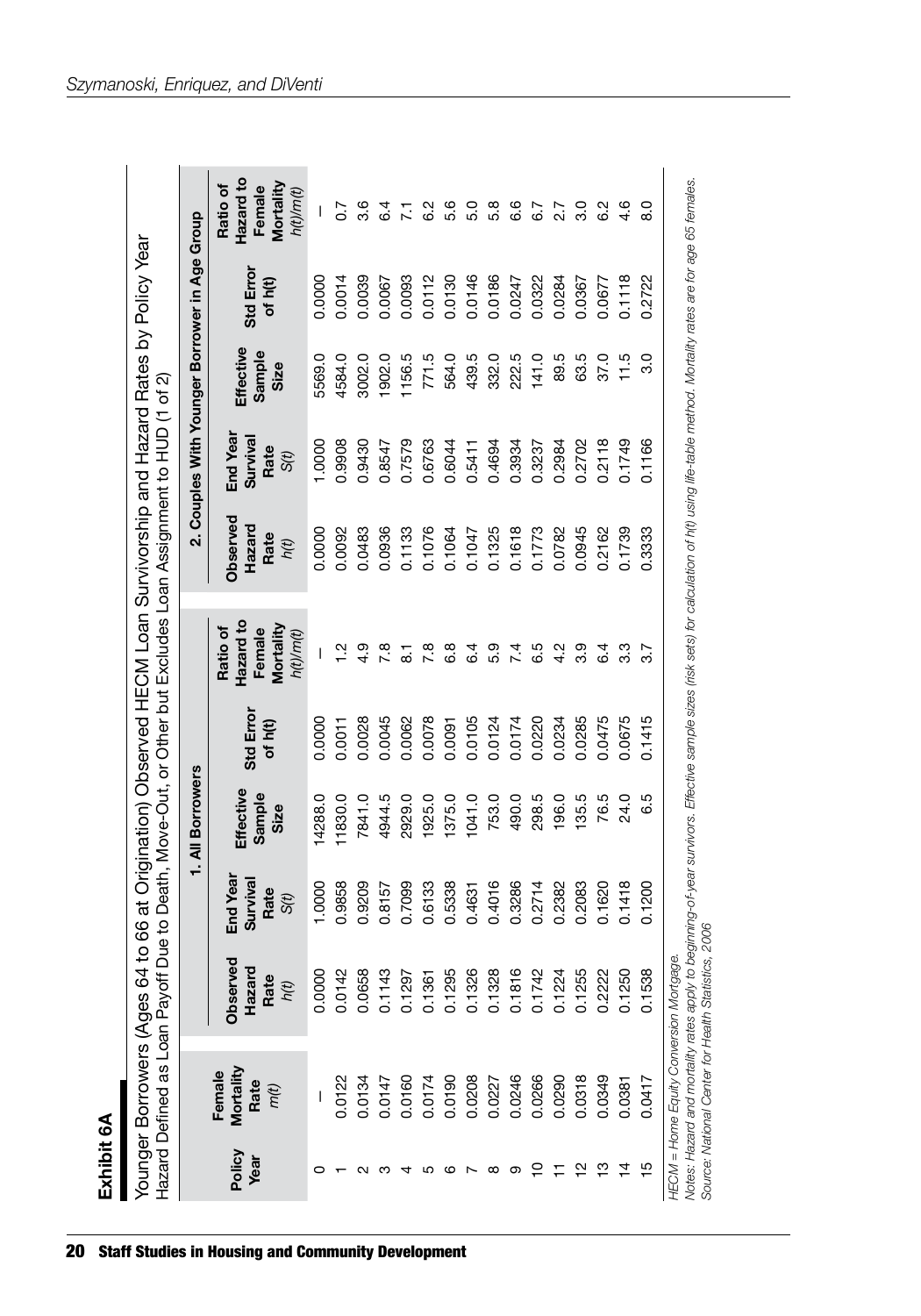| cċ |
|----|
|    |
|    |
| ≔  |
|    |
|    |
|    |
|    |
|    |
|    |
|    |
|    |

|                |                                                                                                                                |                                                |                                      | 3. Single Female Borrowers  |                      |                                                                                                                                                             |                                    |                                      | 4. Single Male Borrowers    |                     |                                                           |
|----------------|--------------------------------------------------------------------------------------------------------------------------------|------------------------------------------------|--------------------------------------|-----------------------------|----------------------|-------------------------------------------------------------------------------------------------------------------------------------------------------------|------------------------------------|--------------------------------------|-----------------------------|---------------------|-----------------------------------------------------------|
| Policy<br>Year | Mortality<br>Female<br>Rate<br>m(t)                                                                                            | yed<br>Hazard<br>Rate<br>hít)<br>Obser<br>Rate | End Year<br>Survival<br>Rate<br>S(t) | Effective<br>Sample<br>Size | Std Error<br>of h(t) | Hazard to<br>Mortality<br>Ratio of<br>Female<br>h(t)/m(t)                                                                                                   | Observed<br>Hazard<br>Rate<br>h(t) | End Year<br>Survival<br>Rate<br>S(t) | Effective<br>Sample<br>Size | Std Erro<br>of h(t) | Hazard to<br>Mortality<br>Ratio of<br>Female<br>h(t)/m(t) |
|                |                                                                                                                                | g<br>0.000                                     | 1.0000                               | 6150.0                      | 0.0000               | I                                                                                                                                                           | 0.0000                             | 1.0000                               | 2512.0                      | 0.0000              | I                                                         |
|                | 0.0122                                                                                                                         | 0.0166                                         | 0.9834                               | 5169.5                      | 0.0018               | $\frac{4}{1}$                                                                                                                                               | 0.0192                             | 0.9808                               | 2035.0                      | 0.0030              | $\frac{6}{1}$                                             |
|                | 0.0134                                                                                                                         | $\infty$<br>0.071                              | 0.9128                               | 3536.0                      | 0.0043               | 5.4                                                                                                                                                         | 0.0897                             | 0.8928                               | 1282.5                      | 0.0080              | 6.7                                                       |
|                | 0.0147                                                                                                                         | 0.1288                                         | 0.7952                               | 2275.5                      | 0.0070               | 8.8                                                                                                                                                         | 0.1233                             | 0.7827                               | 754.0                       | 0.0120              | $\frac{4}{3}$                                             |
|                | 0.0160                                                                                                                         | 0.1334                                         | 0.6891                               | 1349.5                      | 0.0093               | $\overline{8}.4$                                                                                                                                            | 0.1602                             | 0.6573                               | 412.0                       | 0.0181              | $\frac{0}{2}$                                             |
| 5              | 0.0174                                                                                                                         | 0.1507                                         | 0.5853                               | 896.0                       | 0.0120               | $\overline{8.7}$                                                                                                                                            | 0.1723                             | 0.5441                               | 249.5                       | 0.0239              | 9.9                                                       |
| ဖ              | 0.0190                                                                                                                         | 0.1352                                         | 0.5062                               | 636.0                       | 0.0136               | 7.1                                                                                                                                                         | 0.1845                             | 0.4437                               | 168.0                       | 0.0299              | 9.7                                                       |
|                | 0.0208                                                                                                                         | 0.1637                                         | 0.4233                               | 476.5                       | 0.0169               | 7.9                                                                                                                                                         | 0.1176                             | 0.3915                               | 119.0                       | 0.0295              | 5.7                                                       |
| ∞              | 0.0227                                                                                                                         | 0.1225                                         | 0.3714                               | 326.5                       | 0.0181               | 5.4                                                                                                                                                         | 0.1582                             | 0.3296                               | 88.5                        | 0.0388              | $\overline{7.0}$                                          |
| တ              | 0.0246                                                                                                                         | თ<br>0.201                                     | 0.2965                               | 213.0                       | 0.0275               | 8.2                                                                                                                                                         | 0.1980                             | 0.2643                               | 50.5                        | 0.0561              | $\overline{\mathbf{8}}$                                   |
| ₽              | 0.0266                                                                                                                         | 0.1569                                         | 0.2499                               | 127.5                       | 0.0322               | 5.9                                                                                                                                                         | 0.1923                             | 0.2135                               | 26.0                        | 0.0773              | 7.2                                                       |
|                | 0.0290                                                                                                                         | 0.1600                                         | 0.2099                               | 87.5                        | 0.0392               | 5.5                                                                                                                                                         | 0.1176                             | 0.1884                               | 17.0                        | 0.0781              | $\frac{1}{4}$                                             |
| 으              | 0.0318                                                                                                                         | 0.1368                                         | 0.1812                               | 58.5                        | 0.0449               | 4.3                                                                                                                                                         | 0.2400                             | 0.1432                               | 12.5                        | 0.1208              | 7.5                                                       |
| ဗု             | 0.0349                                                                                                                         | 0.2462                                         | 0.1366                               | 32.5                        | 0.0756               | $\overline{2}$                                                                                                                                              | 0.1538                             | 0.1212                               | 6.5                         | 0.1415              |                                                           |
| $\frac{4}{4}$  | 0.0381                                                                                                                         | 0.0000                                         | 0.1366                               | 10.0                        | 0.0000               | o.o                                                                                                                                                         |                                    |                                      |                             |                     |                                                           |
| $\frac{15}{2}$ | 0.0417                                                                                                                         | g<br>0.000                                     | 0.1366                               | 3.5                         | 0.0000               | O.O                                                                                                                                                         |                                    |                                      |                             |                     |                                                           |
|                | HECM = Home Equity Conversion Mortgage.<br>Source: National Center for Health Stati<br>Notes: Hazard and mortality rates apply | stics, 2006                                    |                                      |                             |                      | to beginning-of-year survivors. Effective sample sizes (risk sets) for calculation of h(t) using life-table method. Mortality rates are for age 65 females. |                                    |                                      |                             |                     |                                                           |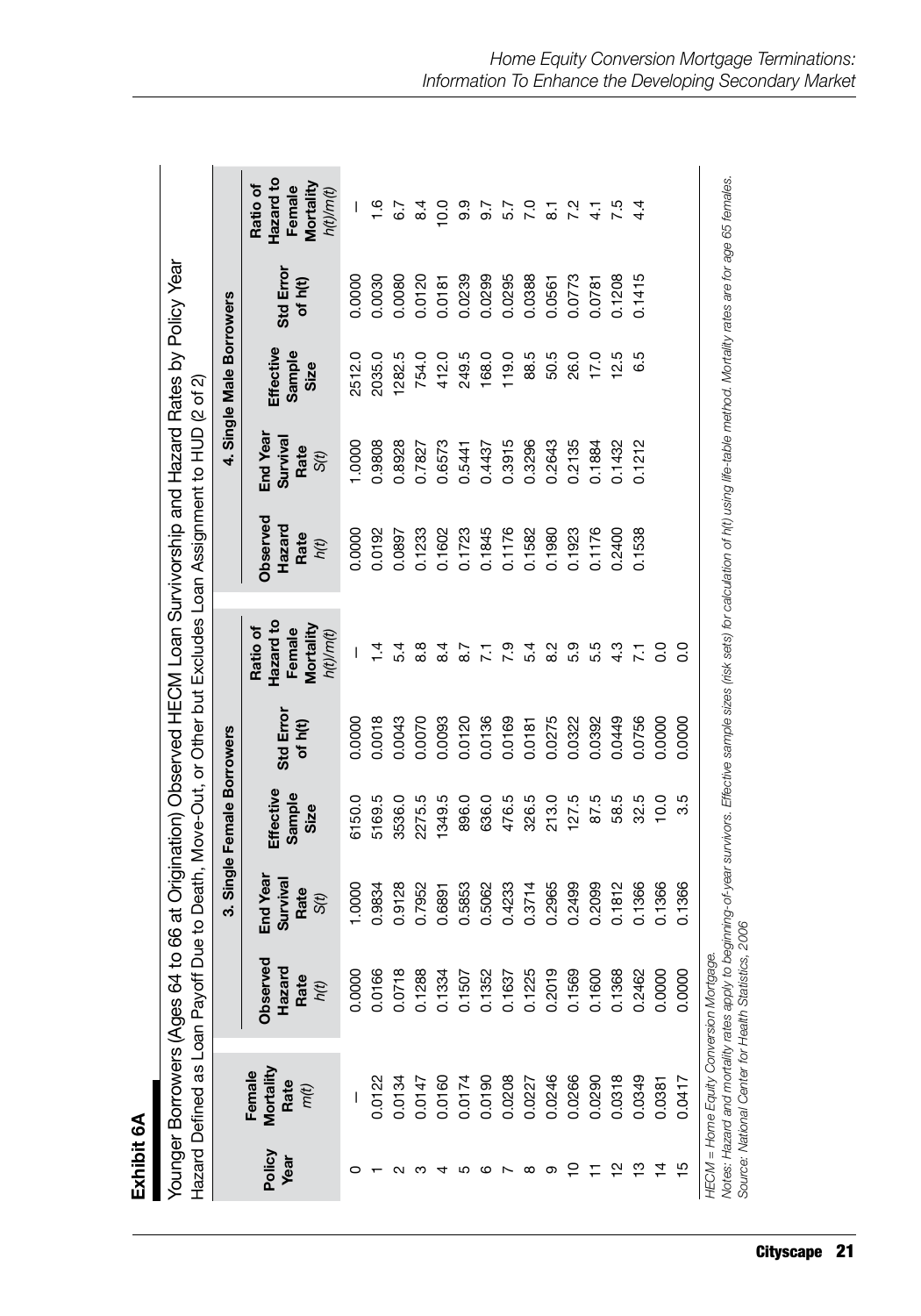| ſ<br>г  |  |
|---------|--|
| t<br>с  |  |
| ÷.<br>¢ |  |
|         |  |
|         |  |

|                |                                     | Younger Borrowers (Ages 64 to 66 at Origination) Observed HECM Loan Survivorship and Hazard Rates by Policy Year<br>Hazard Defined as Loan Payoff Due to Death, Move-Out, or Other and Includes Loan Assignment to HUD (1 of 2) |                                    |                             |                      |                                                           |                                    |                                               |                             |                      |                                                           |
|----------------|-------------------------------------|---------------------------------------------------------------------------------------------------------------------------------------------------------------------------------------------------------------------------------|------------------------------------|-----------------------------|----------------------|-----------------------------------------------------------|------------------------------------|-----------------------------------------------|-----------------------------|----------------------|-----------------------------------------------------------|
|                |                                     |                                                                                                                                                                                                                                 |                                    | 1. All Borrowers            |                      |                                                           |                                    | 2. Couples With Younger Borrower in Age Group |                             |                      |                                                           |
| Policy<br>Year | Mortality<br>Female<br>Rate<br>m(t) | Observed<br>Hazard<br>Rate<br>$h(t)$                                                                                                                                                                                            | End Yea<br>Surviva<br>Rate<br>S(t) | Effective<br>Sample<br>Size | Std Error<br>of h(t) | Hazard to<br>Mortality<br>Ratio of<br>Female<br>h(t)/m(t) | Observed<br>Hazard<br>Rate<br>h(t) | End Year<br>Survival<br>Rate<br>S(t)          | Effective<br>Sample<br>Size | Std Error<br>of h(t) | Hazard to<br>Mortality<br>Ratio of<br>Female<br>h(t)/m(t) |
|                |                                     | 0.0000                                                                                                                                                                                                                          | 1.0000                             | 4288.0                      | 0.0000               |                                                           | 0.0000                             | 1.0000                                        | 5569.0                      | 0.0000               |                                                           |
|                | 0.0122                              | 0.0142                                                                                                                                                                                                                          | 0.9858                             | 11830.0                     | 0.0011               | $\tilde{c}$                                               | 0.0092                             | 0.9908                                        | 4584.0                      | 0.0014               |                                                           |
|                | 0.0134                              | 0.0659                                                                                                                                                                                                                          | 0.9208                             | 7841.5                      | 0.0028               | 4.9                                                       | 0.0483                             | 0.9430                                        | 3002.0                      | 0.0039               | 3.6                                                       |
|                | 0.0147                              |                                                                                                                                                                                                                                 | 0.8156                             | 4944.5                      | 0.0045               | $\frac{8}{1}$                                             | 0.0936                             | 0.8547                                        | 1902.0                      | 0.0067               | 6.4                                                       |
|                | 0.0160                              | 0.1143<br>0.1297                                                                                                                                                                                                                | 0.7098                             | 2929.0                      | 0.0062               |                                                           | 0.1133                             | 0.7579                                        | 1156.5                      | 0.0093               |                                                           |
| ပ              | 0.0174                              | 0.1361                                                                                                                                                                                                                          | 0.6132                             | 1925.0                      | 0.0078               | $\overline{7}$ .8                                         | 0.1076                             | 0.6763                                        | 771.5                       | 0.0112               | 6.2                                                       |
| ဖ              | 0.0190                              | 0.1302<br>0.1327                                                                                                                                                                                                                | 0.5334                             | 1375.0                      | 0.0091               | 6.9                                                       | 0.1064                             | 0.6044                                        | 564.0                       | 0.0130               | 5.6                                                       |
|                | 0.0208                              |                                                                                                                                                                                                                                 | 0.4626                             | 1040.0                      | 0.0105               | $6\overline{4}$                                           | 0.1047                             | 0.5411                                        | 439.5                       | 0.0146               | 5.0                                                       |
| $\infty$       | 0.0227                              | 0.1329                                                                                                                                                                                                                          | 0.4011                             | 752.5                       | 0.0124               | 5.9                                                       | 0.1325                             | 0.4694                                        | 332.0                       | 0.0186               | 5.8                                                       |
| တ              | 0.0246                              | 0.1837                                                                                                                                                                                                                          | 0.3274                             | 490.0                       | 0.0175               | 7.5                                                       | 0.1663                             | 0.3913                                        | 222.5                       | 0.0250               | 6.8                                                       |
| °              | 0.0266                              | 0.1946                                                                                                                                                                                                                          | 0.2637                             | 298.0                       | 0.0229               | 7.3                                                       | 0.2071                             | 0.3103                                        | 140.0                       | 0.0343               | 7.8                                                       |
|                | 0.0290                              | 0.2474                                                                                                                                                                                                                          | 0.1985                             | 194.0                       | 0.0310               | 8.5                                                       | 0.2171                             | 0.2429                                        | 87.5                        | 0.0441               | 7.5                                                       |
| $\frac{1}{2}$  | 0.0318                              | 0.2773                                                                                                                                                                                                                          | 0.1434                             | 119.0                       | 0.0410               | 8.7                                                       | 0.2456                             | 0.1833                                        | 57.0                        | 0.0570               | 7.7                                                       |
| ဗ္             | 0.0349                              | 0.4553                                                                                                                                                                                                                          | 0.0781                             | 61.5                        | 0.0635               | 13.1                                                      | 0.4776                             | 0.0957                                        | 33.5                        | 0.0863               | 13.7                                                      |
|                | 0.0381                              | 0.2000                                                                                                                                                                                                                          | 0.0625                             | 15.0                        | 0.1033               |                                                           | 0.1333                             | 0.0830                                        | 7.5                         | 0.1241               | 3.5                                                       |
| ما             | 0.0417                              | 0.5455                                                                                                                                                                                                                          | 0.0284                             | 5.5                         | 0.2123               | $\frac{1}{2}$                                             | 0.8000                             | 0.0166                                        | 2.5                         | 0.2530               | 19.2                                                      |

*HECM = Home Equity Conversion Mortgage.*

*Notes: Hazard and mortality rates apply to beginning-of-year survivors. Effective sample sizes (risk sets) for calculation of h(t) using life-table method. Mortality rates are for age 65 females.*  HECM = Home Equity Conversion Mortgage.<br>Notes: Hazard and mortality rates apply to beginning-of-year survivors. Effective sample sizes (risk sets) for calculation of h(t) using life-table method. Mortality rates are for ag *Source: National Center for Health Statistics, 2006*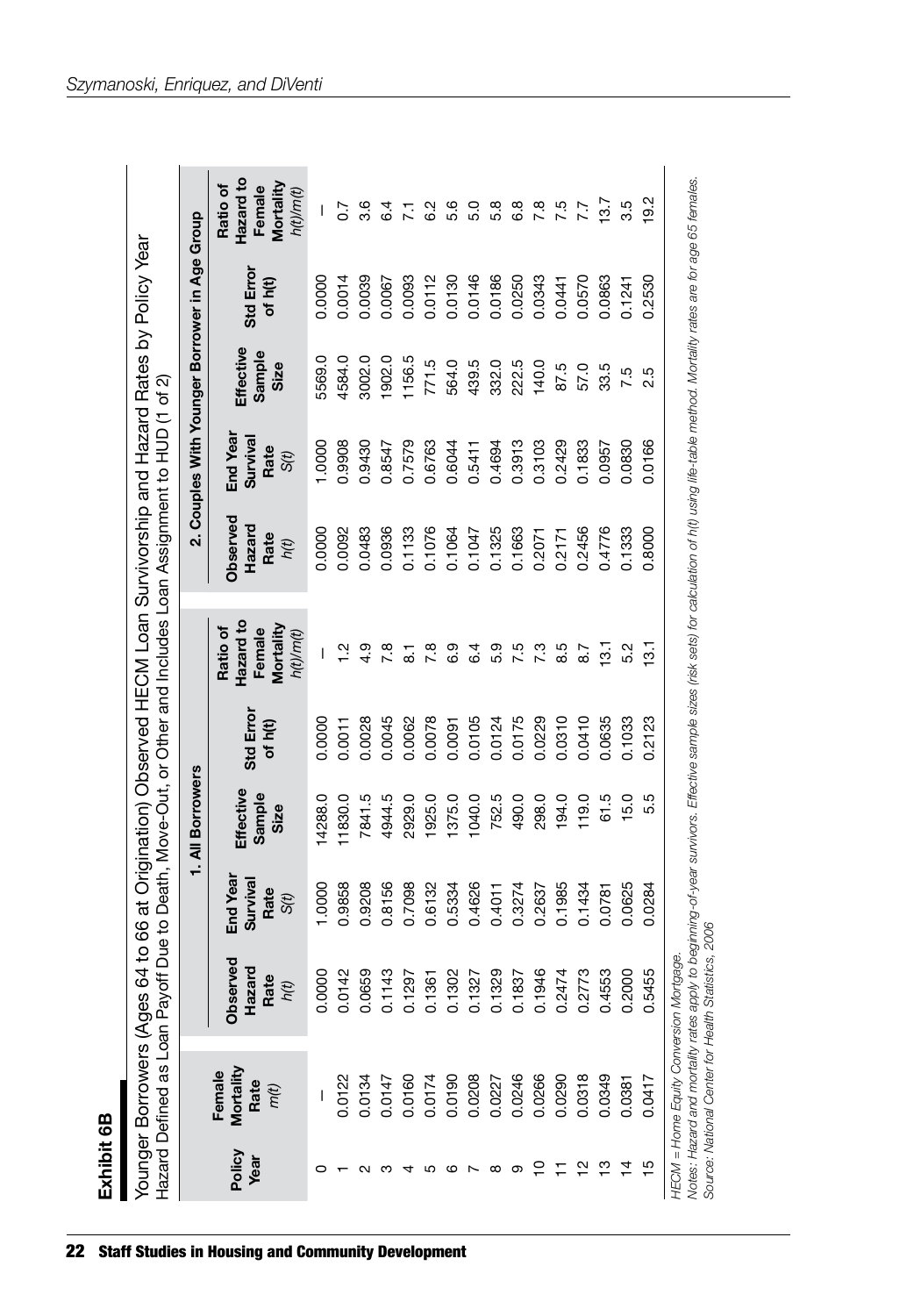| Œ |  |
|---|--|
|   |  |
| c |  |
|   |  |
| ÷ |  |
|   |  |
| Ξ |  |
|   |  |
|   |  |
|   |  |
|   |  |
|   |  |
|   |  |
|   |  |

| can Payoff Due to Death Move-Out or Other and Includes Loan Assignment to HUD (2 of 2)<br><b>KASSISTED III DI III DI III DI III DI III</b><br>light and the control of the control of the control of the control of the control of the control of the control of the control of the control of the control of the control of the control of the control of the control of th<br>l |
|-----------------------------------------------------------------------------------------------------------------------------------------------------------------------------------------------------------------------------------------------------------------------------------------------------------------------------------------------------------------------------------|
|                                                                                                                                                                                                                                                                                                                                                                                   |
|                                                                                                                                                                                                                                                                                                                                                                                   |
|                                                                                                                                                                                                                                                                                                                                                                                   |
| í                                                                                                                                                                                                                                                                                                                                                                                 |
|                                                                                                                                                                                                                                                                                                                                                                                   |
|                                                                                                                                                                                                                                                                                                                                                                                   |
|                                                                                                                                                                                                                                                                                                                                                                                   |

|                |                                                                                                                                 |                                        |                                      | 3. Single Female Borrowers  |                      |                                                                                                                                                             |                                    |                                     | 4. Single Male Borrowers    |                     |                                                           |
|----------------|---------------------------------------------------------------------------------------------------------------------------------|----------------------------------------|--------------------------------------|-----------------------------|----------------------|-------------------------------------------------------------------------------------------------------------------------------------------------------------|------------------------------------|-------------------------------------|-----------------------------|---------------------|-----------------------------------------------------------|
| Policy<br>Year | Mortality<br>Female<br>Rate<br>m(t)                                                                                             | ved<br>Hazard<br>Rate<br>h(t)<br>Obser | End Year<br>Survival<br>Rate<br>S(t) | Effective<br>Sample<br>Size | Std Error<br>of h(t) | Hazard to<br>Mortality<br>Ratio of<br>Female<br>h(t)/m(t)                                                                                                   | Observed<br>Hazard<br>Rate<br>h(t) | End Year<br>Surviva<br>Rate<br>S(t) | Effective<br>Sample<br>Size | Std Erro<br>of h(t) | Hazard to<br>Mortality<br>Ratio of<br>Female<br>h(t)/m(t) |
|                |                                                                                                                                 | ς<br>0.00                              | 1.0000                               | 6150.0                      | 0.0000               |                                                                                                                                                             | 0.0000                             | 1.0000                              | 2512.0                      | 0.0000              |                                                           |
|                | 0.0122                                                                                                                          | 0.0166                                 | 0.9834                               | 5169.5                      | 0.0018               | $\vec{r}$                                                                                                                                                   | 0.0192                             | 0.9808                              | 2035.0                      | 0.0030              | 1.6                                                       |
|                | 0.0134                                                                                                                          | 0.0721                                 | 0.9125                               | 3536.5                      | 0.0044               | 5.4                                                                                                                                                         | 0.0897                             | 0.8928                              | 1282.5                      | 0.0080              | 6.7                                                       |
|                | 0.0147                                                                                                                          | 0.1288                                 | 0.7950                               | 2275.5                      | 0.0070               | 8.8                                                                                                                                                         | 0.1233                             | 0.7827                              | 754.0                       | 0.0120              | 8.4                                                       |
|                | 0.0160                                                                                                                          | 0.1334                                 | 0.6889                               | 1349.5                      | 0.0093               | $\overline{8.4}$                                                                                                                                            | 0.1602                             | 0.6573                              | 412.0                       | 0.0181              | 0.0                                                       |
|                | 0.0174                                                                                                                          | 0.1507                                 | 0.5851                               | 896.0                       | 0.0120               | 8.7                                                                                                                                                         | 0.1723                             | 0.5441                              | 249.5                       | 0.0239              | 9.9                                                       |
|                | 0.0190                                                                                                                          | 0.1368                                 | 0.5051                               | 636.0                       | 0.0136               | 7.2                                                                                                                                                         | 0.1845                             | 0.4437                              | 168.0                       | 0.0299              | 9.7                                                       |
|                | 0.0208                                                                                                                          | 0.1640                                 | 0.4222                               | 475.5                       | 0.0170               | 7.9                                                                                                                                                         | 0.1176                             | 0.3915                              | 119.0                       | 0.0295              | 5.7                                                       |
| ∞              | 0.0227                                                                                                                          | 0.1227                                 | 0.3704                               | 326.0                       | 0.0182               | 5.4                                                                                                                                                         | 0.1582                             | 0.3296                              | 88.5                        | 0.0388              | 0.7                                                       |
| တ              | 0.0246                                                                                                                          | თ<br>0.201                             | 0.2956                               | 213.0                       | 0.0275               | $\frac{2}{8}$                                                                                                                                               | 0.1980                             | 0.2643                              | 50.5                        | 0.0561              | $\overline{8}$                                            |
|                | 0.0266                                                                                                                          | თ<br>0.171                             | 0.2448                               | 128.0                       | 0.0333               | 6.5                                                                                                                                                         | 0.1923                             | 0.2135                              | 26.0                        | 0.0773              | 7.2                                                       |
|                | 0.0290                                                                                                                          | 0.2400                                 | 0.1861                               | 87.5                        | 0.0457               | 8.3                                                                                                                                                         | 0.3529                             | 0.1382                              | 17.0                        | 0.1159              | 12.2                                                      |
| 으              | 0.0318                                                                                                                          | 0.299                                  | 0.1304                               | 53.5                        | 0.0626               | $9\overline{4}$                                                                                                                                             | 0.3529                             | 0.0894                              | 8.5                         | 0.1639              | $\overline{11}$                                           |
| ≌              | 0.0349                                                                                                                          | ñ<br>0.408                             | 0.0772                               | 24.5                        | 0.0993               | $\overline{1.7}$                                                                                                                                            | 0.5714                             | 0.0383                              | 3.5                         | 0.2645              | 16.4                                                      |
| $\frac{4}{4}$  | 0.0381                                                                                                                          | ஜ<br>0.153                             | 0.0653                               | 6.5                         | 0.1415               | $\frac{0}{4}$                                                                                                                                               |                                    |                                     |                             |                     |                                                           |
| $\frac{5}{1}$  | 0.0417                                                                                                                          | 0.3333                                 | 0.0435                               | 3.0                         | 0.2722               | $\frac{0}{8}$                                                                                                                                               |                                    |                                     |                             |                     |                                                           |
|                | HECM = Home Equity Conversion Mortgage.<br>Source: National Center for Health Stati.<br>Notes: Hazard and mortality rates apply | stics, 2006                            |                                      |                             |                      | to beginning-of-year survivors. Effective sample sizes (risk sets) for calculation of h(t) using life-table method. Mortality rates are for age 65 females. |                                    |                                     |                             |                     |                                                           |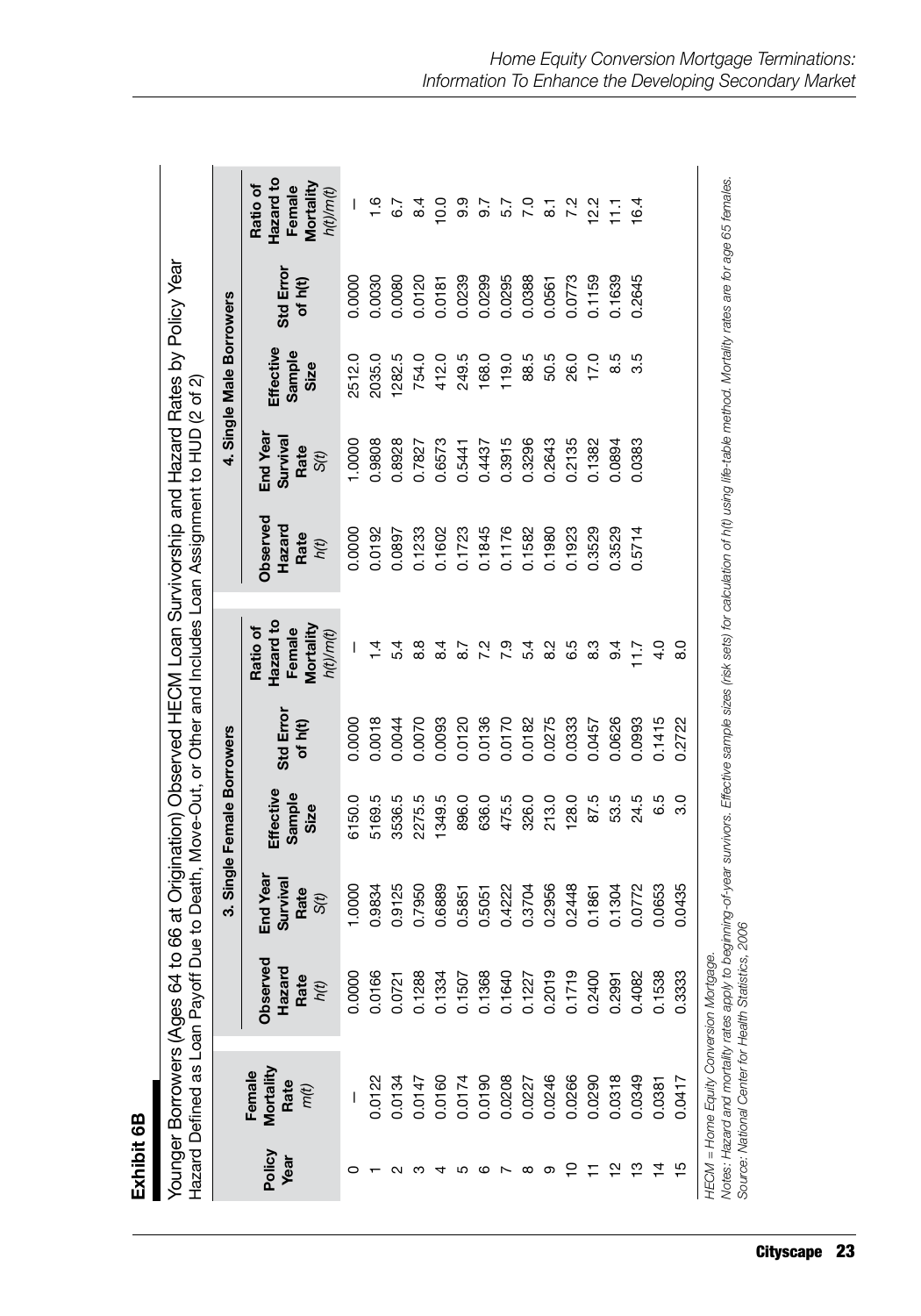| r      |  |
|--------|--|
| ĩ      |  |
| ţ<br>å |  |
|        |  |
|        |  |
|        |  |

|                |                                     |                                    |                                      | 1. All Borrowers            |                     |                                                           |                                    | 2. Couples With Younger Borrower in Age Group |                             |                     |                                                           |
|----------------|-------------------------------------|------------------------------------|--------------------------------------|-----------------------------|---------------------|-----------------------------------------------------------|------------------------------------|-----------------------------------------------|-----------------------------|---------------------|-----------------------------------------------------------|
| Policy<br>Year | Mortality<br>Female<br>Rate<br>m(t) | Observed<br>Hazard<br>Rate<br>h(t) | End Year<br>Survival<br>Rate<br>S(t) | Effective<br>Sample<br>Size | Std Erro<br>of h(t) | Hazard to<br>Mortality<br>Ratio of<br>Female<br>h(t)/m(t) | Observed<br>Hazard<br>Rate<br>h(t) | End Year<br>Surviva<br>Rate<br>S(t)           | Effective<br>Sample<br>Size | Std Erro<br>of h(t) | Hazard to<br>Mortality<br>Ratio of<br>Female<br>h(t)/m(t) |
|                |                                     | 0.0000                             | 1.0000                               | 24295.0                     | 0.0000              |                                                           | 0.0000                             | 1.0000                                        | 9614.0                      | 0.0000              |                                                           |
|                | 0.0306                              | 0.0144                             | 0.9856                               | 20621.0                     | 0.0008              | 0.5                                                       | 0.0070                             | 0.9931                                        | 8059.5                      | 0.0009              | $\frac{2}{5}$                                             |
|                | 0.0337                              | 0.0659                             | 0.9206                               | 14707.0                     | 0.0021              | $\frac{0}{2}$                                             | 0.0464                             | 0.9470                                        | 5642.0                      | 0.0028              | $\bar{4}$                                                 |
|                | 0.0371                              | 0.1151                             | 0.8147                               | 0253.5                      | 0.0032              | $\overline{3}$                                            | 0.1031                             | 0.8493                                        | 3938.0                      | 0.0049              | $\frac{8}{2}$                                             |
|                | 0.0408                              | 0.1204                             | 0.7166                               | 6838.0                      | 0.0039              | 2.9                                                       | 0.1170                             | 0.7500                                        | 2607.0                      | 0.0063              | 2.9                                                       |
| ပ              | 0.0450                              | 0.1266                             | 0.6259                               | 4889.5                      | 0.0048              | 2.8                                                       | 0.1206                             | 0.6595                                        | 1832.0                      | 0.0076              | 27                                                        |
| ဖ              | 0.0498                              | 0.1407                             | 0.5378                               | 3611.5                      | 0.0058              | $\frac{8}{2}$                                             | 0.1438                             | 0.5647                                        | 1342.0                      | 0.0096              | 2.9                                                       |
|                | 0.0552                              | 0.1452                             | 0.4597                               | 2707.5                      | 0.0068              | 2.6                                                       | 0.1426                             | 0.4842                                        | 989.0                       | 0.0111              | 2.6                                                       |
| ∞              | 0.0613                              | 0.1622                             | 0.3852                               | 1960.0                      | 0.0083              | 2.6                                                       | 0.1520                             | 0.4106                                        | 710.5                       | 0.0135              | 2.5                                                       |
| စာ             | 0.0680                              | 0.1846                             | 0.3141                               | 1295.0                      | 0.0108              | 2.7                                                       | 0.1822                             | 0.3358                                        | 477.5                       | 0.0177              | 2.7                                                       |
| <u>ب</u>       | 0.0756                              | 0.1794                             | 0.2577                               | 791.5                       | 0.0136              | $^{2.4}$                                                  | 0.1465                             | 0.2866                                        | 293.5                       | 0.0206              | $\frac{0}{1}$                                             |
|                | 0.0842                              | 0.1770                             | 0.2121                               | 491.5                       | 0.0172              | $\overline{21}$                                           | 0.1762                             | 0.2361                                        | <b>93.0</b>                 | 0.0274              | 7ء<br>ا                                                   |
| $\frac{1}{2}$  | 0.0940                              | 0.1681                             | 0.1764                               | 297.5                       | 0.0217              | $\frac{8}{1}$                                             | 0.1494                             | 0.2008                                        | <b>120.5</b>                | 0.0325              | $\frac{6}{1}$                                             |
| င္             | 0.1048                              | 0.1776                             | 0.1451                               | 152.0                       | 0.0310              | Γŀ                                                        | 0.1760                             | 0.1655                                        | 62.5                        | 0.0482              |                                                           |
| $\frac{4}{4}$  | 0.1168                              | 0.0847                             | 0.1328                               | 59.0                        | 0.0363              | 5°                                                        | 0.1739                             | 0.1367                                        | 23.0                        | 0.0790              | $\frac{5}{1}$                                             |
| $\frac{5}{1}$  | 0.1299                              | 0.1364                             | 0.1147                               | 22.0                        | 0.0732              | Ξ                                                         | 0.1333                             | 0.1185                                        | 7.5                         | 0.1241              | P                                                         |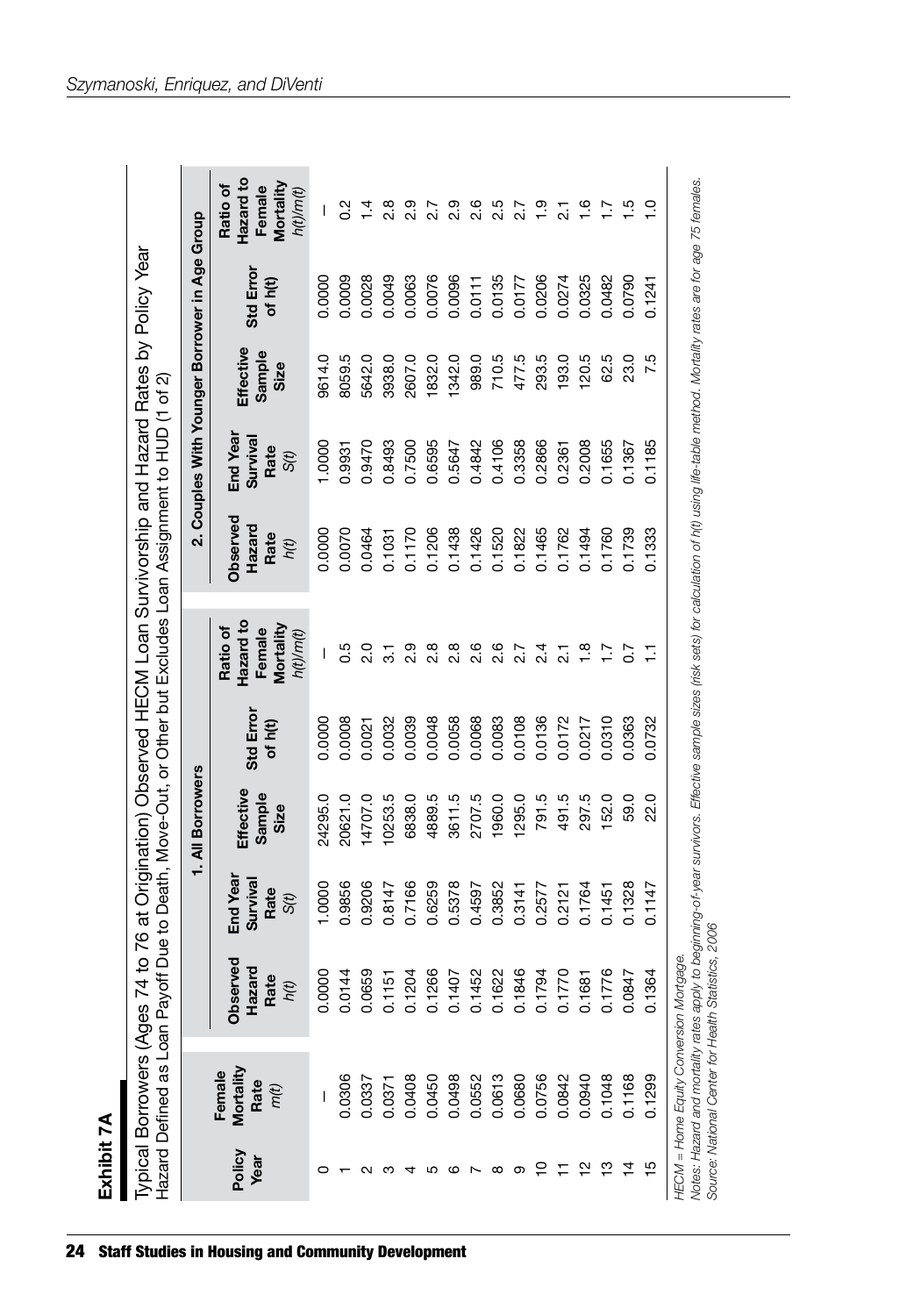| E      |
|--------|
|        |
| ╘<br>å |
|        |
|        |
|        |
|        |
|        |

| $\frac{1}{2}$<br>$\frac{1}{2}$<br>(Ages 74 to 76 at Origination) Observed HECM Loan Survivorship and Hazard Rates by P | コリコン<br>どうこ ココム                |
|------------------------------------------------------------------------------------------------------------------------|--------------------------------|
|                                                                                                                        | - nit Hxclindes   nan Assimmer |
|                                                                                                                        | ・うとさ さ きこ                      |
|                                                                                                                        | ì<br>a<br>Rec<br>l             |

|                |                                                                                    |                                                     |                                      | 3. Single Female Borrowers  |                      |                                                                                                                                                             |                                    |                                      | 4. Single Male Borrowers    |                      |                                                           |
|----------------|------------------------------------------------------------------------------------|-----------------------------------------------------|--------------------------------------|-----------------------------|----------------------|-------------------------------------------------------------------------------------------------------------------------------------------------------------|------------------------------------|--------------------------------------|-----------------------------|----------------------|-----------------------------------------------------------|
| Policy<br>Year | Mortality<br>Female<br>Rate<br>m(t)                                                | Observed<br>Hazard<br>Rate<br>h(t)                  | End Year<br>Survival<br>Rate<br>S(t) | Effective<br>Sample<br>Size | Std Error<br>of h(t) | Hazard to<br>Mortality<br>Ratio of<br>Female<br>h(t)/m(t)                                                                                                   | Observed<br>Hazard<br>Rate<br>h(t) | End Year<br>Survival<br>Rate<br>S(t) | Effective<br>Sample<br>Size | Std Error<br>of h(t) | Hazard to<br>Mortality<br>Ratio of<br>Female<br>h(t)/m(t) |
|                |                                                                                    | ∘<br>0.000                                          | 1.0000                               | 1279.0                      | 0.0000               | I                                                                                                                                                           | 0.0000                             | 1.0000                               | 3329.0                      | 0.0000               |                                                           |
|                | 0.0306                                                                             | 0.0184                                              | 0.9816                               | 9729.5                      | 0.0014               | 0.6                                                                                                                                                         | 0.0216                             | 0.9784                               | 2782.5                      | 0.0028               | $\overline{0}$ .                                          |
|                | 0.0337                                                                             | ൭<br>0.070                                          | 0.9120                               | 7137.0                      | 0.0030               |                                                                                                                                                             | 0.1049                             | 0.8758                               | 1906.5                      | 0.0070               |                                                           |
|                | 0.0371                                                                             | Ņ<br>0.114                                          | 0.8079                               | 5062.5                      | 0.0045               |                                                                                                                                                             | 0.1574                             | 0.7379                               | 1238.5                      | 0.0103               | 4.2                                                       |
|                | 0.0408                                                                             | ത<br>0.117                                          | 0.7126                               | 3451.0                      | 0.0055               |                                                                                                                                                             | 0.1443                             | 0.6314                               | 769.0                       | 0.0127               | 3.5                                                       |
|                | 0.0450                                                                             | 0<br>0.124                                          | 0.6242                               | 2509.0                      | 0.0066               | $\frac{8}{2}$                                                                                                                                               | 0.1581                             | 0.5316                               | 537.5                       | 0.0157               | 3.5                                                       |
| ဖ              | 0.0498                                                                             | $\infty$<br>0.135                                   | 0.5395                               | 1877.5                      | 0.0079               |                                                                                                                                                             | 0.1567                             | 0.4483                               | 383.0                       | 0.0186               | $\overline{3}$                                            |
|                | 0.0552                                                                             | œ<br>0.144                                          | 0.4614                               | 1429.5                      | 0.0093               | 2.6                                                                                                                                                         | 0.1607                             | 0.3763                               | 280.0                       | 0.0219               | 2.9                                                       |
| $^\infty$      | 0.0613                                                                             | 0.1650                                              | 0.3852                               | 1042.5                      | 0.0115               | 2.7                                                                                                                                                         | 0.1818                             | 0.3079                               | 198.0                       | 0.0274               | 3.0                                                       |
| တ              | 0.0680                                                                             | Ŋ<br>0.179                                          | 0.3160                               | 679.0                       | 0.0147               | 2.6                                                                                                                                                         | 0.2281                             | 0.2376                               | 131.5                       | 0.0366               | 3.4                                                       |
| ₽              | 0.0756                                                                             | Τö<br>0.182                                         | 0.2583                               | 411.0                       | 0.0191               | 2.4                                                                                                                                                         | 0.2875                             | 0.1693                               | 80.0                        | 0.0506               | $3.\overline{8}$                                          |
|                | 0.0842                                                                             | 4<br>0.169                                          | 0.2146                               | 248.0                       | 0.0238               | 2.0                                                                                                                                                         | 0.2022                             | 0.1351                               | 44.5                        | 0.0602               | 2.4                                                       |
| 은              | 0.0940                                                                             | $\infty$<br>0.160                                   | 0.1801                               | 143.0                       | 0.0307               | $\overline{1}$ .                                                                                                                                            | 0.2000                             | 0.1081                               | 30.0                        | 0.0730               | $\overline{2}$                                            |
| ≌              | 0.1048                                                                             | ო<br>0.211                                          | 0.1420                               | 71.0                        | 0.0484               | $\frac{0}{2}$                                                                                                                                               | 0.0571                             | 0.1019                               | 17.5                        | 0.0555               | <b>6.5</b>                                                |
| 4              | 0.1168                                                                             | $\circ$<br>0.00C                                    | 0.1420                               | 26.5                        | 0.0000               | o.o                                                                                                                                                         | 0.1111                             | 0.0906                               | 0.6                         | 0.1048               | $\frac{1}{2}$                                             |
| 15             | 0.1299                                                                             | $\mathbf{Q}$<br>0.09C                               | 0.1291                               | 11.0                        | 0.0867               |                                                                                                                                                             | 0.2857                             | 0.0647                               | 3.5                         | 0.2415               | $2.\overline{2}$                                          |
|                | HECM = Home Equity Conversion Mortgage.<br>Notes: Hazard and mortality rates apply | Source: National Center for Health Statistics, 2006 |                                      |                             |                      | to beginning-of-year survivors. Effective sample sizes (risk sets) for calculation of h(t) using life-table method. Mortality rates are for age 75 females. |                                    |                                      |                             |                      |                                                           |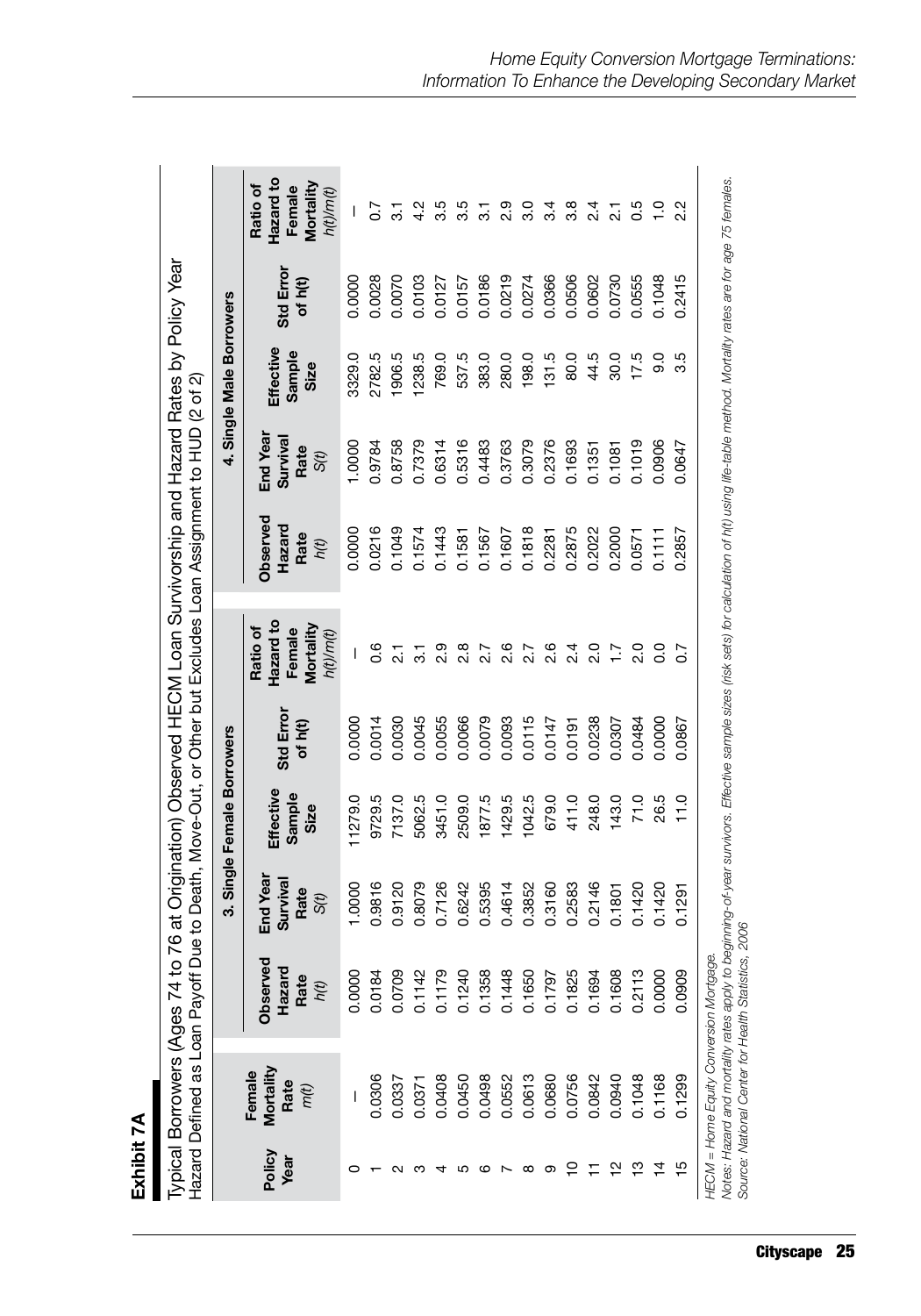| r<br>г |  |
|--------|--|
| I      |  |
| ÷.     |  |
| c      |  |
|        |  |
|        |  |
|        |  |

|                |                                     |                                    |                                                 | 1. All Borrowers            |                      |                                                           |                                    | 2. Couples With Younger Borrower in Age Group    |                             |                      |                                                           |
|----------------|-------------------------------------|------------------------------------|-------------------------------------------------|-----------------------------|----------------------|-----------------------------------------------------------|------------------------------------|--------------------------------------------------|-----------------------------|----------------------|-----------------------------------------------------------|
| Policy<br>Year | Mortality<br>Female<br>Rate<br>m(t) | Observed<br>Hazard<br>Rate<br>h(t) | End Yea<br>Survival<br>Rate<br>S <sub>(t)</sub> | Effective<br>Sample<br>Size | Std Error<br>of h(t) | Hazard to<br>Mortality<br>Ratio of<br>Female<br>h(t)/m(t) | Observed<br>Hazard<br>Rate<br>h(t) | End Year<br>Survival<br>Rate<br>S <sub>(t)</sub> | Effective<br>Sample<br>Size | Std Error<br>of h(t) | Hazard to<br>Mortality<br>Ratio of<br>Female<br>h(t)/m(t) |
|                |                                     | 0.0000                             | 0000                                            | 24295.0                     | 0.0000               | I                                                         | 0.0000                             | 1.0000                                           | 9614.0                      | 0.0000               | I                                                         |
|                | 0.0306                              | 0.0144                             | 0.9856                                          | 20621.0                     | 0.0008               | 0.5                                                       | 0.0071                             | 0.9929                                           | 8059.5                      | 0.0009               | $\frac{2}{5}$                                             |
|                | 0.0337                              | 0.0659                             | 0.9206                                          | 4706.0                      | 0.0021               | 2.0                                                       | 0.0464                             | 0.9469                                           | 5641.0                      | 0.0028               | $\bar{4}$                                                 |
|                | 0.0371                              | 0.1151                             | 0.8147                                          | 0252.5                      | 0.0032               | $\overline{3}$                                            | 0.1031                             | 0.8492                                           | 3937.0                      | 0.0049               | $\frac{8}{2}$                                             |
|                | 0.0408                              | 0.1205                             | 0.7165                                          | 6837.0                      | 0.0039               | 3.0                                                       | 0.1170                             | 0.7499                                           | 2606.0                      | 0.0063               | 2.9                                                       |
|                | 0.0450                              | 0.1271                             | 0.6254                                          | 4887.5                      | 0.0048               | 2.8                                                       | 0.1212                             | 0.6590                                           | 1831.0                      | 0.0076               | 2.7                                                       |
|                | 0.0498                              | 0.1430                             | 0.5360                                          | 3607.5                      | 0.0058               | 2.9                                                       | 0.1448                             | 0.5636                                           | 1340.0                      | 0.0096               | 2.9                                                       |
|                | 0.0552                              | 0.1620                             | 0.4492                                          | 2697.5                      | 0.0071               | 2.9                                                       | 0.1550                             | 0.4762                                           | 987.0                       | 0.0115               | $\frac{8}{2}$                                             |
|                | 0.0613                              | 0.2286                             | 0.3465                                          | 1924.5                      | 0.0096               | 3.7                                                       | 0.2121                             | 0.3752                                           | 702.5                       | 0.0154               | 3.5                                                       |
|                | 0.0680                              | 0.3238                             | 0.2343                                          | 1167.5                      | 0.0137               | $4.\overline{8}$                                          | 0.3193                             | 0.2554                                           | 438.5                       | 0.0223               | 4.7                                                       |
| ۽              | 0.0756                              | 0.3516                             | 0.1519                                          | 583.0                       | 0.0198               | 4.6                                                       | 0.3304                             | 0.1710                                           | 227.0                       | 0.0312               | $\frac{4}{4}$                                             |
|                | 0.0842                              | 0.3904                             | 0.0926                                          | 292.0                       | 0.0285               | $4.\overline{6}$                                          | 0.3775                             | 0.1065                                           | 124.5                       | 0.0434               | 4.5                                                       |
| $\frac{1}{2}$  | 0.0940                              | 0.4138                             | 0.0543                                          | 130.5                       | 0.0431               | $4\cdot$                                                  | 0.4167                             | 0.0621                                           | 60.0                        | 0.0636               | $4\cdot$                                                  |
| $\frac{8}{1}$  | 0.1048                              | 0.4894                             | 0.0277                                          | 47.0                        | 0.0729               | 4.7                                                       | 0.5116                             | 0.0303                                           | 21.5                        | 0.1078               | 4.9                                                       |
| $\overline{4}$ | 0.1168                              | 0.2222                             | 0.0216                                          | 13.5                        | 0.1132               | $\frac{5}{1}$                                             | 0.2222                             | 0.0236                                           | 4.5                         | 0.1960               | $\frac{9}{1}$                                             |
| $\frac{5}{1}$  | 0.1299                              | 0.5333                             | 0.0101                                          | 7.5                         | 0.1822               | $\frac{1}{4}$                                             | 0.6667                             | 0.0079                                           | $\frac{0}{3}$               | 0.2722               | 5.1                                                       |

*Szymanoski, Enriquez, and DiVenti*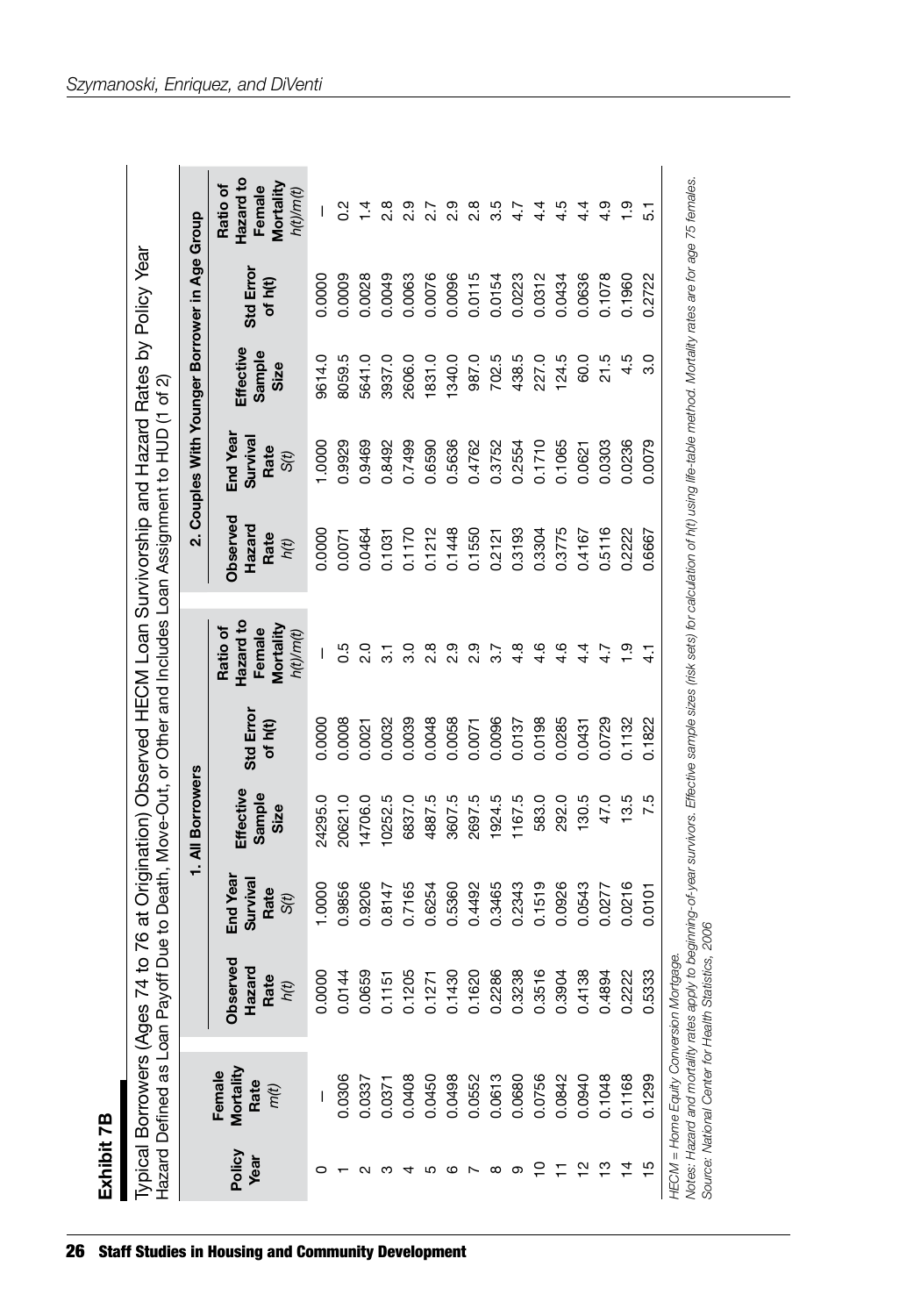| ٠ |
|---|
|   |
|   |
|   |

|                |                                                                                                                                           |                                    |                                                  | 3. Single Female Borrowers  |                      |                                                           |                                                                                                                                                             |                                      | 4. Single Male Borrowers    |                      |                                                           |
|----------------|-------------------------------------------------------------------------------------------------------------------------------------------|------------------------------------|--------------------------------------------------|-----------------------------|----------------------|-----------------------------------------------------------|-------------------------------------------------------------------------------------------------------------------------------------------------------------|--------------------------------------|-----------------------------|----------------------|-----------------------------------------------------------|
| Policy<br>Year | Mortality<br>Female<br>Rate<br>m(t)                                                                                                       | Observed<br>Hazard<br>Rate<br>h(t) | End Year<br>Survival<br>Rate<br>S <sub>(t)</sub> | Effective<br>Sample<br>Size | Std Error<br>of h(t) | Hazard to<br>Mortality<br>Ratio of<br>Female<br>h(t)/m(t) | Observed<br>Hazard<br>Rate<br>h(t)                                                                                                                          | End Year<br>Survival<br>Rate<br>S(t) | Effective<br>Sample<br>Size | Std Error<br>of h(t) | Hazard to<br>Mortality<br>Ratio of<br>Female<br>h(t)/m(t) |
|                |                                                                                                                                           | 0.0000                             | 1.0000                                           | 1279.0                      | 0.0000               | I                                                         | 0.0000                                                                                                                                                      | 1.0000                               | 3329.0                      | 0.0000               | I                                                         |
|                | 0.0306                                                                                                                                    | 0.0184                             | 0.9816                                           | 9729.5                      | 0.0014               | o.c                                                       | 0.0216                                                                                                                                                      | 0.9784                               | 2782.5                      | 0.0028               | $\overline{0}$ .7                                         |
|                | 0.0337                                                                                                                                    | 0.0709                             | 0.9120                                           | 7137.0                      | 0.0030               | $\overline{2}$                                            | 0.1049                                                                                                                                                      | 0.8758                               | 1906.5                      | 0.0070               | $\overline{3}$                                            |
| ∞              | 0.0371                                                                                                                                    | 0.1142                             | 0.8079                                           | 5062.5                      | 0.0045               | 5.1                                                       | 0.1574                                                                                                                                                      | 0.7379                               | 1238.5                      | 0.0103               | $\frac{2}{4}$                                             |
|                | 0.0408                                                                                                                                    | 0.1182                             | 0.7124                                           | 3451.0                      | 0.0055               | $\frac{9}{2}$                                             | 0.1443                                                                                                                                                      | 0.6314                               | 769.0                       | 0.0127               | 3.5                                                       |
| ပ              | 0.0450                                                                                                                                    | 0.1240                             | 0.6240                                           | 2508.0                      | 0.0066               | $\frac{8}{2}$                                             | 0.1600                                                                                                                                                      | 0.5304                               | 537.5                       | 0.0158               | 3.6                                                       |
| ဖ              | 0.0498                                                                                                                                    | 0.1386                             | 0.5375                                           | 1876.5                      | 0.0079               | $\frac{8}{2}$                                             | 0.1623                                                                                                                                                      | 0.4443                               | 382.0                       | 0.0189               | 3.3                                                       |
|                | 0.0552                                                                                                                                    | 0.1629                             | 0.4500                                           | 1424.0                      | 0.0098               | 3.0                                                       | 0.1874                                                                                                                                                      | 0.3611                               | 277.5                       | 0.0234               | 3.4                                                       |
| ∞              | 0.0613                                                                                                                                    | 0.2320                             | 0.3456                                           | 1021.5                      | 0.0132               | $3.\overline{8}$                                          | 0.2715                                                                                                                                                      | 0.2630                               | 191.5                       | 0.0321               | 4.4                                                       |
| တ              | 0.0680                                                                                                                                    | 0.3164                             | 0.2362                                           | 610.0                       | 0.0188               | 4.7                                                       | 0.3661                                                                                                                                                      | 0.1667                               | 112.0                       | 0.0455               | 5.4                                                       |
|                | 0.0756                                                                                                                                    | 0.3494                             | 0.1537                                           | 300.5                       | 0.0275               | 4.6                                                       | 0.4571                                                                                                                                                      | 0.0905                               | 52.5                        | 0.0688               | 6.0                                                       |
|                | 0.0842                                                                                                                                    | $\infty$<br>0.391                  | 0.0935                                           | 145.5                       | 0.0405               | 4.7                                                       | 0.4500                                                                                                                                                      | 0.0498                               | 20.0                        | 0.1112               | 5.3                                                       |
| 으              | 0.0940                                                                                                                                    | 4<br>0.393                         | 0.0567                                           | 61.0                        | 0.0625               | 4.2                                                       | 0.4706                                                                                                                                                      | 0.0264                               | 8.5                         | 0.1712               | 5.0                                                       |
| ≌              | 0.1048                                                                                                                                    | တ<br>0.488                         | 0.0290                                           | 22.5                        | 0.1054               | 4.7                                                       | 0.3333                                                                                                                                                      | 0.0176                               | 3.0                         | 0.2722               | 3.2                                                       |
| $\overline{4}$ | 0.1168                                                                                                                                    | ၜ<br>0.142                         | 0.0248                                           | $\overline{7.0}$            | 0.1323               | $\frac{2}{1}$                                             | 0.5000                                                                                                                                                      | 0.0088                               | 2.0                         | 0.3536               | 4.3                                                       |
| 15             | 0.1299                                                                                                                                    | 0.2857                             | 0.0177                                           | 3.5                         | 0.2415               | 2.2                                                       |                                                                                                                                                             |                                      |                             |                      |                                                           |
|                | Source: National Center for Health Statistics, 2006<br>HECM = Home Equity Conversion Mortgage.<br>Notes: Hazard and mortality rates apply |                                    |                                                  |                             |                      |                                                           | to beginning-of-year survivors. Effective sample sizes (risk sets) for calculation of h(t) using life-table method. Mortality rates are for age 75 females. |                                      |                             |                      |                                                           |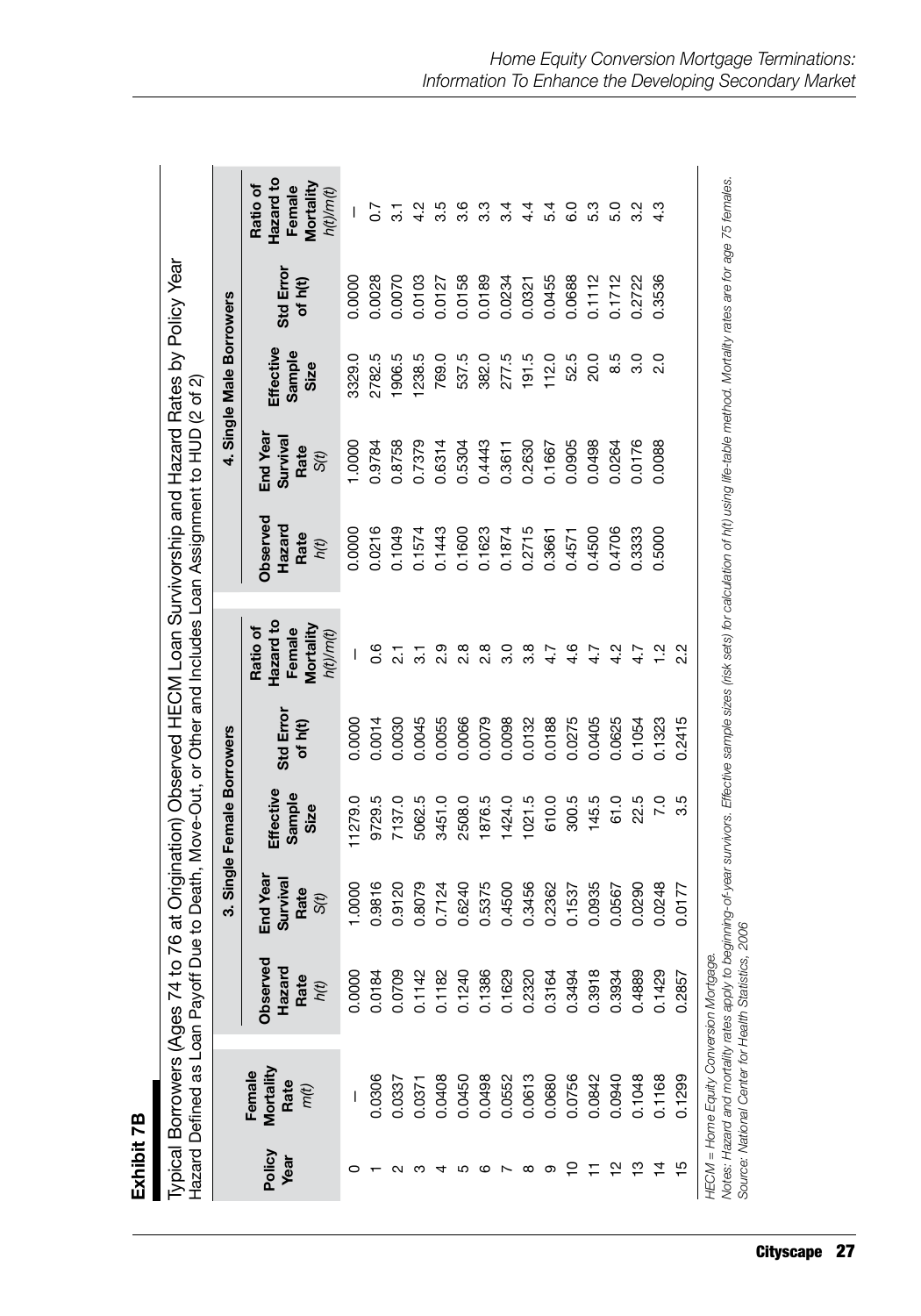| ā |
|---|
|   |
|   |
|   |

|                                                     |                                         |                                                                                                                                                                                                     |                                      | 1. All Borrowers            |                      |                                                           |                                    | 2. Couples With Younger Borrower in Age Group |                             |                      |                                                           |
|-----------------------------------------------------|-----------------------------------------|-----------------------------------------------------------------------------------------------------------------------------------------------------------------------------------------------------|--------------------------------------|-----------------------------|----------------------|-----------------------------------------------------------|------------------------------------|-----------------------------------------------|-----------------------------|----------------------|-----------------------------------------------------------|
| Policy<br>Year                                      | Mortality<br>Female<br>Rate<br>m(t)     | Observed<br>Hazard<br>Rate<br>h(t)                                                                                                                                                                  | End Year<br>Survival<br>Rate<br>S(t) | Effective<br>Sample<br>Size | Std Error<br>of h(t) | Hazard to<br>Mortality<br>Female<br>Ratio of<br>h(t)/m(t) | Observed<br>Hazard<br>Rate<br>h(t) | End Year<br>Survival<br>Rate<br>S(t)          | Effective<br>Sample<br>Size | Std Error<br>of h(t) | Hazard to<br>Mortality<br>Ratio of<br>Female<br>h(t)/m(t) |
|                                                     |                                         | 0.0000                                                                                                                                                                                              | 1.0000                               | 9217.0                      | 0.0000               | I                                                         | 0.0000                             | 1.0000                                        | 2339.0                      | 0.0000               | I                                                         |
|                                                     | 0.0874                                  | 0.0326                                                                                                                                                                                              | 0.9674                               | 7728.5                      | 0.0020               | $\overline{0}$ .                                          | 0.0217                             | 0.9783                                        | 890.5                       | 0.0034               | $\frac{2}{3}$                                             |
|                                                     | 0.0976                                  | 0.1321                                                                                                                                                                                              | 0.8396                               | 5270.0                      | 0.0047               | $\frac{4}{1}$                                             | 0.1083                             | 0.8724                                        | 200.0                       | 0.0090               | Ξ                                                         |
|                                                     | 0.1091                                  | 0.1904                                                                                                                                                                                              | 0.6797                               | 3345.5                      | 0.0068               | $\overline{1}$                                            | 0.1785                             | 0.7166                                        | 734.0                       | 0.0141               | $\overset{\circ}{-}$                                      |
| ⅎ                                                   | 0.1218                                  | 0.2079                                                                                                                                                                                              | 0.5384                               | 2005.5                      | 0.0091               | $\sum_{i=1}^{n}$                                          | 0.1758                             | 0.5907                                        | 421.0                       | 0.0186               | 4.                                                        |
| ഥ                                                   | 0.1358                                  | ${}^{\circ}$<br>0.201                                                                                                                                                                               | 0.4298                               | 1283.5                      | 0.0112               | $\overline{5}$                                            | 0.2243                             | 0.4582                                        | 272.0                       | 0.0253               | $\overline{a}$                                            |
| ဖ                                                   | 0.1509                                  | 0.2390                                                                                                                                                                                              | 0.3271                               | 866.0                       | 0.0145               | $\frac{6}{1}$                                             | 0.2126                             | 0.3608                                        | 174.0                       | 0.0310               | $\bar{4}$                                                 |
|                                                     | 0.1672                                  | 0.2444                                                                                                                                                                                              | 0.2471                               | 577.0                       | 0.0179               | $\frac{5}{1}$                                             | 0.2131                             | 0.2839                                        | 122.0                       | 0.0371               | <u>ო</u>                                                  |
| ∞                                                   | 0.1847                                  | 0.2654                                                                                                                                                                                              | 0.1815                               | 365.5                       | 0.0231               | $\frac{4}{1}$                                             | 0.2317                             | 0.2181                                        | 82.0                        | 0.0466               | $\frac{3}{1}$                                             |
| တ                                                   | 0.2031                                  | 0.2333                                                                                                                                                                                              | 0.1392                               | 210.0                       | 0.0292               | Ξ                                                         | 0.1957                             | 0.1754                                        | 46.0                        | 0.0585               | $\frac{0}{1}$                                             |
| ₽                                                   | 0.2226                                  | 0.3033<br>0.2581                                                                                                                                                                                    | 0.0970                               | 122.0                       | 0.0416               | $\frac{4}{1}$                                             | 0.2083                             | 0.1389                                        | 24.0                        | 0.0829               | 0.9                                                       |
|                                                     | 0.2420                                  |                                                                                                                                                                                                     | 0.0719                               | 62.0                        | 0.0556               | Ξ                                                         | 0.1538                             | 0.1175                                        | 13.0                        | 0.1001               | $0.\overline{6}$                                          |
|                                                     | 0.2612                                  | 0.3125<br>0.1739                                                                                                                                                                                    | 0.0495                               | 32.0                        | 0.0819               | $\overline{a}$                                            | 0.2667                             | 0.0862                                        | 7.5                         | 0.1615               | $\frac{0}{1}$                                             |
| ဗူ                                                  | 0.2797                                  |                                                                                                                                                                                                     | 0.0409                               | 11.5                        | 0.1118               | 0.6                                                       |                                    |                                               |                             |                      |                                                           |
| Ż,                                                  | 0.2968                                  | 0.4444                                                                                                                                                                                              | 0.0227                               | 4.5                         | 0.2342               | $\frac{5}{1}$                                             |                                    |                                               |                             |                      |                                                           |
| Source: National Center for Health Statistics, 2006 | HECM = Home Equity Conversion Mortgage. | Notes: Hazard and mortality rates apply to beginning-of-year survivors. Effective sample sizes (risk sets) for calculation of h(t) using life table method. Mortality rates are for age 85 females. |                                      |                             |                      |                                                           |                                    |                                               |                             |                      |                                                           |

28 Staff Studies in Housing and Community Development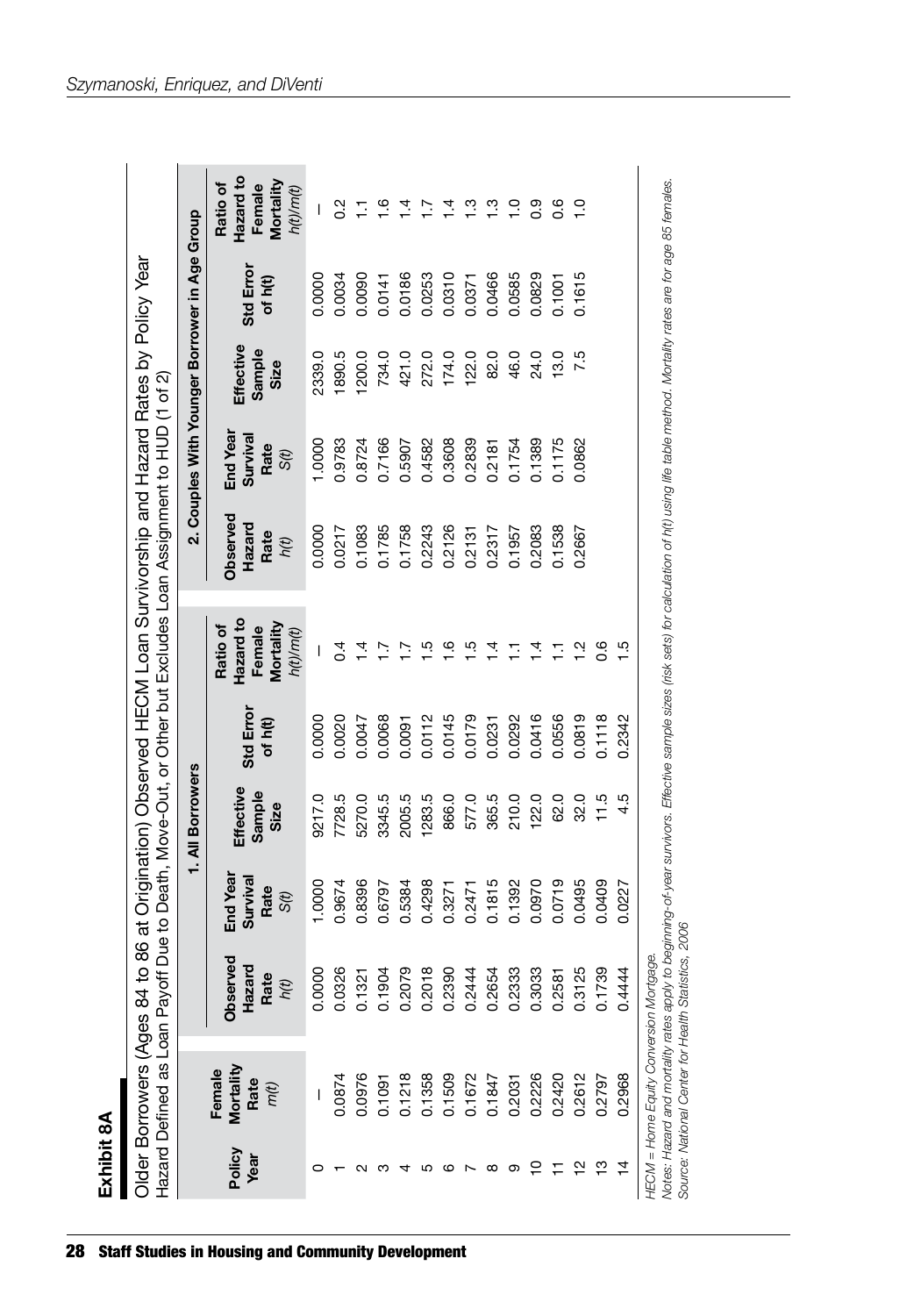| Ē |
|---|
|   |
| Ė |
|   |
|   |
|   |
|   |
|   |
|   |

| ges 84 to 86 at Origination) Observed HECM Loan Survivorship and Hazard Rates by Policy Year |
|----------------------------------------------------------------------------------------------|
| oan Payoff Due to Death, Move-Out, or Other but Excludes Loan Assignment to HUD (2 of 2)     |

|                |                                     |                                                                                                                                                                                                                                                                                                        |                                    | 3. Single Female Borrowers  |                      |                                                           |                                           |                                      | 4. Single Male Borrowers    |                      |                                                           |
|----------------|-------------------------------------|--------------------------------------------------------------------------------------------------------------------------------------------------------------------------------------------------------------------------------------------------------------------------------------------------------|------------------------------------|-----------------------------|----------------------|-----------------------------------------------------------|-------------------------------------------|--------------------------------------|-----------------------------|----------------------|-----------------------------------------------------------|
| Policy<br>Year | Mortality<br>Female<br>Rate<br>m(t) | ē,<br>Hazard<br>Rate<br>Observ<br>h(t)                                                                                                                                                                                                                                                                 | End Yea<br>Surviva<br>Rate<br>S(t) | Effective<br>Sample<br>Size | Std Error<br>of h(t) | Hazard to<br>Mortality<br>Ratio of<br>Female<br>h(t)/m(t) | <b>Observed</b><br>Hazard<br>Rate<br>h(t) | End Year<br>Survival<br>Rate<br>S(t) | Effective<br>Sample<br>Size | Std Error<br>of h(t) | Hazard to<br>Mortality<br>Ratio of<br>Female<br>h(t)/m(t) |
|                |                                     | 0.0000                                                                                                                                                                                                                                                                                                 | 1.0000                             | 5277.0                      | 0.0000               |                                                           | 0.0000                                    | 0000.                                | 564.0                       | 0.0000               | I                                                         |
|                | 0.0874                              | 0.0364                                                                                                                                                                                                                                                                                                 | 0.9636                             | 4510.0                      | 0.0028               | $\mathsf{C}^4$                                            | 0.0353                                    | 0.9647                               | 1302.5                      | 0.0051               | $\mathsf{C}^4$                                            |
|                | 0.0976                              | 0.134                                                                                                                                                                                                                                                                                                  | 0.8344                             | 3192.0                      | 0.0060               | $\vec{4}$                                                 | 0.1525                                    | 0.8176                               | 865.5                       | 0.0122               | $\frac{6}{1}$                                             |
| ო              | 0.1091                              | $\infty$<br>0.1848                                                                                                                                                                                                                                                                                     | 0.6802                             | 2088.5                      | 0.0085               | ⊵                                                         | 0.2263                                    | 0.6326                               | 517.0                       | 0.0184               | $\overline{21}$                                           |
|                | 0.1218                              | 0.2030                                                                                                                                                                                                                                                                                                 | 0.5421                             | 1295.5                      | 0.0112               | ⊵                                                         | 0.2762                                    | 0.4578                               | 286.0                       | 0.0264               | 2.3                                                       |
| ပ              | 0.1358                              | 0.1903                                                                                                                                                                                                                                                                                                 | 0.4389                             | 846.0                       | 0.0135               | 4.                                                        | 0.2202                                    | 0.3570                               | 163.5                       | 0.0324               | $\frac{6}{1}$                                             |
| ဖ              | 0.1509                              | 0.2479                                                                                                                                                                                                                                                                                                 | 0.3301                             | 585.0                       | 0.0179               | <u>ဖ</u>                                                  | 0.2358                                    | 0.2728                               | 106.0                       | 0.0412               | $\frac{6}{1}$                                             |
|                | 0.1672                              | 0.2474                                                                                                                                                                                                                                                                                                 | 0.2485                             | 380.0                       | 0.0221               | r.                                                        | 0.2838                                    | 0.1954                               | 74.0                        | 0.0524               | Ξ                                                         |
| ∞              | 0.1847                              | 0.2900                                                                                                                                                                                                                                                                                                 | 0.1764                             | 234.5                       | 0.0296               | $\frac{6}{1}$                                             | 0.2083                                    | 0.1547                               | 48.0                        | 0.0586               | Ξ                                                         |
| တ              | 0.2031                              | 0.247                                                                                                                                                                                                                                                                                                  | 0.1328                             | 129.5                       | 0.0379               | Ņ                                                         | 0.2388                                    | 0.1178                               | 33.5                        | 0.0737               | $\frac{1}{2}$                                             |
| ⊇              | 0.2226                              | 0.3624                                                                                                                                                                                                                                                                                                 | 0.0847                             | 74.5                        | 0.0557               | $\ddot{\circ}$                                            | 0.1778                                    | 0.0968                               | 22.5                        | 0.0806               | $0.\overline{8}$                                          |
|                | 0.2420                              | ო<br>0.3333                                                                                                                                                                                                                                                                                            | 0.0565                             | 33.0                        | 0.0821               | $\bar{4}$                                                 | 0.1875                                    | 0.0787                               | 16.0                        | 0.0976               | $\frac{8}{2}$                                             |
| 으              | 0.2612                              | $\infty$<br>0.344                                                                                                                                                                                                                                                                                      | 0.0370                             | 14.5                        | 0.1248               | <u>ო</u>                                                  | 0.3000                                    | 0.0551                               | 10.0                        | 0.1449               | Ξ                                                         |
| ဗု             | 0.2797                              | 0.2000                                                                                                                                                                                                                                                                                                 | 0.0296                             | 5.0                         | 0.1789               | $\overline{0.7}$                                          | 0.0000                                    | 0.0551                               | 4.0                         | 0.0000               | o.o                                                       |
| 4              | 0.2968                              | $\circ$<br>0.000                                                                                                                                                                                                                                                                                       | 0.0296                             | $\frac{0}{2}$               | 0.0000               | း                                                         |                                           |                                      |                             |                      |                                                           |
|                |                                     | Notes: Hazard and mortality rates apply to beginning-of-year survivors. Effective sample sizes (risk sets) for calculation of h(t) using life table method. Mortality rates are for age 85 fernales.<br>Source: National Center for Health Statistics, 2006<br>HECM = Home Equity Conversion Mortgage. |                                    |                             |                      |                                                           |                                           |                                      |                             |                      |                                                           |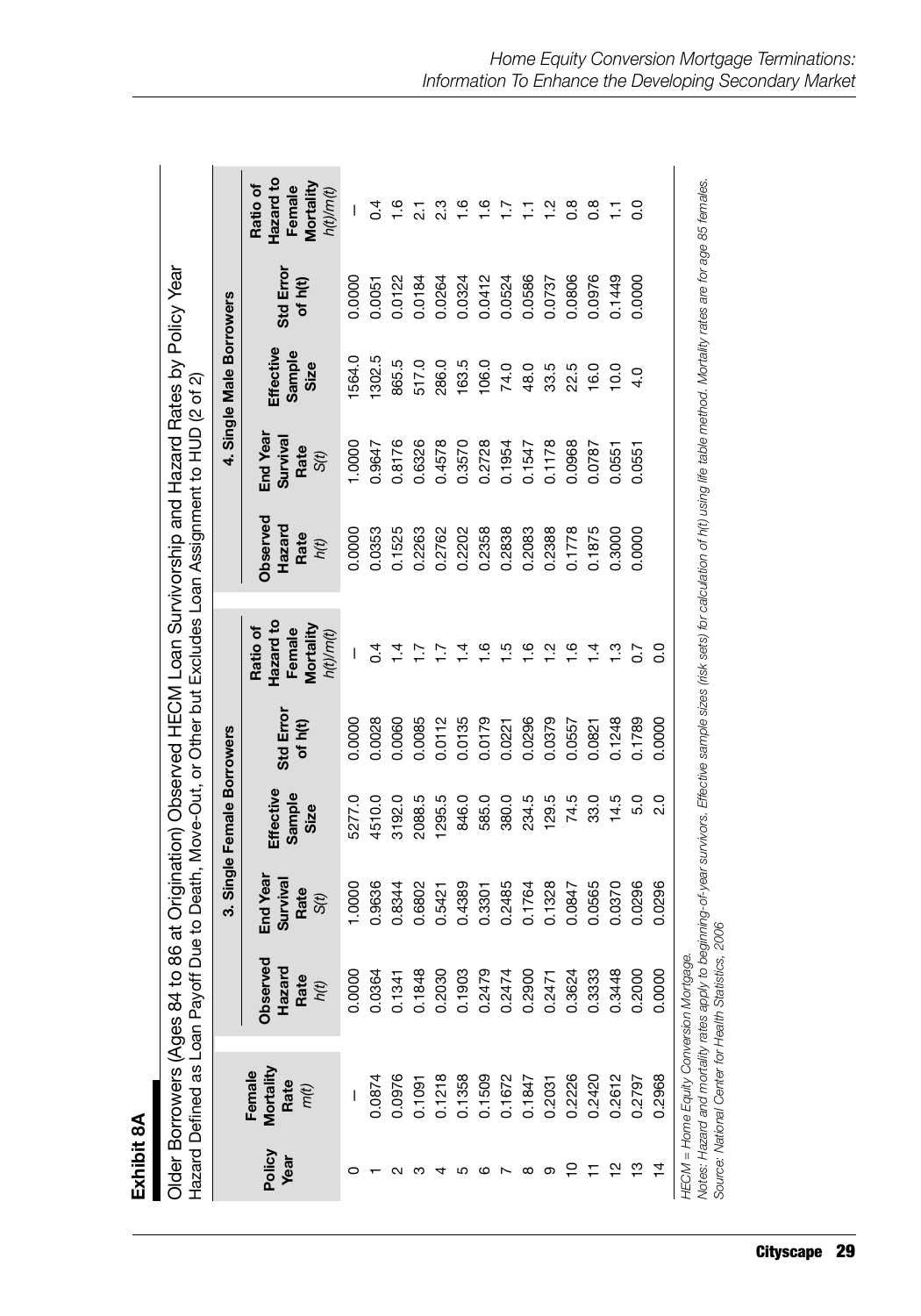| D<br>L<br>٥ŕ<br>í |
|-------------------|
| þ,                |
|                   |
|                   |

| Exhibit 8B     |                                       |                                                                                                             |                                     |                             |                      |                                                                                       |                                           |                                               |                             |                      |                                                           |
|----------------|---------------------------------------|-------------------------------------------------------------------------------------------------------------|-------------------------------------|-----------------------------|----------------------|---------------------------------------------------------------------------------------|-------------------------------------------|-----------------------------------------------|-----------------------------|----------------------|-----------------------------------------------------------|
|                | Older Borrowers (Ages 84              | Hazard Defined as Loan Payoff Due to Death, Move-Out, or Other and Includes Loan Assignment to HUD (1 of 2) |                                     |                             |                      | to 86 at Origination) Observed HECM Loan Survivorship and Hazard Rates by Policy Year |                                           |                                               |                             |                      |                                                           |
|                |                                       |                                                                                                             |                                     | 1. All Borrowers            |                      |                                                                                       |                                           | 2. Couples With Younger Borrower in Age Group |                             |                      |                                                           |
| Policy<br>Year | Mortality<br>Female<br>Rate<br>$m(t)$ | <b>Observed</b><br>Hazard<br>Rate<br>$h(t)$                                                                 | End Year<br>Surviva<br>Rate<br>S(t) | Effective<br>Sample<br>Size | Std Error<br>of h(t) | Hazard to<br>Mortality<br>Ratio of<br>Female<br>h(t)/m(t)                             | <b>Observed</b><br>Hazard<br>Rate<br>h(t) | End Year<br>Surviva<br>Rate<br>S(t)           | Effective<br>Sample<br>Size | Std Error<br>of h(t) | Hazard to<br>Mortality<br>Ratio of<br>Female<br>h(t)/m(t) |
|                |                                       | 0.0000                                                                                                      | 0000                                | 9217.0                      | 0.0000               | I                                                                                     | 0.0000                                    | 0000                                          | 2339.0                      | 0.0000               |                                                           |
|                | 0.0874                                | 0.0326                                                                                                      | 0.9674                              | 7728.5                      | 0.0020               | $\sigma$                                                                              | 0.0217                                    | 0.9783                                        | 1890.5                      | 0.0034               | $\frac{2}{5}$                                             |
|                | 0.0976                                | 0.1322                                                                                                      | 0.8395                              | 5270.5                      | 0.0047               | $\frac{4}{1}$                                                                         | 0.1083                                    | 0.8724                                        | 1200.0                      | 0.0090               |                                                           |
|                | 0.1091                                | 0.1910                                                                                                      | 0.6792                              | 3345.5                      | 0.0068               | $\frac{\infty}{\infty}$                                                               | 0.1798                                    | 0.7155                                        | 734.0                       | 0.0142               | $\overset{\circ}{=}$                                      |
|                | 0.1218                                | 0.2141                                                                                                      | 0.5338                              | 2004.0                      | 0.0092               | $\frac{8}{1}$                                                                         | 0.1786                                    | 0.5877                                        | 420.0                       | 0.0187               | rò.                                                       |
|                | 0.1358                                | 0.2283                                                                                                      | 0.4119                              | 1270.5                      | 0.0118               | $\overline{11}$                                                                       | 0.2370                                    | 0.4484                                        | 270.0                       | 0.0259               | ≊                                                         |
| ဖ              | 0.1509                                | 83<br>0.31                                                                                                  | 0.2808                              | 823.0                       | 0.0162               | $\overline{2}$ .                                                                      | 0.2604                                    | 0.3317                                        | 169.0                       | 0.0338               | Ξ                                                         |
|                | 0.1672                                | 0.3395                                                                                                      | 0.1855                              | 483.0                       | 0.0215               | 2.0                                                                                   | 0.2715                                    | 0.2416                                        | 110.5                       | 0.0423               | $\frac{6}{1}$                                             |
| $^\infty$      | 0.1847                                | 0.4000                                                                                                      | 0.1113                              | 262.5                       | 0.302                | 2.2                                                                                   | 0.4286                                    | 0.1381                                        | 70.0                        | 0.0591               | 2.3                                                       |
| တ              | 0.2031                                | $\frac{80}{2}$<br>0.41                                                                                      | 0.0648                              | 122.0                       | 0.0447               | $\overline{\Omega}$                                                                   | 0.3333                                    | 0.0920                                        | 30.0                        | 0.0861               | 1.6                                                       |
| ₽              | 0.2226                                | 0.5818                                                                                                      | 0.0271                              | 55.0                        | 0.0665               | 2.6                                                                                   | 0.4286                                    | 0.0526                                        | 14.0                        | 0.1323               | <u>တ</u>                                                  |

HECM = Home Equity Conversion Mortgage. *HECM = Home Equity Conversion Mortgage.*

10 0.2226 11 0.2420 12 0.2612 13 0.2797

0.2420

 $\Xi = \Xi \Xi$ 

0.2612 0.2797

0.5818 0.0271 55.0 0.0665 2.6 0.4706 0.0143 17.0 0.1211 1.9 0.4615 0.0077 6.5 0.1955 1.8 0.4000 0.0046 2.5 0.3098 1.4

0.5818 0.4706 0.4615 0.4000

55.0 17.0 6.5 2.5

0.1211 0.1955 0.3098

0.0143

0.0077

0.0046

2.6  $\frac{0}{1}$   $\frac{0}{0}$  $\frac{4}{1}$ 

0.4286 0.0526 14.0 0.0526 14.0 0.0526 1.923 0.1818 0.0430 5.5 0.1645 0.8 0.6667 0.0143 3.0 0.2722 2.6

 $14.0$ 5.5<br>3.0

0.1645 0.2722

0.0430 0.0143

0.1818

0.6667

*Notes: Hazard and mortality rates apply to beginning-of-year survivors. Effective sample sizes (risk sets) for calculation of h(t) using life-table method. Mortality rates are for age 85 females.*  Notes: Hazard and mortality rates apply to beginning-of-year survivors. Effective sample sizes (risk sets) for calculation of h(t) using life-table method. Mortality rates are for age 85 females. Source: National Center for Health Statistics, 2006 *Source: National Center for Health Statistics, 2006*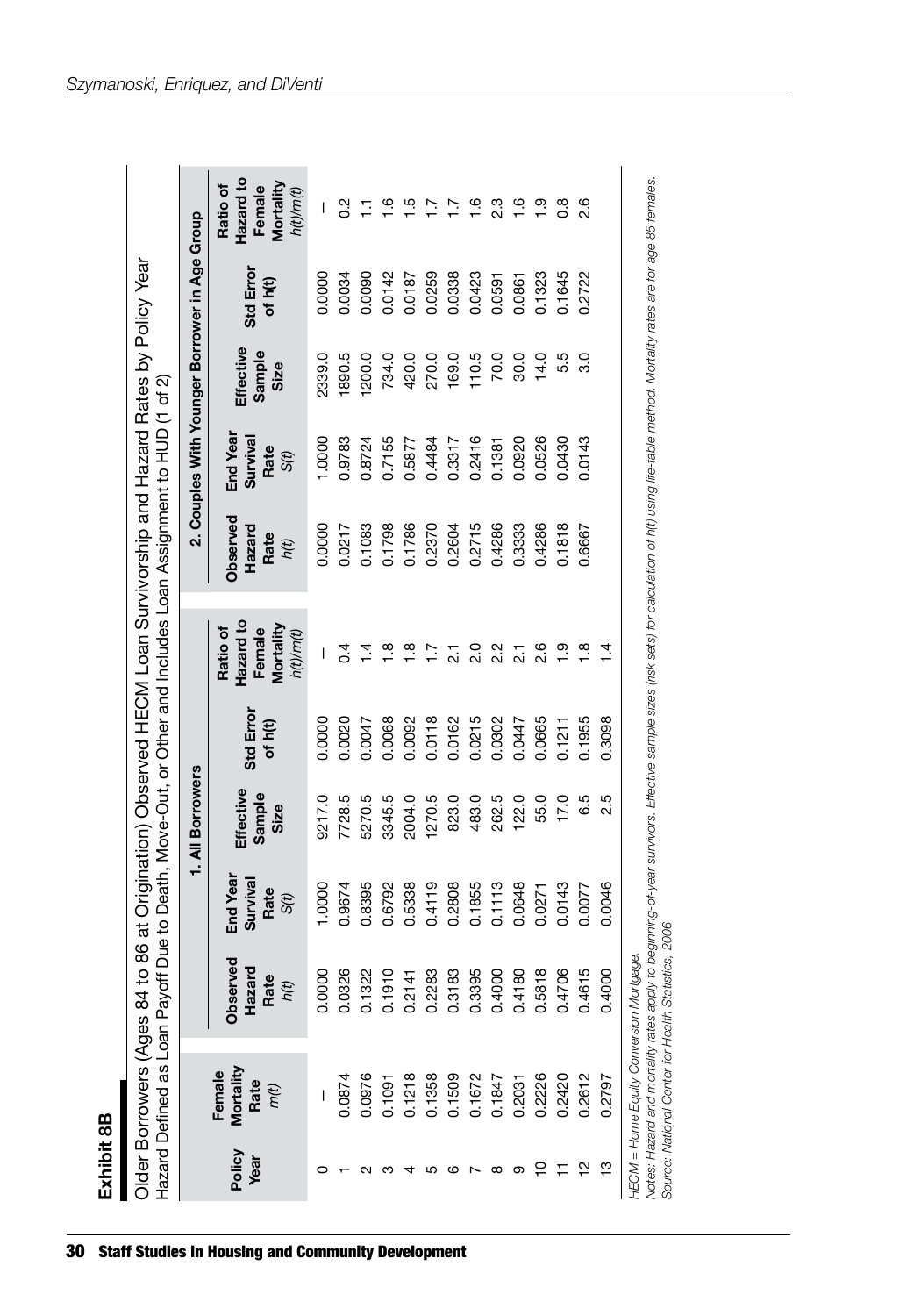| п<br>٦ |
|--------|
|        |
| œ<br>í |
|        |
| ÷      |
|        |
|        |
|        |
|        |
|        |
|        |
|        |
|        |

|                |                                     |                                                                                                                                                                                                                                                                                                       |                                                  | 3. Single Female Borrowers  |                      |                                                           |                                           |                                      | 4. Single Male Borrowers    |                      |                                                           |
|----------------|-------------------------------------|-------------------------------------------------------------------------------------------------------------------------------------------------------------------------------------------------------------------------------------------------------------------------------------------------------|--------------------------------------------------|-----------------------------|----------------------|-----------------------------------------------------------|-------------------------------------------|--------------------------------------|-----------------------------|----------------------|-----------------------------------------------------------|
| Policy<br>Year | Mortality<br>Female<br>Rate<br>m(t) | Observed<br>਼ਾ੍<br>Rate<br>Haza<br>h(t)                                                                                                                                                                                                                                                               | End Year<br>Survival<br>Rate<br>S <sub>(t)</sub> | Effective<br>Sample<br>Size | Std Error<br>of h(t) | Hazard to<br>Mortality<br>Ratio of<br>Female<br>h(t)/m(t) | <b>Observed</b><br>Hazard<br>Rate<br>h(t) | End Year<br>Survival<br>Rate<br>S(t) | Effective<br>Sample<br>Size | Std Error<br>of h(t) | Hazard to<br>Mortality<br>Ratio of<br>Female<br>h(t)/m(t) |
|                |                                     | 0.0000                                                                                                                                                                                                                                                                                                | 1.0000                                           | 5277.0                      | 0.0000               | I                                                         | 0.0000                                    | 1.0000                               | 1564.0                      | 0.0000               | I                                                         |
|                | 0.0874                              | 0.0364                                                                                                                                                                                                                                                                                                | 0.9636                                           | 4510.0                      | 0.0028               | $\sigma$                                                  | 0.0353                                    | 0.9647                               | 1302.5                      | 0.0051               | $\sigma$                                                  |
|                | 0.0976                              | 0.1344                                                                                                                                                                                                                                                                                                | 0.8341                                           | 3192.5                      | 0.0060               |                                                           | 0.1525                                    | 0.8176                               | 865.5                       | 0.0122               | $\frac{6}{1}$                                             |
|                | 0.1091                              | 0.1853                                                                                                                                                                                                                                                                                                | 0.6795                                           | 2088.5                      | 0.0085               |                                                           | 0.2263                                    | 0.6326                               | 517.0                       | 0.0184               |                                                           |
|                | 0.1218                              | 0.2108                                                                                                                                                                                                                                                                                                | 0.5363                                           | 1295.0                      | 0.0113               | $\overline{1}$                                            | 0.2797                                    | 0.4556                               | 286.0                       | 0.0265               | 2.3                                                       |
| ഥ              | 0.1358                              | 0.2177                                                                                                                                                                                                                                                                                                | 0.4195                                           | 836.0                       | 0.0143               | $\frac{6}{1}$                                             | 0.2646                                    | 0.3351                               | 162.5                       | 0.0346               | $\frac{1}{2}$                                             |
| ဖ              | 0.1509                              | 0.3351                                                                                                                                                                                                                                                                                                | 0.2790                                           | 555.0                       | 0.0200               | $2.\overline{2}$                                          | 0.3265                                    | 0.2257                               | 98.0                        | 0.0474               | $2.\overline{2}$                                          |
|                | 0.1672                              | 0.3392                                                                                                                                                                                                                                                                                                | 0.1843                                           | 312.5                       | 0.0268               | $\frac{0}{2}$                                             | 0.4576                                    | 0.1224                               | 59.0                        | 0.0649               | 2.7                                                       |
| ∞              | 0.1847                              | 0.3951                                                                                                                                                                                                                                                                                                | 0.1115                                           | 164.5                       | 0.0381               | $\overline{21}$                                           | 0.3571                                    | 0.0787                               | 28.0                        | 0.0906               | $\frac{0}{1}$                                             |
| တ              | 0.2031                              | 0.4706                                                                                                                                                                                                                                                                                                | 0.0590                                           | 76.5                        | 0.0571               | 2.3                                                       | 0.3226                                    | 0.0533                               | 15.5                        | 0.1187               | $\frac{6}{1}$                                             |
| ₽              | 0.2226                              | 0.7302                                                                                                                                                                                                                                                                                                | 0.0159                                           | 31.5                        | 0.0791               | 3.3                                                       | 0.3158                                    | 0.0365                               | 9.5                         | 0.1508               | $1\frac{4}{1}$                                            |
|                | 0.2420                              | 0.6667                                                                                                                                                                                                                                                                                                | 0.0053                                           | 6.0                         | 0.1925               | $\frac{8}{2}$                                             | 0.5455                                    | 0.0166                               | 5.5                         | 0.2123               | 2.3                                                       |
| 으              | 0.2612                              | 0<br>0.000                                                                                                                                                                                                                                                                                            | 0.0053                                           | 1.5                         | 0.0000               | ိ                                                         | 0.5000                                    | 0.0083                               | o<br>N                      | 0.3536               | <u>ာ</u>                                                  |
|                |                                     | Notes: Hazard and mortality rates apply to beginning-of-year survivors. Effective sample sizes (risk sets) for calculation of h(t) using life-table method. Mortality rates are for age 85 females.<br>Source: National Center for Health Statistics, 2006<br>HECM = Home Equity Conversion Mortgage. |                                                  |                             |                      |                                                           |                                           |                                      |                             |                      |                                                           |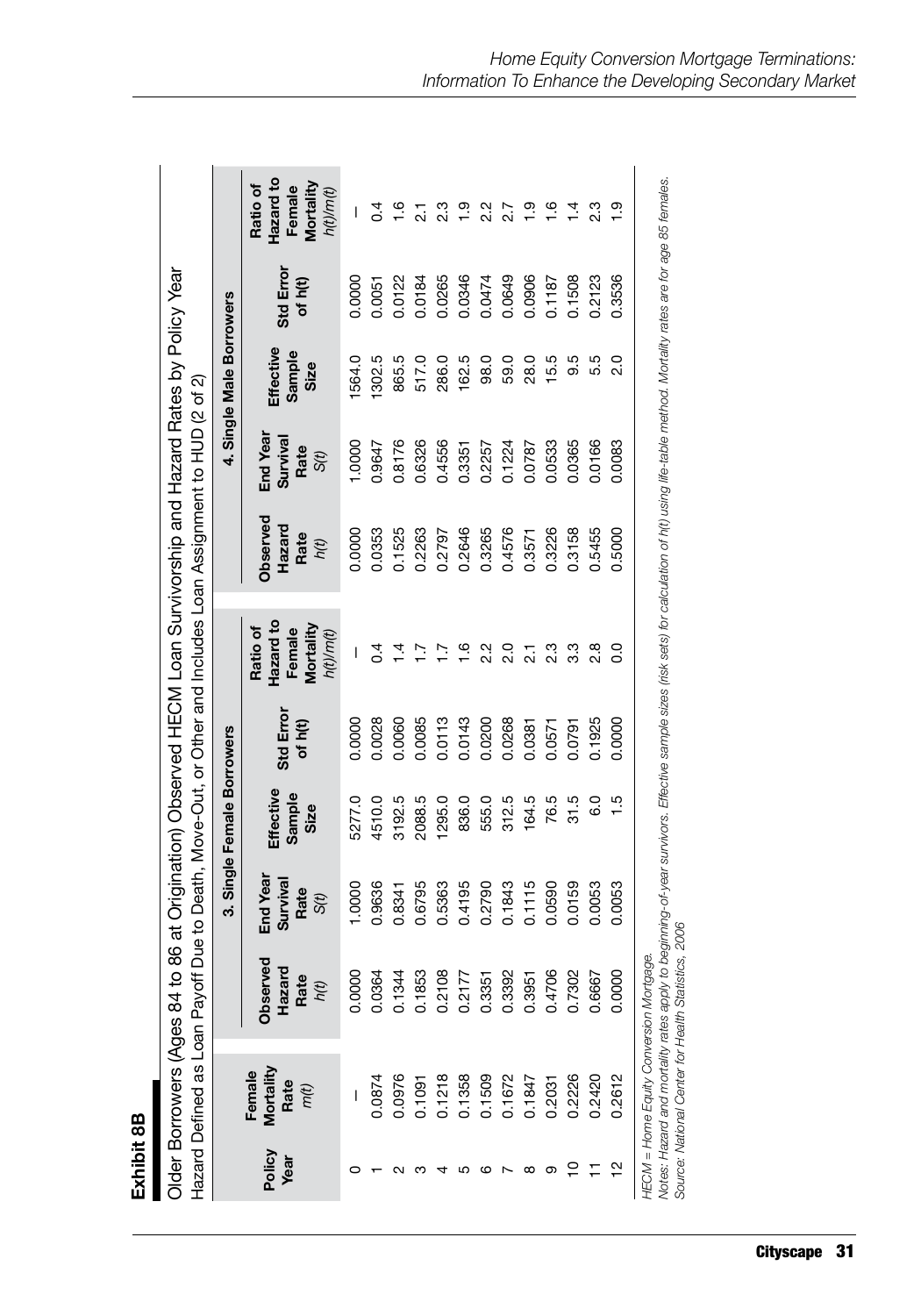| г |
|---|
| ı |
|   |
|   |
|   |
|   |

|                                |                                 | 1. All Borrowers                                 |                          |                        |                                        | 2. Couples With Younger Borrower in Age Group |                          |                        |
|--------------------------------|---------------------------------|--------------------------------------------------|--------------------------|------------------------|----------------------------------------|-----------------------------------------------|--------------------------|------------------------|
| Policy<br>Year                 | Hazard Rate<br>Observed<br>h(t) | rvival Rate<br>End Year<br>S <sub>(t)</sub><br>ಹ | Sample Size<br>Effective | Std Error of<br>բ<br>Ե | Hazard Rate<br><b>Observed</b><br>h(t) | <b>Survival Rate</b><br>End Year<br>S(t)      | Sample Size<br>Effective | Std Error of<br>բ<br>5 |
|                                | 0.0000                          | 1.0000                                           | 235993.0                 | 0.0000                 | 0.0000                                 | 0000.                                         | 95067.0                  | 0.0000                 |
|                                | 0.0203                          | 0.9797                                           | 199200.5                 | 0.0003                 | 0.0105                                 | 0.9895                                        | 70786.0                  | 0.0004                 |
|                                | 0.0860                          | 0.8954                                           | 38690.0                  | 0.0008                 | 0.0567                                 | 0.9334                                        | 48081.5                  | 0.0011                 |
|                                | 0.1351                          | 0.7745                                           | 92192.5                  | 0.0011                 | 0.1047                                 | 0.8357                                        | 32011.0                  | 0.0017                 |
|                                | 0.1426                          | 0.6640                                           | 58398.5                  | 0.0015                 | 0.1184                                 | 0.7367                                        | 20390.0                  | 0.0023                 |
| ιΩ                             | 0.1504                          | 0.5642                                           | 39822.5                  | 0.0018                 | 0.1316                                 | 0.6398                                        | 13912.0                  | 0.0029                 |
| cc                             | 0.1514                          | 0.4787                                           | 28237.0                  | 0.0021                 | 0.1309                                 | 0.5560                                        | 9936.0                   | 0.0034                 |
|                                | 0.1634                          | 0.4005                                           | 20814.0                  | 0.0026                 | 0.1468                                 | 0.4744                                        | 7481.5                   | 0.0041                 |
| ∞                              | 0.1735                          | 0.3310                                           | 14601.0                  | 0.0031                 | 0.1572                                 | 0.3998                                        | 5370.5                   | 0.0050                 |
| တ                              | 0.1863                          | 0.2694                                           | 9399.0                   | 0.0040                 | 0.1722                                 | 0.3310                                        | 3537.0                   | 0.0064                 |
| $\stackrel{\textstyle\circ}{}$ | 0.1804                          | 0.2208                                           | 5766.5                   | 0.0051                 | 0.1599                                 | 0.2781                                        | 2201.0                   | 0.0078                 |
|                                | 0.1830                          | 0.1804                                           | 3649.5                   | 0.0064                 | 0.1490                                 | 0.2366                                        | 1416.0                   | 0.0095                 |
| ∾                              | 0.1681                          | 0.1500                                           | 2225.5                   | 0.0079                 | 0.1452                                 | 0.2023                                        | 888.5                    | 0.0118                 |
| ≌                              | 0.1666                          | 0.1250                                           | 1128.5                   | 0.0111                 | 0.1478                                 | 0.1724                                        | 446.5                    | 0.0168                 |
| ₫                              | 0.1321                          | 0.1085                                           | 439.0                    | 0.0162                 | 0.1493                                 | 0.1466                                        | 167.5                    | 0.0275                 |
| 15                             | 0.1220                          | 0.0953                                           | 147.5                    | 0.0270                 | 0.1176                                 | 0.1294                                        | 51.0                     | 0.0451                 |

32 Staff Studies in Housing and Community Development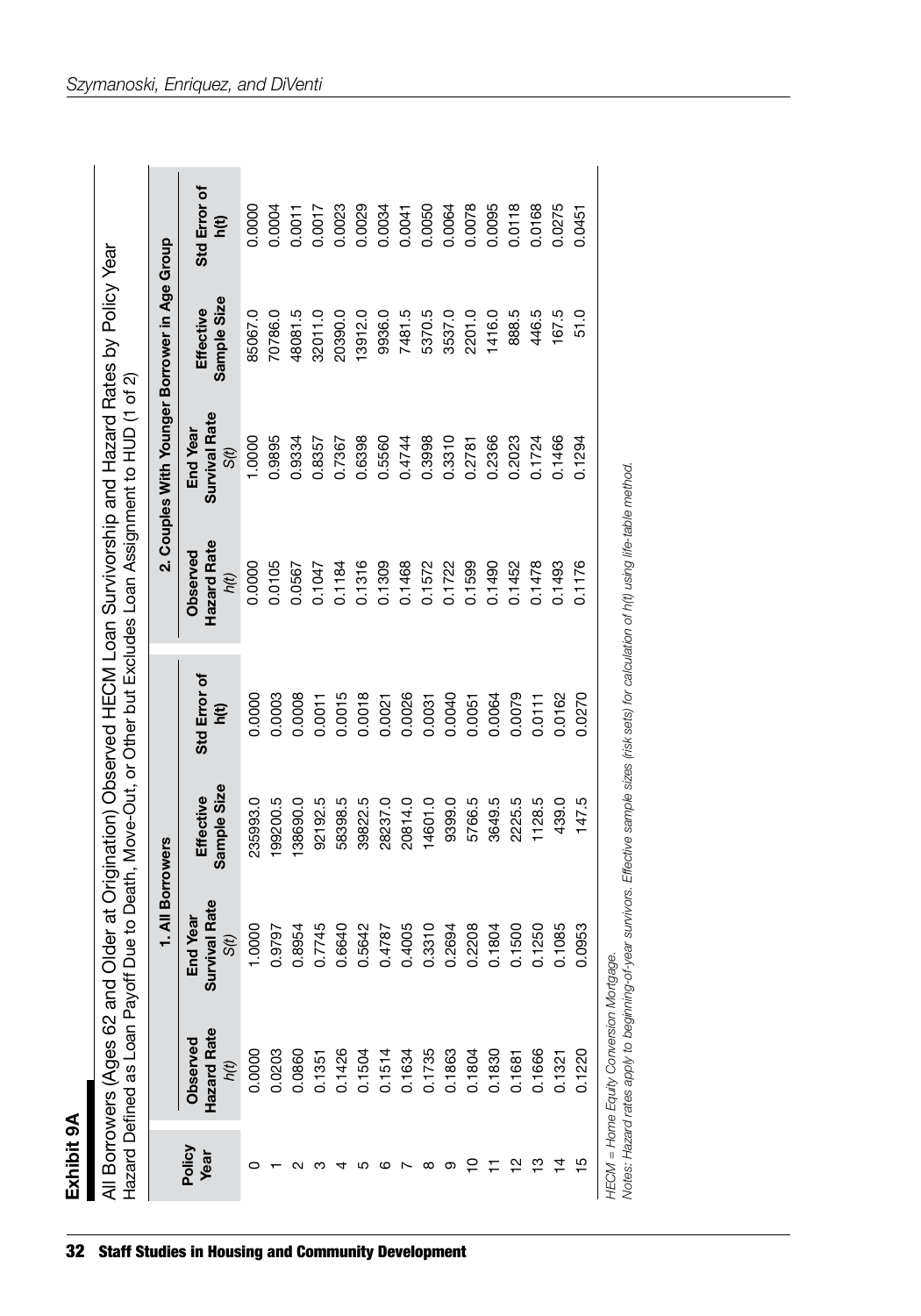| c      |
|--------|
| Ł<br>í |
|        |
|        |
|        |
|        |
|        |

| ss 62 and Older at Origination) Observed HECM Loan Survivorship and Hazard Rates by Policy Year     |
|-----------------------------------------------------------------------------------------------------|
| oan Payoff Due to Death, Move-Out, or Other but Excludes Loan Assignment to HUD (2 of 2).<br>J<br>S |

|                |                                 | Single Female Borrowers<br>ကံ        |                          |                   |                                 | 4. Single Male Borrowers          |                          |                    |
|----------------|---------------------------------|--------------------------------------|--------------------------|-------------------|---------------------------------|-----------------------------------|--------------------------|--------------------|
| Policy<br>Year | Hazard Rate<br>Observed<br>h(t) | rvival Rate<br>End Year<br>S(t)<br>ಹ | Sample Size<br>Effective | Std Error of<br>ξ | Hazard Rate<br>Observed<br>h(t) | Survival Rate<br>End Year<br>S(t) | Sample Size<br>Effective | Std Error of<br>ĒД |
|                | 0.0000                          | 1,0000                               | 113985.0                 | 0.0000            | 0.0000                          | 1.0000                            | 36083.0                  | 0.0000             |
|                | 0.0243                          | 0.9757                               | 97769.0                  | 0.0005            | 0.0302                          | 0.9698                            | 30057.5                  | 0.0010             |
|                | 0.0948                          | 0.8832                               | 70221.0                  | 0.0011            | 0.1258                          | 0.8478                            | 20104.0                  | 0.0023             |
|                | 0.1439                          | 0.7561                               | 47511.0                  | 0.0016            | 0.1800                          | 0.6952                            | 12492.0                  | 0.0034             |
|                | 0.1512                          | 0.6418                               | 30518.0                  | 0.0021            | 0.1740                          | 0.5742                            | 7363.5                   | 0.0044             |
|                | 0.1554                          | 0.5421                               | 20977.0                  | 0.0025            | 0.1840                          | 0.4686                            | 4825.5                   | 0.0056             |
| ဖ              | 0.1582                          | 0.4563                               | 14904.0                  | 0.0030            | 0.1827                          | 0.3830                            | 3301.0                   | 0.0067             |
|                | 0.1710                          | 0.3783                               | 10882.5                  | 0.0036            | 0.1821                          | 0.3132                            | 2367.0                   | 0.0079             |
| ∞              | 0.1793                          | 0.3104                               | 7527.5                   | 0.0044            | 0.1999                          | 0.2506                            | 1631.0                   | 0.0099             |
| တ              | 0.1901                          | 0.2514                               | 4798.0                   | 0.0057            | 0.2189                          | 0.1958                            | 0.500                    | 0.0130             |
| ≘              | 0.1869                          | 0.2044                               | 2921.0                   | 0.0072            | 0.2183                          | 0.1530                            | 595.5                    | 0.0169             |
|                | 0.1998                          | 0.1636                               | 1821.5                   | 0.0094            | 0.2187                          | 0.1196                            | 375.0                    | 0.0213             |
| ∾              | 0.1847                          | 0.1334                               | 083.0                    | 0.0118            | 0.1798                          | 0.0981                            | 228.0                    | 0.0254             |
| ≌              | 0.1788                          | 0.1095                               | 542.5                    | 0.0165            | 0.1841                          | 0.0800                            | 119.5                    | 0.0355             |
| ₫              | 0.1106                          | 0.0974                               | 217.0                    | 0.0213            | 0.1720                          | 0.0662                            | 46.5                     | 0.0553             |
| 15             | 0.1205                          | 0.0857                               | 83.0                     | 0.0357            | 0.1481                          | 0.0564                            | 13.5                     | 0.0967             |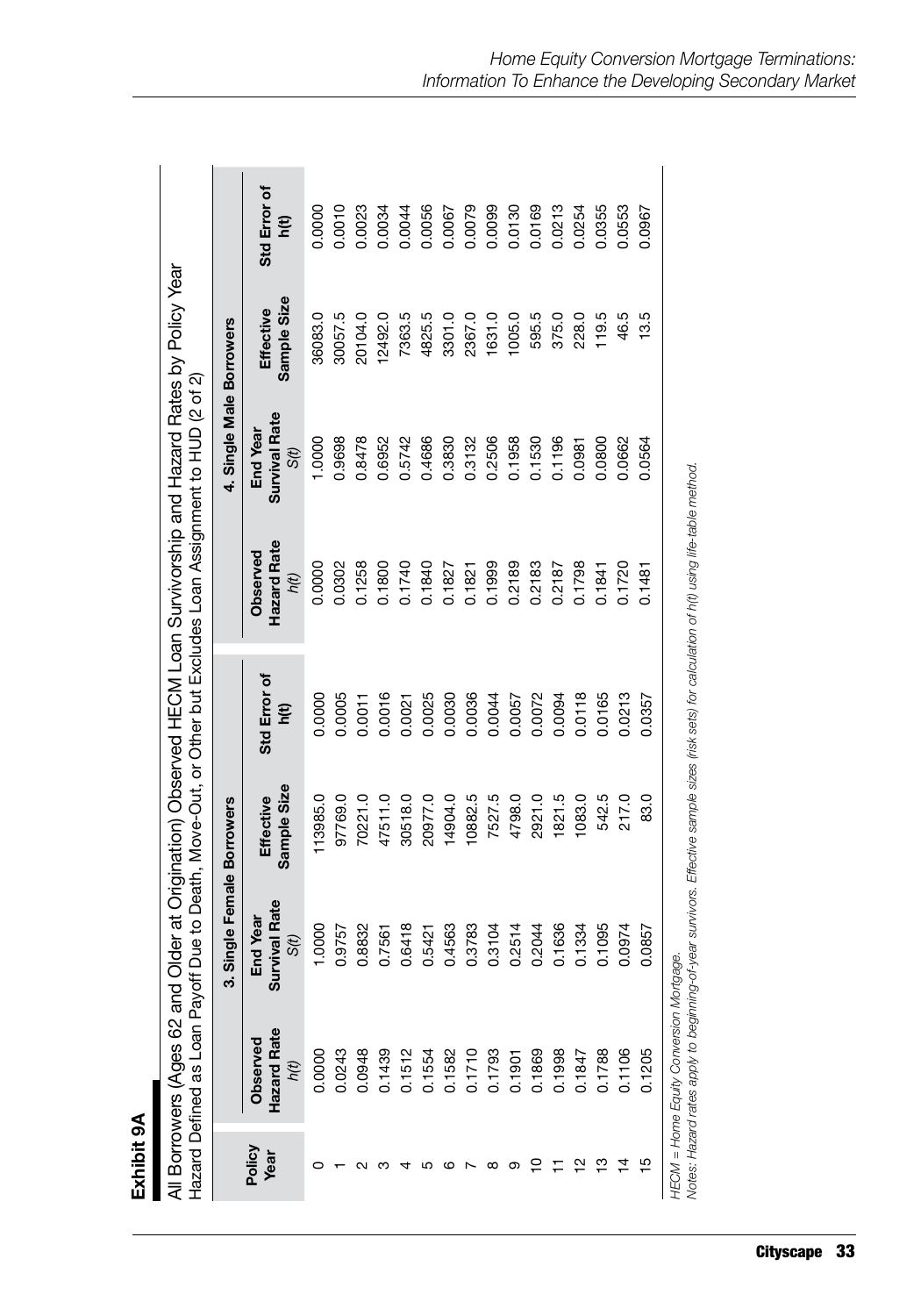| r.     |
|--------|
| г      |
| ŧ<br>٠ |
|        |
|        |
|        |
|        |

| 3274.5<br>35067.0<br>48077.5<br>32007.5<br>20378.5<br>13887.5<br>9896.5<br>70786.0<br>1041.0<br>71.0<br><b>Survival Rate</b><br>End Year<br>0000.<br>0.6378<br>0.3670<br>0.2738<br>0.0328<br>0.9894<br>0.9333<br>0.8353<br>0.1347<br>0.0530<br>0.0155<br>0.7357<br>0.5501<br>0.4601<br>0.1951<br>0.0861<br>S(t)<br><b>Hazard Rate</b><br><b>Observed</b><br>0.0106<br>0.1050<br>0.1375<br>0.1636<br>0.2024<br>0.2538<br>0.3093<br>0.3850<br>0.3803<br>0.5263<br>0.0000<br>0.1192<br>0.3607<br>0.0567<br>0.2877<br>0.1331<br>h(t)<br>Std Error of<br>0.0018<br>0.0028<br>0.0036<br>0.0096<br>0.0138<br>0.0713<br>0.0003<br>0.0008<br>0.0015<br>0.0022<br>0.0049<br>0.0069<br>0.0220<br>0.0387<br>0.0000<br>0.0011<br>բ<br>Ե<br>Sample Size<br>Effective<br>20233.5<br>235993.0<br>199200.5<br>138683.5<br>58311.5<br>39605.5<br>13780.0<br>4541.5<br>2460.0<br>1233.5<br>504.0<br>160.0<br>49.0<br>92191.0<br>27909.0<br>8328.0<br>rvival Rate<br>End Year<br>0.0198<br>0.6603<br>0.4666<br>0.3776<br>0.2918<br>0.0933<br>0.0578<br>0.0330<br>0.0105<br>1.0000<br>0.8952<br>0.7730<br>0.2107<br>0.1444<br>0.9797<br>0.5581<br>S(t)<br>ಹ<br>Hazard Rate<br>Observed<br>0.0203<br>0.1365<br>0.1458<br>0.1548<br>0.2272<br>0.2779<br>0.3810<br>0.4286<br>0.0862<br>0.1640<br>0.3537<br>0.4000<br>0.3147<br>0.4694<br>0.0000<br>1907<br>h(t)<br>Policy<br>Year<br>ღ<br>$\overline{4}$<br>15<br>≘<br>N<br>œ<br>တ<br>ιΩ<br>c |  | 1. All Borrowers |  | 2. Couples With Younger Borrower in Age Group |                          |                        |
|-----------------------------------------------------------------------------------------------------------------------------------------------------------------------------------------------------------------------------------------------------------------------------------------------------------------------------------------------------------------------------------------------------------------------------------------------------------------------------------------------------------------------------------------------------------------------------------------------------------------------------------------------------------------------------------------------------------------------------------------------------------------------------------------------------------------------------------------------------------------------------------------------------------------------------------------------------------------------------------------------------------------------------------------------------------------------------------------------------------------------------------------------------------------------------------------------------------------------------------------------------------------------------------------------------------------------------------------------------------------------------------------------------------------------|--|------------------|--|-----------------------------------------------|--------------------------|------------------------|
|                                                                                                                                                                                                                                                                                                                                                                                                                                                                                                                                                                                                                                                                                                                                                                                                                                                                                                                                                                                                                                                                                                                                                                                                                                                                                                                                                                                                                       |  |                  |  |                                               | Sample Size<br>Effective | Std Error of<br>բ<br>5 |
|                                                                                                                                                                                                                                                                                                                                                                                                                                                                                                                                                                                                                                                                                                                                                                                                                                                                                                                                                                                                                                                                                                                                                                                                                                                                                                                                                                                                                       |  |                  |  |                                               |                          | 0.0000                 |
|                                                                                                                                                                                                                                                                                                                                                                                                                                                                                                                                                                                                                                                                                                                                                                                                                                                                                                                                                                                                                                                                                                                                                                                                                                                                                                                                                                                                                       |  |                  |  |                                               |                          | 0.0004                 |
|                                                                                                                                                                                                                                                                                                                                                                                                                                                                                                                                                                                                                                                                                                                                                                                                                                                                                                                                                                                                                                                                                                                                                                                                                                                                                                                                                                                                                       |  |                  |  |                                               |                          | 0.0011                 |
|                                                                                                                                                                                                                                                                                                                                                                                                                                                                                                                                                                                                                                                                                                                                                                                                                                                                                                                                                                                                                                                                                                                                                                                                                                                                                                                                                                                                                       |  |                  |  |                                               |                          | 0.0017                 |
|                                                                                                                                                                                                                                                                                                                                                                                                                                                                                                                                                                                                                                                                                                                                                                                                                                                                                                                                                                                                                                                                                                                                                                                                                                                                                                                                                                                                                       |  |                  |  |                                               |                          | 0.0023                 |
|                                                                                                                                                                                                                                                                                                                                                                                                                                                                                                                                                                                                                                                                                                                                                                                                                                                                                                                                                                                                                                                                                                                                                                                                                                                                                                                                                                                                                       |  |                  |  |                                               |                          | 0.0029                 |
|                                                                                                                                                                                                                                                                                                                                                                                                                                                                                                                                                                                                                                                                                                                                                                                                                                                                                                                                                                                                                                                                                                                                                                                                                                                                                                                                                                                                                       |  |                  |  |                                               |                          | 0.0035                 |
|                                                                                                                                                                                                                                                                                                                                                                                                                                                                                                                                                                                                                                                                                                                                                                                                                                                                                                                                                                                                                                                                                                                                                                                                                                                                                                                                                                                                                       |  |                  |  |                                               | 7390.0                   | 0.0043                 |
|                                                                                                                                                                                                                                                                                                                                                                                                                                                                                                                                                                                                                                                                                                                                                                                                                                                                                                                                                                                                                                                                                                                                                                                                                                                                                                                                                                                                                       |  |                  |  |                                               | 5222.5                   | 0.0056                 |
|                                                                                                                                                                                                                                                                                                                                                                                                                                                                                                                                                                                                                                                                                                                                                                                                                                                                                                                                                                                                                                                                                                                                                                                                                                                                                                                                                                                                                       |  |                  |  |                                               |                          | 0.0076                 |
|                                                                                                                                                                                                                                                                                                                                                                                                                                                                                                                                                                                                                                                                                                                                                                                                                                                                                                                                                                                                                                                                                                                                                                                                                                                                                                                                                                                                                       |  |                  |  |                                               | 1852.5                   | 0.0105                 |
|                                                                                                                                                                                                                                                                                                                                                                                                                                                                                                                                                                                                                                                                                                                                                                                                                                                                                                                                                                                                                                                                                                                                                                                                                                                                                                                                                                                                                       |  |                  |  |                                               |                          | 0.0143                 |
|                                                                                                                                                                                                                                                                                                                                                                                                                                                                                                                                                                                                                                                                                                                                                                                                                                                                                                                                                                                                                                                                                                                                                                                                                                                                                                                                                                                                                       |  |                  |  |                                               | 554.5                    | 0.0204                 |
|                                                                                                                                                                                                                                                                                                                                                                                                                                                                                                                                                                                                                                                                                                                                                                                                                                                                                                                                                                                                                                                                                                                                                                                                                                                                                                                                                                                                                       |  |                  |  |                                               | 226.0                    | 0.0324                 |
|                                                                                                                                                                                                                                                                                                                                                                                                                                                                                                                                                                                                                                                                                                                                                                                                                                                                                                                                                                                                                                                                                                                                                                                                                                                                                                                                                                                                                       |  |                  |  |                                               |                          | 0.0576                 |
|                                                                                                                                                                                                                                                                                                                                                                                                                                                                                                                                                                                                                                                                                                                                                                                                                                                                                                                                                                                                                                                                                                                                                                                                                                                                                                                                                                                                                       |  |                  |  |                                               | 19.0                     | 0.1145                 |

34 Staff Studies in Housing and Community Development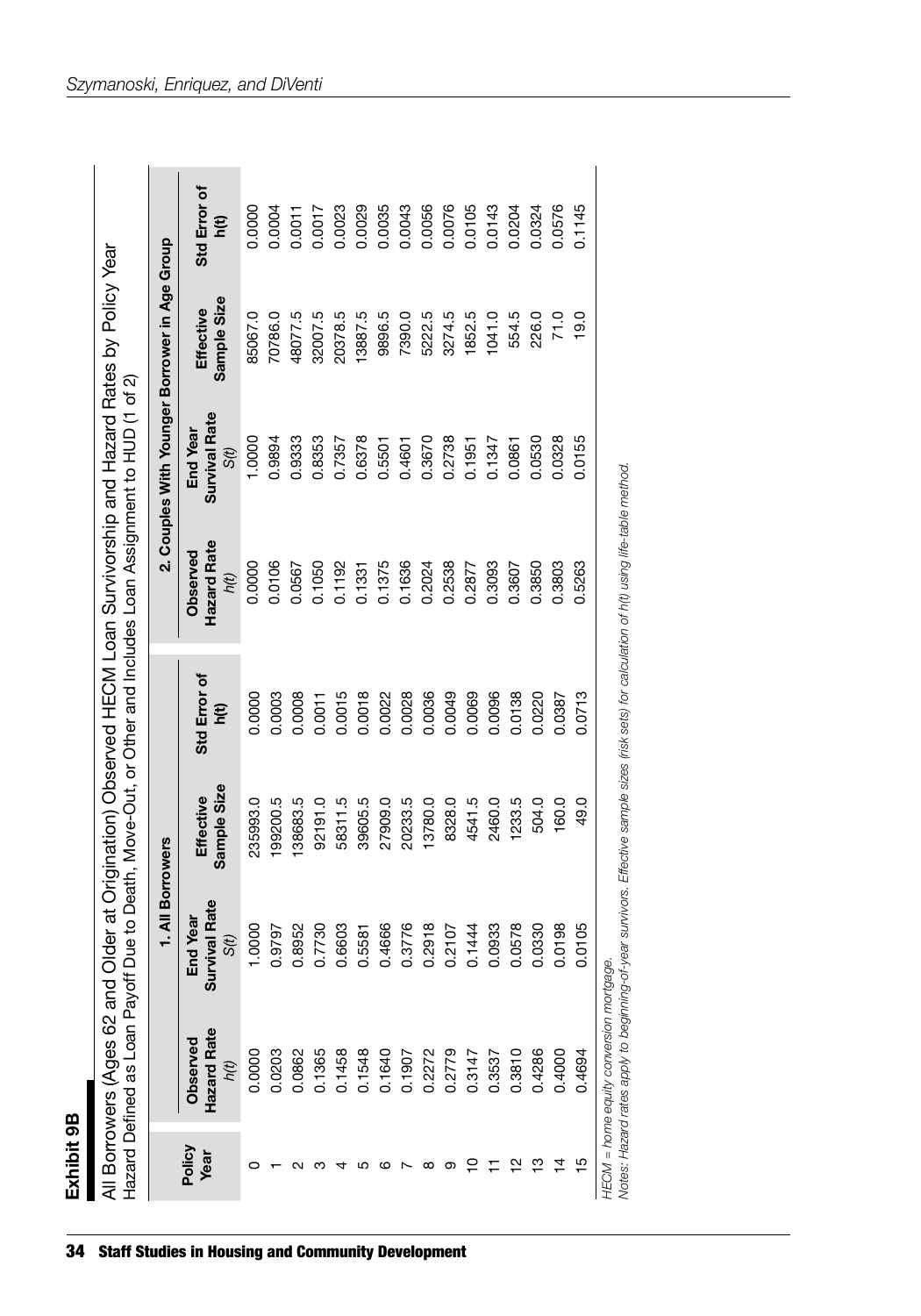| Π<br>П |  |
|--------|--|
|        |  |
| თ      |  |
| ÷      |  |
|        |  |
|        |  |
|        |  |
|        |  |
|        |  |
| ٢      |  |
|        |  |
|        |  |
|        |  |

| $\frac{1}{2}$<br>"Ages 62 and Older at Origination) Observed HECM Loan Survivorship and Hazard Rates by Pond | le to Death Maye-Out or Other and Included Loan Assignment to HI ID (2 of 2).<br>לי ב' אר הסווי היה המונייה בינו המונייה בינו המונים בינו המונים בינו המונייה בינו המונים המונייה המונייה המוני<br>han Pavoff Dilet |
|--------------------------------------------------------------------------------------------------------------|---------------------------------------------------------------------------------------------------------------------------------------------------------------------------------------------------------------------|
|                                                                                                              |                                                                                                                                                                                                                     |
|                                                                                                              |                                                                                                                                                                                                                     |
|                                                                                                              | ļ                                                                                                                                                                                                                   |
|                                                                                                              |                                                                                                                                                                                                                     |
|                                                                                                              |                                                                                                                                                                                                                     |
|                                                                                                              |                                                                                                                                                                                                                     |
|                                                                                                              |                                                                                                                                                                                                                     |

|                |                                 | Single Female Borrowers<br>ຕ່                 |                          |                         |                                 | 4. Single Male Borrowers          |                          |                    |
|----------------|---------------------------------|-----------------------------------------------|--------------------------|-------------------------|---------------------------------|-----------------------------------|--------------------------|--------------------|
| Policy<br>Year | Hazard Rate<br>Observed<br>h(t) | <b>Irvival Rate</b><br>End Year<br>S(t)<br>ຜັ | Sample Size<br>Effective | Std Error of<br>են<br>Ե | Hazard Rate<br>Observed<br>hít) | Survival Rate<br>End Year<br>S(t) | Sample Size<br>Effective | Std Error of<br>Бq |
|                | 0.0000                          | 1.0000                                        | 13985.0                  | 0.0000                  | 0.0000                          | 1.0000                            | 36083.0                  | 0.0000             |
|                | 0.0243                          | 0.9757                                        | 97769.0                  | 0.0005                  | 0.0302                          | 0.9698                            | 30057.5                  | 0.0010             |
|                | 0.0949                          | 0.8831                                        | 70219.0                  | 0.0011                  | 0.1260                          | 0.8476                            | 20103.5                  | 0.0023             |
|                | 0.1459                          | 0.7543                                        | 47512.5                  | 0.0016                  | 0.1819                          | 0.6934                            | 12492.5                  | 0.0035             |
|                | 0.1558                          | 0.6367                                        | 30458.0                  | 0.0021                  | 0.1776                          | 0.5703                            | 7348.0                   | 0.0045             |
|                |                                 | 0.5340                                        | 20817.0                  | 0.0026                  | 0.1901                          | 0.4619                            | 4793.0                   | 0.0057             |
|                | 0.1613<br>0.1749                | 0.4406                                        | 14667.5                  | 0.0031                  | 0.1954                          | 0.3716                            | 3249.0                   | 0.0070             |
|                | 0.2033                          | 0.3511                                        | 0472.5                   | 0.0039                  | 0.2206                          | 0.2896                            | 2289.0                   | 0.0087             |
|                | 0.2370                          | 0.2679                                        | 6980.0                   | 0.0051                  | 0.2635                          | 0.2133                            | 1510.5                   | 0.0113             |
|                | 0.2887                          | 0.1905                                        | 4150.0                   | 0.0070                  | 0.3098                          | 0.1472                            | 858.5                    | 0.0158             |
|                | 0.3284                          | 0.1280                                        | 2216.5                   | 0.0100                  | 0.3539                          | 0.0951                            | 446.5                    | 0.0226             |
|                | 0.3791                          | 0.0794                                        | 1166.0                   | 0.0142                  | 0.4051                          | 0.0566                            | 237.0                    | 0.0319             |
|                | 0.4025                          | 0.0475                                        | 559.0                    | 0.0207                  | 0.3772                          | 0.0352                            | 114.0                    | 0.0454             |
|                | 0.4602                          | 0.0256                                        | 226.0                    | 0.0332                  | 0.4792                          | 0.0184                            | 48.0                     | 0.0721             |
|                | 0.3946                          | 0.0155                                        | 73.5                     | 0.0570                  | 0.5000                          | 0.0092                            | 14.0                     | 0.1336             |
|                | 0.4231                          | 0.0089                                        | 26.0                     | 0.0969                  | 0.5000                          | 0.0046                            | 4.0                      | 0.2500             |
| i<br>Li        |                                 |                                               |                          |                         |                                 |                                   |                          |                    |

HECM = home equity conversion mortgage.<br>Notes: Hazard rates apply to beginning-of-year survivors. Effective sample sizes (risk sets) for calculation of h(t) using life-table method. *Notes: Hazard rates apply to beginning-of-year survivors. Effective sample sizes (risk sets) for calculation of h(t) using life-table method.HECM = home equity conversion mortgage.*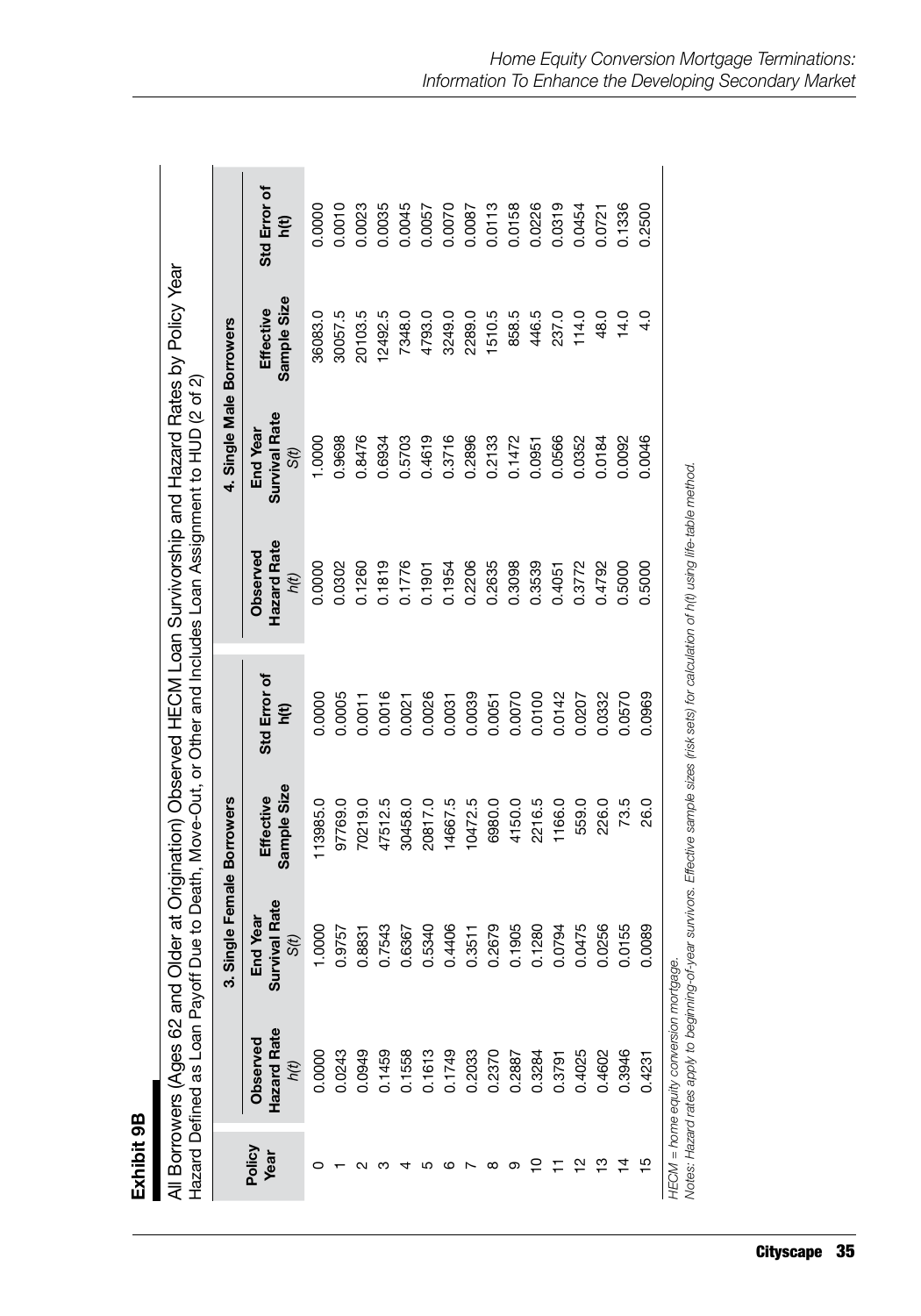Exhibits 10 through 12 illustrate the impact of assignments to HUD on loan survival rates for all borrowers within the three age groups (younger, typical, and older). The policy year for which the assignments begin to affect the hazard and survival rates varies with the initial age of the borrowers. Exhibit 13 extends this illustration to borrowers of all ages by pooling all the HECM data. Assignments begin to impact hazard and survival rates after policy year six for all borrowers and as early as policy year four for older borrowers.

#### **Exhibit 10**



#### **Exhibit 11**

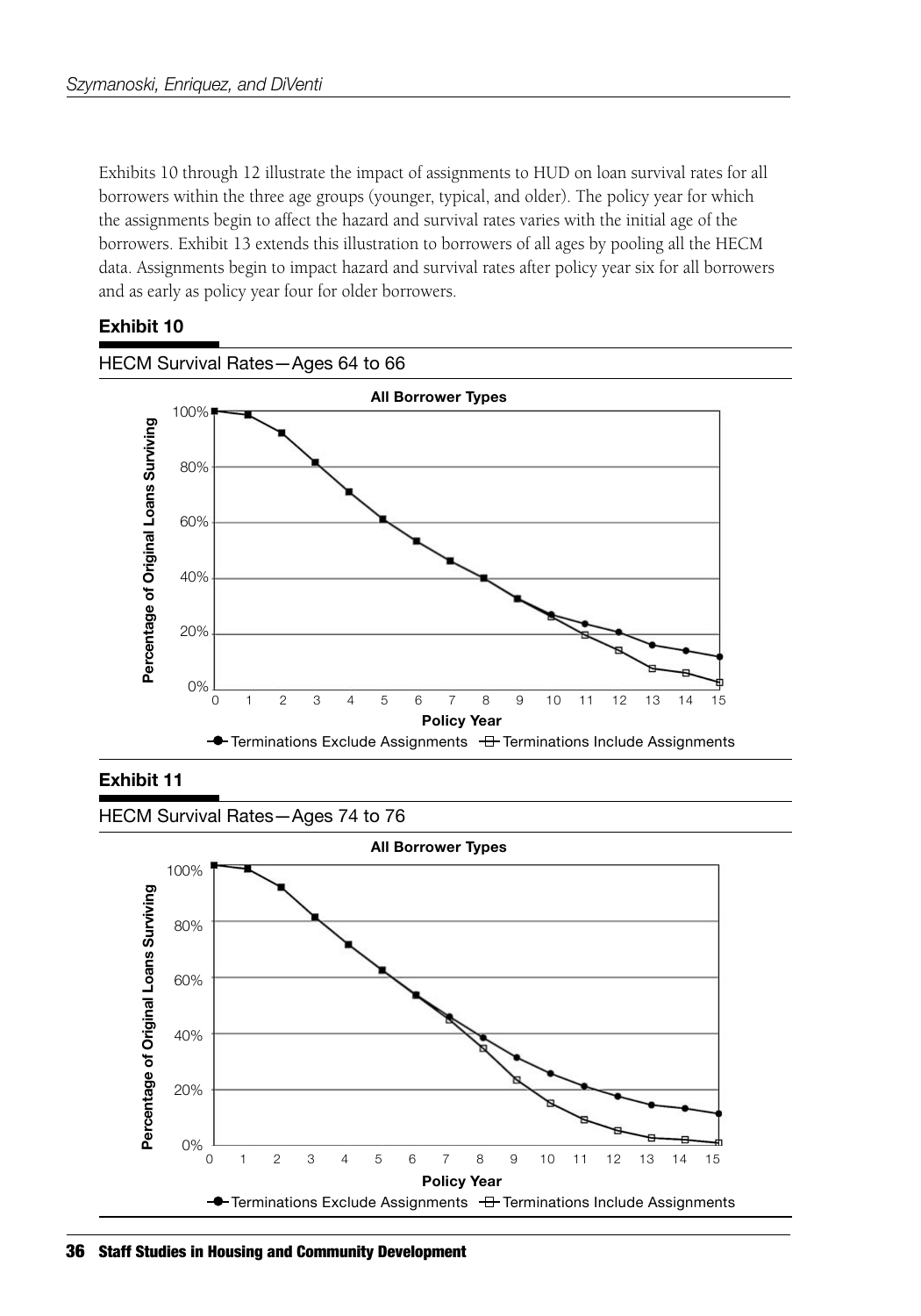

#### **Exhibit 12**

#### **Exhibit 13**

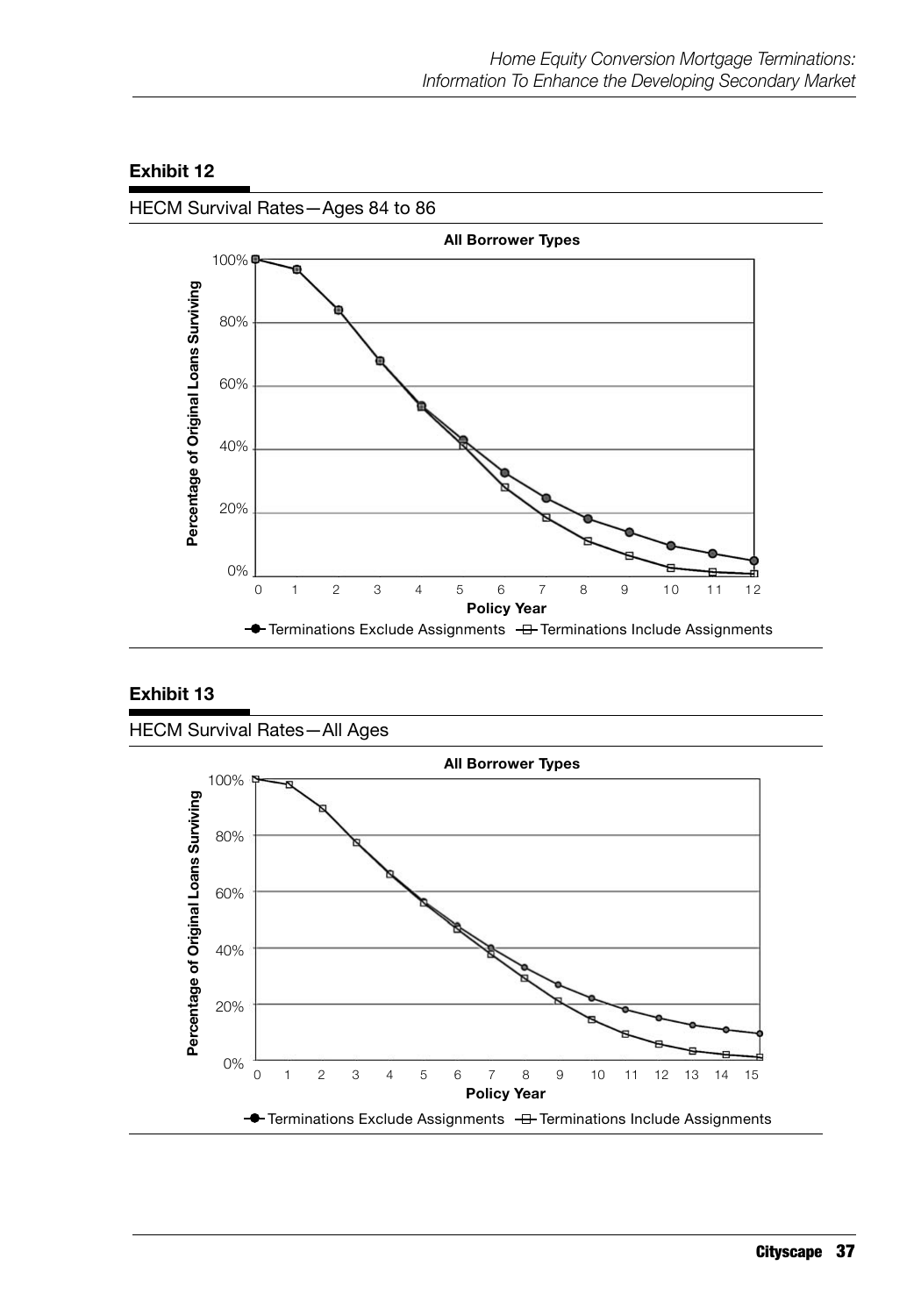# Findings

The main findings from the data presented in exhibits 6 through 9 are as follows. First, the exhibits make clear that borrower age and type, as well as the timing of loan assignments to HUD, all affect the hazard and survival rates for HECM loans. Investors in particular need to be aware of the impact of loan assignments, because conventional reverse mortgage products do not have a similar feature.

## **Borrower Age**

If the termination event of a HECM loan is defined in the traditional manner as a loan payoff due to borrower death, move-out, or other voluntary payoff such as refinancing, then—

- Exhibit 6A presents discrete-time hazard and survival rates that show younger borrowers (those in their mid-60s at loan origination) are paying off their HECM loans much faster than the underlying general population mortality rates for females. Specifically, for all borrower types in this age group, payoffs are occurring at approximately 6 to 8 times the female mortality rate.
- Exhibit 7A shows that typical HECM borrowers (those in their mid-70s at loan origination) are paying off their loans faster than the underlying general population mortality rates for females but at much smaller multiples (about 2 to 3 times the female mortality rates) than those observed for the younger borrowers.
- Despite the wide observed difference in the payoff rates for younger borrowers compared with typical borrowers when expressed as multiples of the underlying female mortality rates, the actual observed hazard rates for these two groups of borrowers are relatively similar. This similarity results, for example, in the 10-year survival rate of a HECM loan to younger borrowers being 27 percent and the 10-year loan survival rate for typical borrowers being nearly the same, at 26 percent.
- Exhibit 8A shows that older borrowers (those in their mid-80s at loan origination) are paying off their loans at much smaller multiples of the underlying general population mortality rates for females (about 1.5 times the female mortality rates).
- Despite observed payoff rates at much lower multiples of the underlying female mortality rates, older borrowers are paying off their loans faster than younger or typical borrowers are due to the higher mortality rates. This faster payoff results in the 10-year loan survival rate for older borrowers being observed at only 10 percent.
- Exhibit 9A, which includes all borrower ages, shows a 10-year loan survival rate of 22 percent.

## **Borrower Type**

The hazard and survival rates in exhibits 6A through 8A also show, as one might expect due to differences in gender-specific mortality rates, that single females generally terminate their HECM loans more slowly than do single males of comparable age, but not as fast as couples (where the younger of the two is of comparable age). For example, the 10-year loan survival rates for typical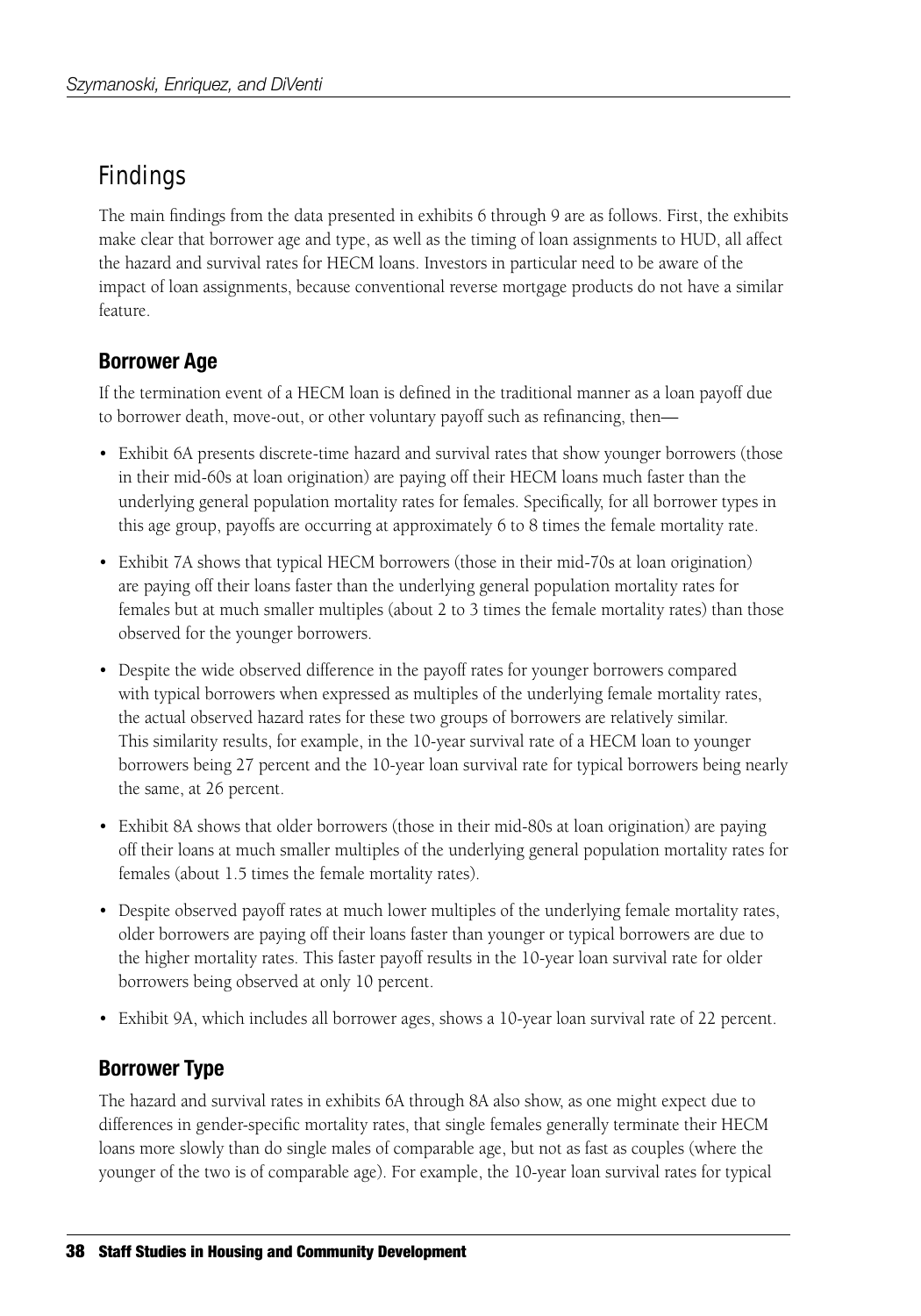borrowers (those in their mid-70s at loan origination) are 26 percent for single females, 17 percent for single males, and 29 percent for couples.

## **HECM Assignments**

Because HUD pays the lender an insurance claim equal to the unpaid loan balance when an active HECM loan is assigned to HUD, investors in mortgage securities backed by HECM loans should consider assignments as termination events. Therefore, investors should define HECM terminations as loan payoffs due to death, move-out, other voluntary payoff, or by lender assignment of the loan to HUD. HECM termination experience changes in the following ways.

- First, hazard rates rise and loan survivor probabilities fall due to the loan assignments observed by policy year.
- Second, the first policy year for which assignments begin to affect the hazard and survival rates varies with the initial age of the borrowers. As shown in exhibits 6B through 8B, hazard and survival rates begin to change in policy year nine for younger borrowers, in policy year six for typical borrowers, and in policy year four for older borrowers. Before these policy years, very few loan assignments are observed.

# Appendix

## **Stylized Reverse Mortgage Trust**



# **A Stylized Trust**

This stylized trust is based on 1,500 identical reverse mortgages. The borrowers are 75 years old with homes valued at \$100,000. We assume the loans accrue interest at a variable rate that is indexed to the 1-year constant maturity Treasury rate if they are Home Equity Conversion Mortgage (HECM) loans, or to alternative interest rate indices, such as the London Interbank Offered Rate, if they are conventional reverse mortgages. The funding account consists of cash and/ or liquid assets that accrue interest at a lower adjustable rate than the mortgages do. The securities, which are collateralized by both the mortgages and the funding account, are current-pay with coupon rates that are also lower than the mortgage interest rates.

The loans all have a 50-percent loan-to-value ratio (principal limit) and are structured as line-ofcredit reverse mortgages. The borrowers take out 58 percent of the available balance on the first day. Subsequent withdrawals follow the pattern in exhibit 3 where an additional 7 percent is withdrawn in the second year of the loan, an additional 5 percent is withdrawn in the third year, and so on.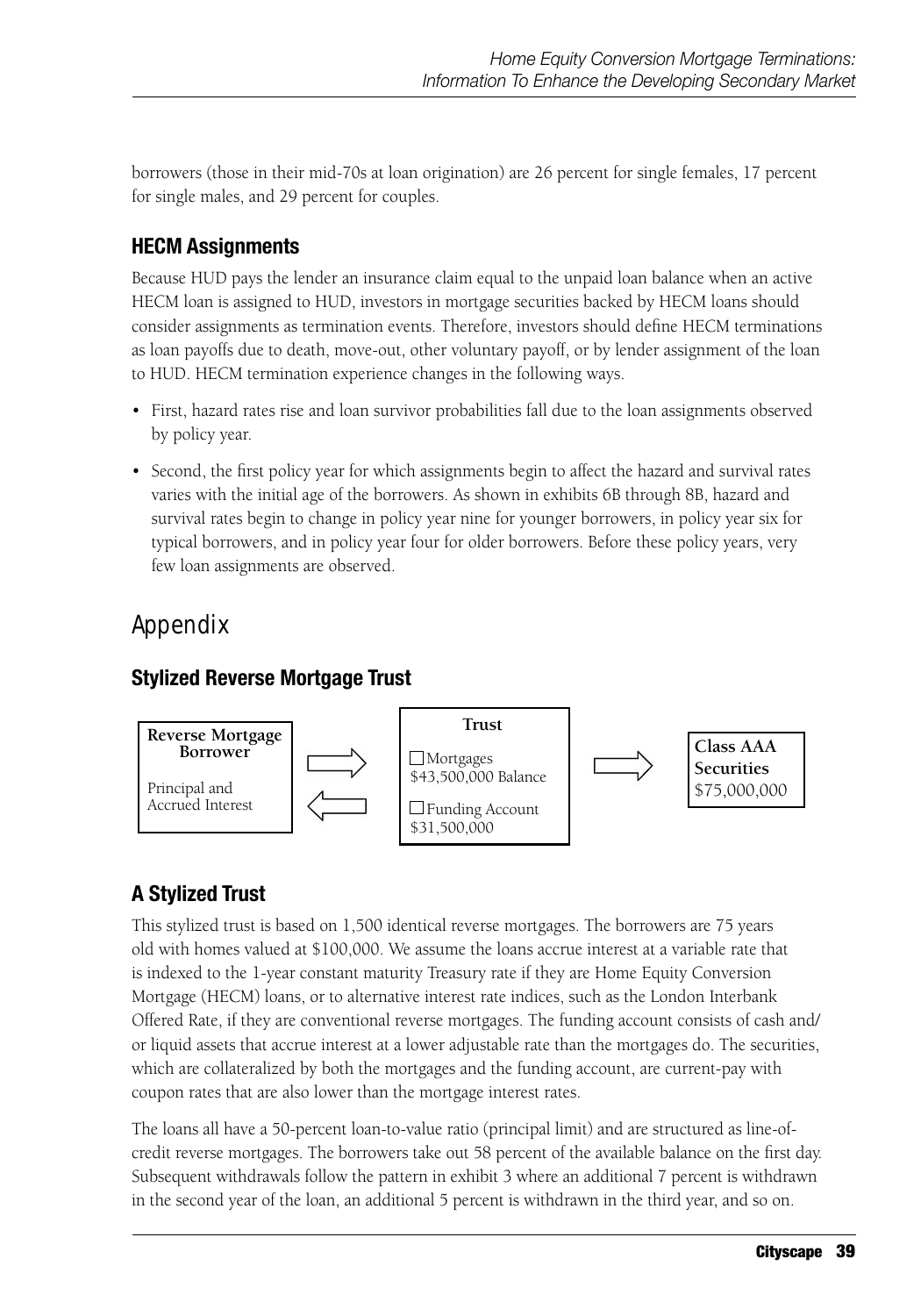In this example, the aggregated collateral is \$150 million of which \$75 million is the initial principal limit. The aggregate initial loan balance is \$43.5 million (based on the 58-percent draw on the principal limit) with a remaining \$31.5 million of additional credit that the borrowers can draw. This additional credit makes up the funding account.

The securities are rated by a public ratings agency based on a specified stress scenario determined by the agency. Because reverse mortgages may not generate enough cashflow under stressful house price and interest rate scenarios to support timely interest and ultimate principal payments on the securities, the ratings agency will apply ratings criteria corresponding to the severity of the stress that the security can withstand.

If the reverse mortgages are HECM loans that are insured against losses from house price declines or rising mortgage accrual rates, then the securities will have considerable protection from stressful economics. The flowchart in this appendix corresponds to a HECM security in which there is a single class of AAA-rated securities. Conventional reverse mortgages, on the other hand, will have much less protection from stressful economics, and the trust may be structured with multiple classes of securities, with subordinated classes absorbing sufficient losses to enable senior classes to withstand higher stress levels and thereby achieve higher ratings from the ratings agency.

We note that a reverse mortgage security and a traditional forward mortgage-backed security (MBS) have similar structures. Nevertheless, MBSs do not have funding accounts because there is not a two-way flow of cash between the trust and the borrowers. We also note that alternative reverse mortgage securitization structures are under development that would divide each whole reverse mortgage loan used as collateral into participations (shares of the loan) and place only fully funded participations into the trust so that the trust would have no obligation to advance funds to borrowers. In this alternative securitization model, there would be no need for a funding account to meet borrower obligations because the issuer of the security would retain these obligations to make required cash advances to borrowers.

# **Acknowledgments**

The authors thank Ashish Arora and Ahmad Sarsour of IBM Business Consulting Services; Justin Burch of Ginnie Mae; and Sally Bene, Felicia Jones, and Tom Herzog of the U.S. Department of Housing and Urban Development for help in understanding HECM data and for asking the right conceptual questions.

# **Authors**

Edward J. Szymanoski is director of the Economic and Market Analysis Division, Office of Policy Development and Research, U.S. Department of Housing and Urban Development.

James C. Enriquez is a senior financial analyst in the Office of Evaluation, Office of Finance and Budget, Office of Housing, U.S. Department of Housing and Urban Development.

Theresa R. DiVenti is a senior economist in the Financial Institutions Regulation Division, Office of Policy Development and Research, U.S. Department of Housing and Urban Development.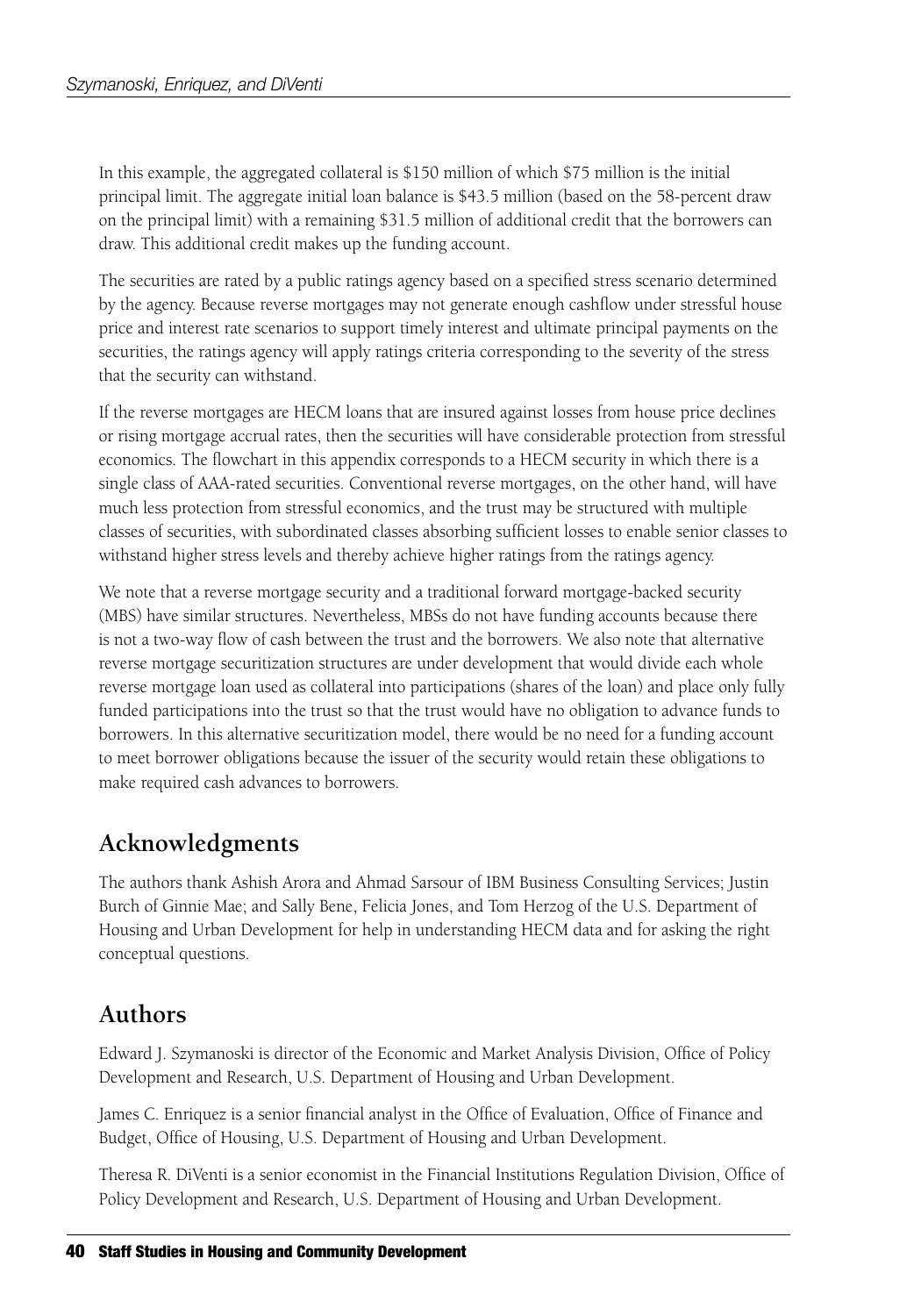## **Notes**

- 1. The maximum claim amount is defined as the lesser of the original appraised value of the property securing the Home Equity Conversion Mortgage (HECM) loan or the maximum insurable mortgage under the Federal Housing Administration's (FHA's) Section 203(b) Program. The latter varies by locality and is set to equal 95 percent of the local median sales price for a single-family home, subject to a minimum of 48 percent of the Fannie Mae and Freddie Mac conforming loan limit in low-cost areas, to a maximum of 87 percent of the conforming loan limit in the highest cost markets. Thus, HECM maximum claim amounts are currently capped by Section 203(b) limits that range from \$200,160 to \$362,790.
- 2. When loan balances grow above the maximum claim that the U.S. Department of Housing and Urban Development will pay, lenders would become exposed to nonrepayment risk.
- 3. The HECM pricing assumptions use the age of the youngest of multiple borrowers and the 1979-through-1981 U.S. general population life tables published by the U.S. Department of Health and Human Services.
- 4. The literature also includes work on other reverse mortgage risk factors. For example, Rodda and Patrabansh (2005) estimate that the house values of elderly owners (age 75 and older) appreciate at real rates that are 1.0 to 1.2 percent less per year than the houses of middleaged owners (ages 50 to 74). Similarly, Davidoff (2004) found evidence of real house price growth about 3.6 percent lower for homeowners age 75 and older compared with real house price growth for younger homeowners.
- 5. Lehman Brothers (2000: 19).
- 6. The average payout that HECM borrowers take in the first year is about 58 percent of the maximum payment (principal limit) followed by considerably smaller declining payments in all subsequent years.
- 7. U.S. Department of Housing and Urban Development (HUD) (2003, 2000, 1995, 1992, and 1990). These reports may be obtained from HUD's research dissemination service at www. huduser.org.
- 8. Refinancing a HECM loan is also a voluntary termination. In this case, the debt is paid in full from the proceeds of the new loan. In practice, borrowers have had little incentive to refinance a HECM, and the data confirm that few HECM refinances occurred during the 1990s. In 2004 HUD implemented a policy that reduced the upfront mortgage insurance premium on HECM cases that were refinanced after the effective date. This policy appears to have increased the incidence of refinance cases, particularly because, in addition to the reduced premium, robust house price appreciation in many parts of the country has increased HECM borrower incentives to refinance. Specifically, for the period from fiscal year (FY) 1990 through FY 2004, we identified only 2,256 refinanced cases in the data, which represented 2.0 percent of the total 115,472 cases insured through FY 2004. In FY 2005 and FY 2006, during which the reduced premium refinance policy was fully in effect, the number of refinanced cases was 6,338, bringing the total number of refinanced cases to 8,554, or 3.7 percent of the 236,500 cases ever insured.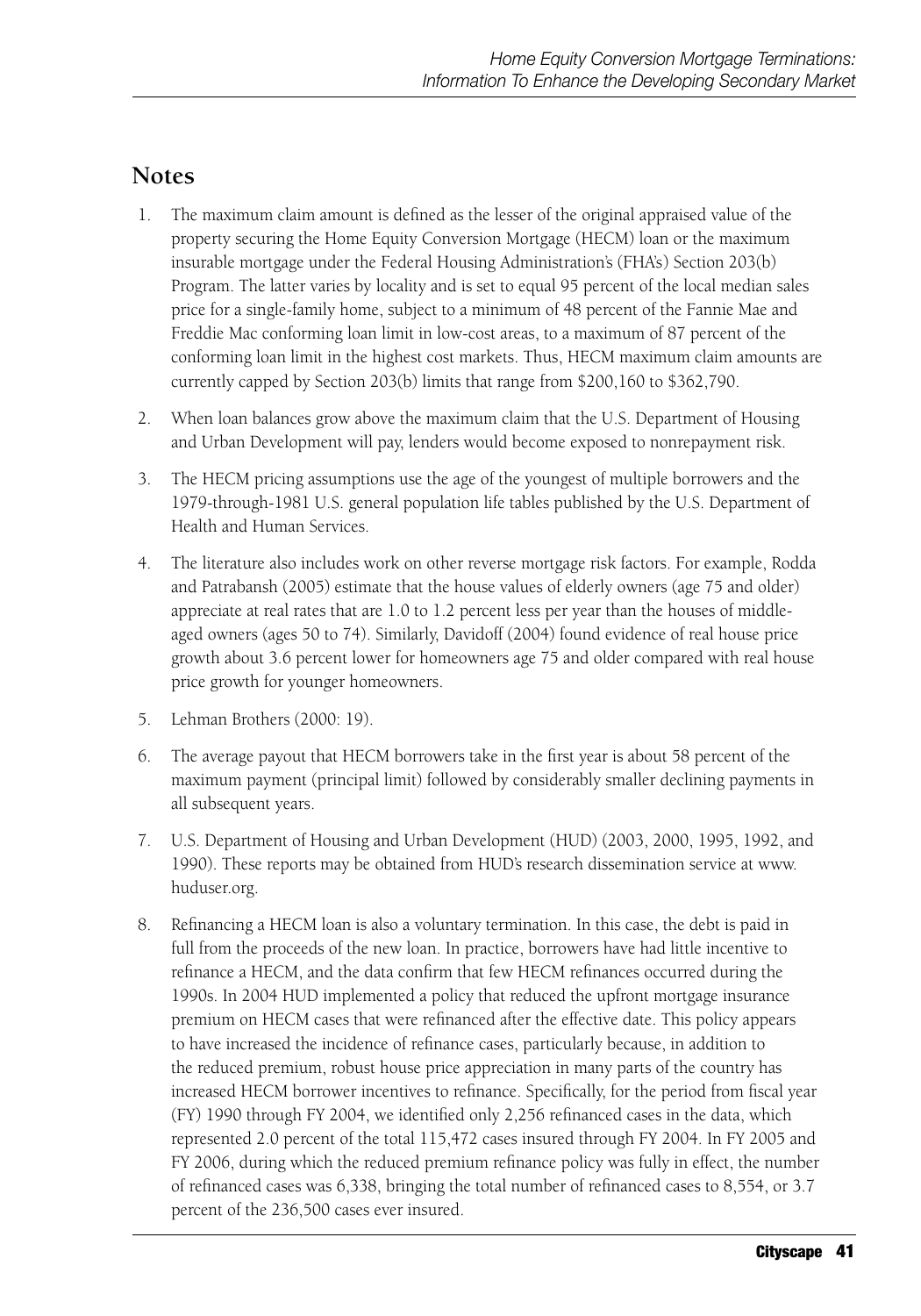- 9. A detailed discussion of the potential secondary market impacts on the overall HECM market can be heard in the audio transcript of an educational session of the National Reverse Mortgage Lenders' Association 2006 Annual Meeting and Expo in San Francisco, September 28 through 30, 2006. To access this audio file, "Developing a Secondary Market for Reverse Mortgages," use the link http://media.nrmlaonline.org/2006AM/SecondaryMarket.mp3.
- 10. "Structured Finance: Reverse Mortgage Criteria" by Standard & Poors' Ratings Services, New York, 1999. Similar reverse mortgage securities ratings criteria have subsequently been published by other public rating agencies: "Reverse Mortgage Securitizations: Understanding and Gauging the Risks" by Moody's Investors Service in 2000 and "Repay My Mortgage? Over My Dead Body! – Fitch's Reverse Mortgage Criteria" by Fitch Ratings in 2005.
- 11. On November 2, 2006, Fitch announced a AAA rating for another HECM security issued by the Mortgage Equity Conversion Asset Corporation consisting of \$456 million in Class A notes.
- 12. Ginnie Mae does not buy or sell loans or issue mortgage-backed securities (MBSs). Rather, Ginnie Mae guarantees investors the timely payment of principal and interest on MBSs that are issued by private intermediaries and that are backed by federally insured or guaranteed loans—mainly loans insured by the Federal Housing Administration or guaranteed by the U.S. Department of Veterans Affairs. Ginnie Mae securities carry the full faith and credit guaranty of the U.S. government.
- 13. As of September 30, 2006.
- 14. The study did not capture any cases originated before September 30, 2006, but not endorsed for insurance by that date because reasons for the nonendorsement are unknown.
- 15. "Couples" does not necessarily refer to married couples; the term applies to all HECM loans with two co-borrowers, irrespective of gender.
- 16. "Censored" means the loan did not terminate as of the cutoff date of the analysis (September 30, 2006). The timing of the termination event for a censored loan is thereby not observed.
- 17. To illustrate the difference between a conditional probability and an unconditional one, consider the probability of someone dying exactly at age 95. The unconditional probability of dying at age 95 is very low (the vast majority of people die at other, mostly younger, ages). Nevertheless, if a person is already 94 years old, the probability of dying in the next year is quite large. The latter is a conditional probability of dying at age 95, given one has survived to age 94.
- 18. For example, the life-table method reduces the number of individuals at risk at the start of the period by one-half of the observations that were censored during the period to correct for individuals who were exposed to the hazard for less than the full period. A brief summary of the life-table method can be found in *SAS/STAT*® *User's Guide, Vol. 2, Version 6, Fourth Edition*, Chapter 26, "The LIFETEST Procedure," p. 1044, SAS Institute, Cary, NC.
- 19. For example, a loan that was originated on September 30, 2003, and that had not terminated as of the September 30, 2006, censoring or cutoff date would receive a policy year of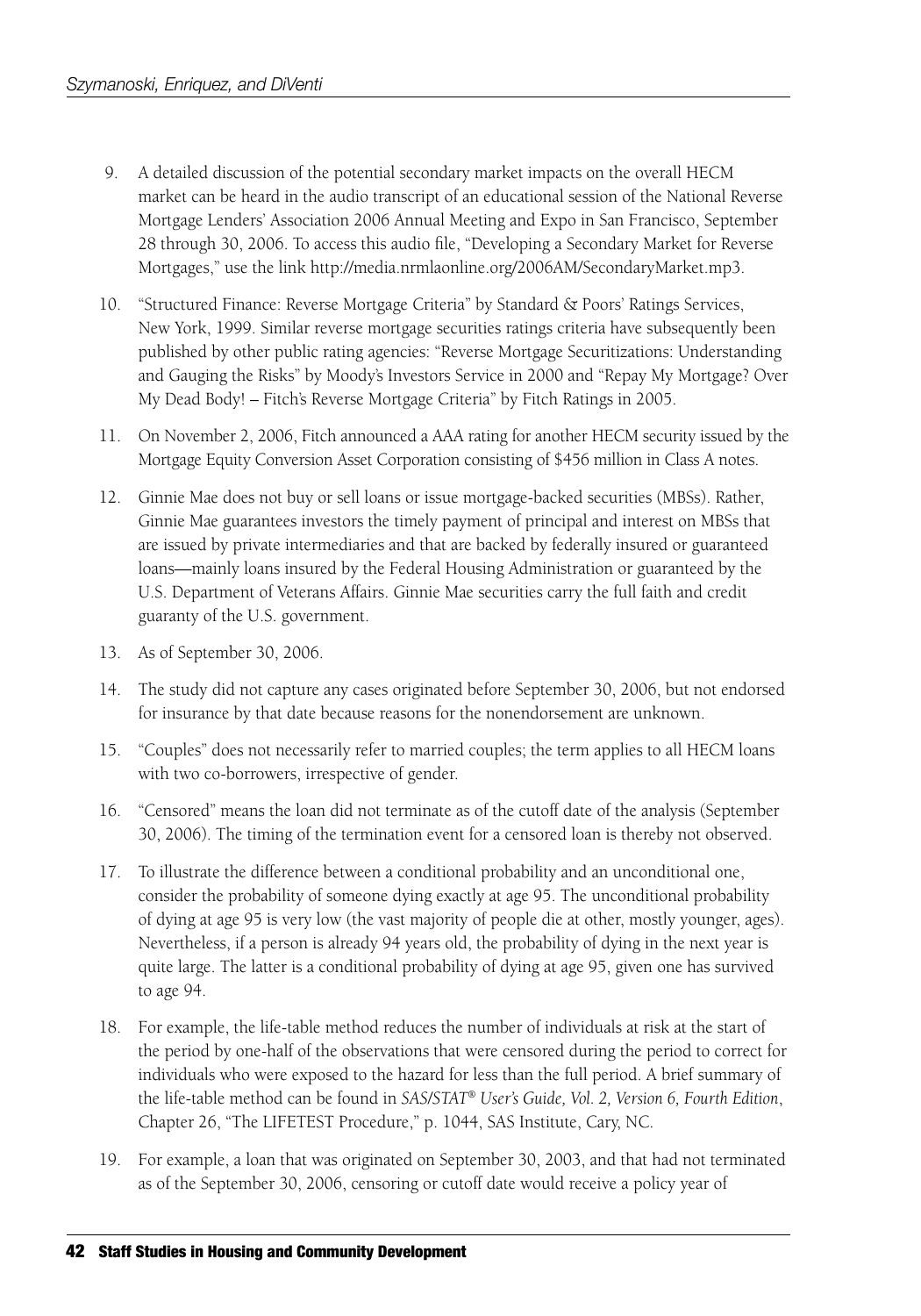3.0, meaning that the loan was observed for exactly 3 policy years before it was censored from further observation. If a loan originated on September 30, 2003, had terminated on September 30, 2005, it would be given a policy year of 2.0, meaning it had been observed for exactly 2 policy years before it terminated. Most loans have fractional values for policy years, which means they have been observed for some whole number of policy years plus a fraction of another.

20. The following equations illustrate the life-table method's handling of censored observations. Let

> A = the total number of loan records in the database (or a defined subset of the database, such as all loans made to borrowers of a given age),

 $d(i)$  = the number of loans that terminate in the i-th policy year,

 $C(i)$  = the number of loans censored in the i-th policy year (that is, the cutoff date occurred during policy year i for these loans), and

E(i) = the number of loans at risk at the *start* of the i-th policy year.

The life-table method treats all loans that are censored during the i-th policy year as if they all occurred at the midpoint of the year. This treatment assumes that censoring is randomly distributed throughout the year, and, as such, the average censored loan is exposed to risk for half of the policy year in which the censoring occurs. Thus, the *risk exposure*, E(i), also called the *effective sample size*, at the start of any year should be reduced by half of the censored cases during the year. Specifically:

$$
E(1) = A - \frac{1}{2} C(1).
$$

Similarly,

$$
E(2) = E(1) - d(1) - \frac{1}{2} C(1) - \frac{1}{2} C(2)
$$

$$
= A - d(1) - C(1) - \frac{1}{2} C(2).
$$

In general,

$$
E(i+1) = E(i) - d(i) - \frac{1}{2} C(i) - \frac{1}{2} C(i+1)
$$

$$
= A - \sum d(j) - \sum C(j) - \frac{1}{2} C(i+1),
$$

where the summations are taken over  $j = (1, \ldots, i)$ .

21. In continuous time, the probability that an event occurs at *exactly* time t is infinitesimal. Instead, the hazard rate in the continuous model is the limit as s approaches 0 of the conditional probability of an event occurring during the interval from  $t$  to  $t + s$ :

$$
h(t) = \lim_{s \to 0} P(t \le T < t+s \mid T \ge t) / s,
$$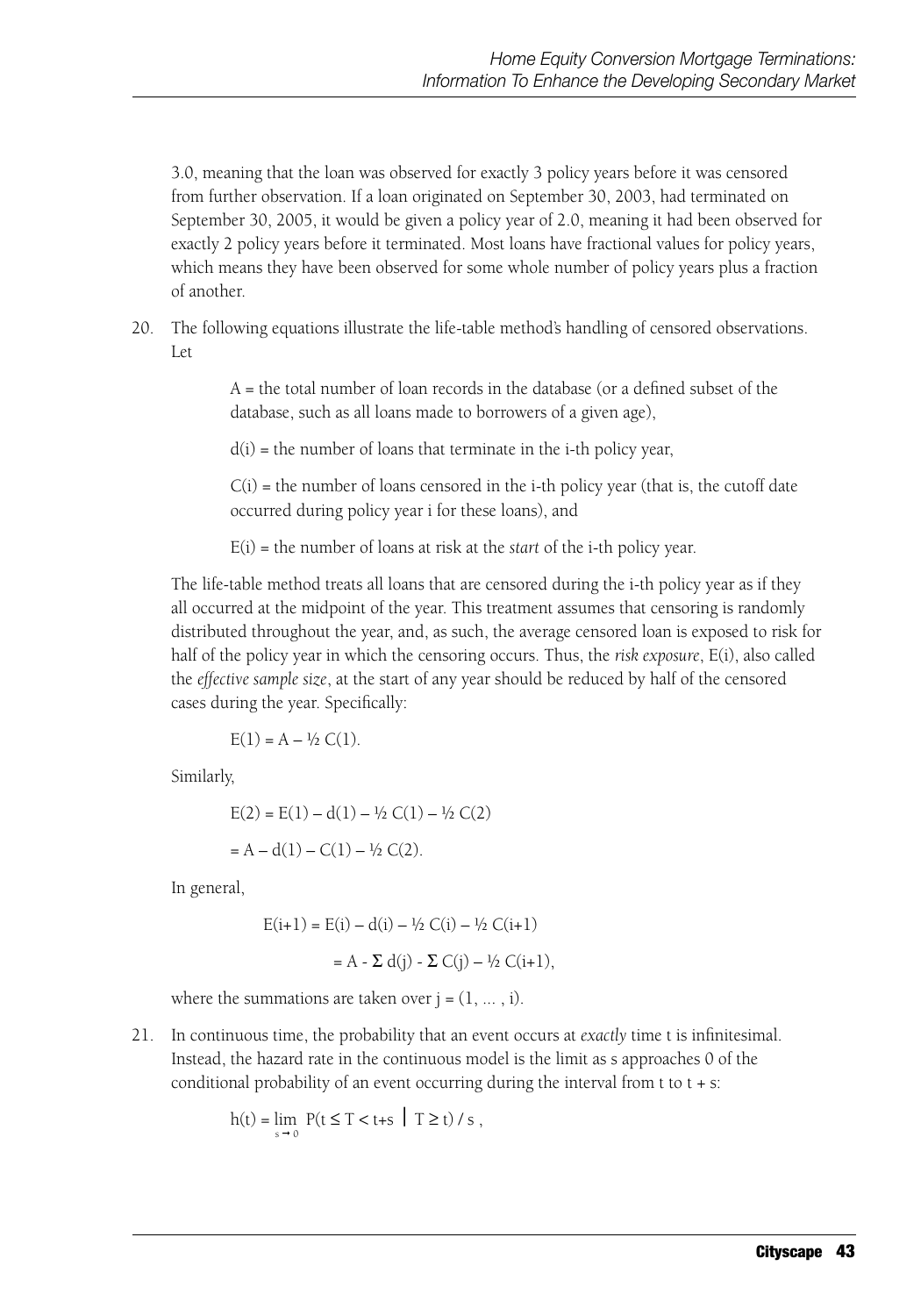where T represents the time at which the event occurs, and the condition  $T \ge t$  implies that the individual is at risk at time t. If the hazard function  $h(t)$  thus defined is continuous, then the survival probability S(t) can be expressed by

$$
S(t) = \exp\left(-\int_0^t h(y) \ dy\right).
$$

22. To keep effective sample sizes higher, each age group presented in exhibits 6 through 8 includes borrowers who were 1 year older and 1 year younger at origination. For example, the exhibit for age 65 includes borrowers who were ages 64 through 66 at origination.

## **References**

Allison, Paul D. 1995. *Survival Analysis Using the SAS*® *System: A Practical Guide.* Cary, NC: SAS Institute.

————. 1984. *Event History Analysis.* Beverly Hills, CA: Sage Publications.

Davidoff, Thomas. 2004. "Maintenance and the Home Equity of the Elderly," Fisher Center for Real Estate and Urban Economics Paper No. 03-288. Berkeley, CA: University of California, Berkeley— Haas School of Business.

DiVenti, Theresa R., and Thomas N. Herzog. 1992. "Modeling Home Equity Conversion Mortgages," *Transactions of the Society of Actuaries* 43: 101–115.

Fitch Ratings. 2005. *Repay My Mortgage? Over My Dead Body! – Fitch's Reverse Mortgage Criteria*. New York: Fitch Ratings.

Lehman Brothers. 2000. *Introduction to Reverse Mortgage Securities*. New York: Lehman Brothers.

McConaghy, Richard. 2004. "Mortality, Mobility, and Refinancing as Factors in HECM Reverse Mortgage Payoffs." Ph.D. diss., Department of Gerontology, University of Massachusetts.

Moody's Investors Service. 2000. *Reverse Mortgage Securitizations: Understanding and Gauging the Risks*. New York: Moody's Investors Service.

Rodda, David T., Ken Lam, and Andrew Youn. 2004. "Stochastic Modeling of Federal Housing Administration Home Equity Conversion Mortgages with Low-Cost Refinancing," *Real Estate Economics* 32 (4): 589–617.

Rodda, David T., and Satyendra Patrabansh. 2005. *The Relationship Between Homeowner Age and House Price Appreciation.* Cambridge, MA: Abt Associates.

SAS Institute. 1990. *SAS/STAT*® *User's Guide, Volume 2, Version 6, Fourth Edition.* Cary, NC: SAS Institute.

Standard & Poor's Ratings Service. 1999. *Structured Finance: Reverse Mortgage Criteria.* New York: Standard & Poor's Ratings Service.